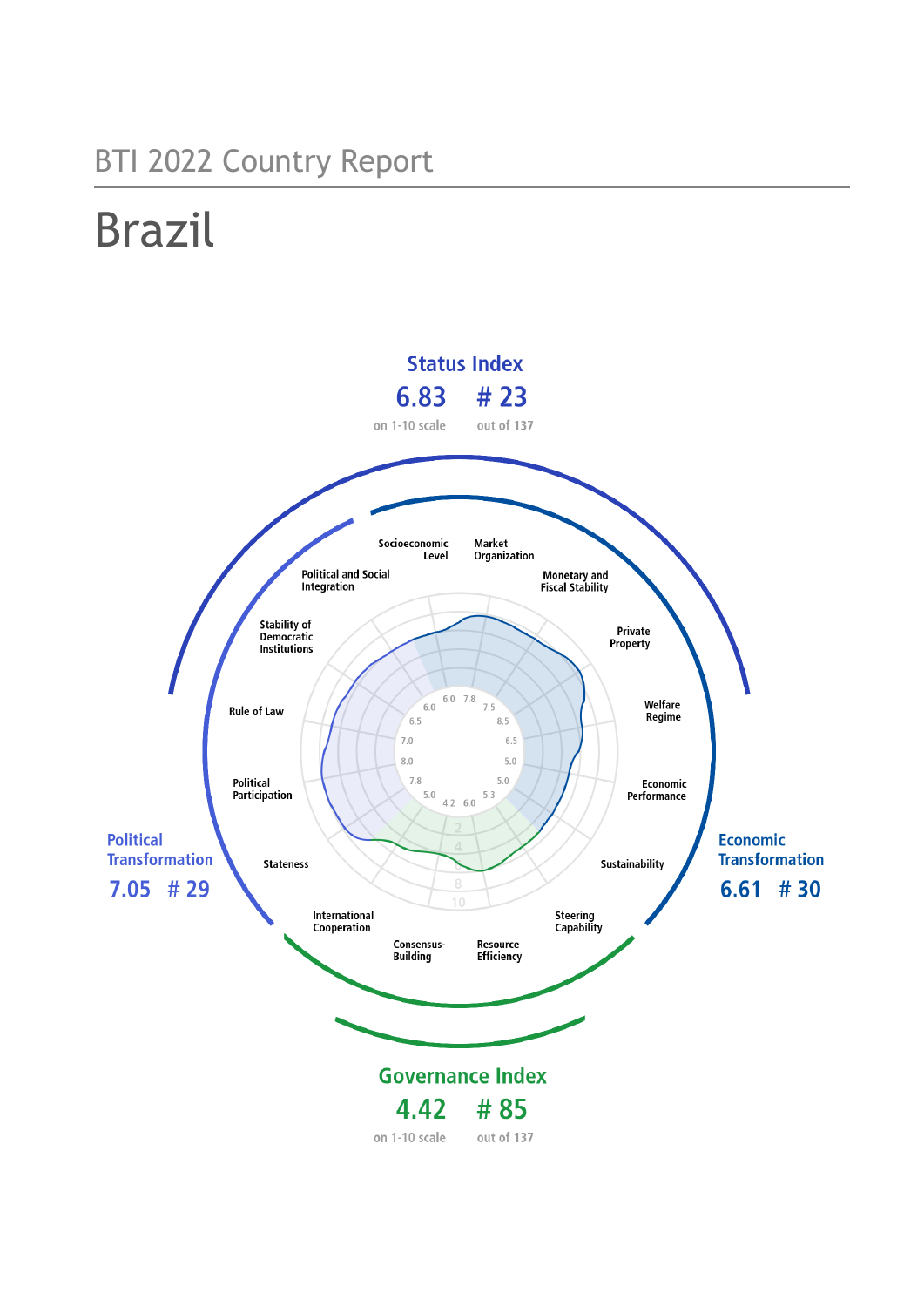This report is part of the **Bertelsmann Stiftung's Transformation Index (BTI) 2022**. It covers the period from February 1, 2019 to January 31, 2021. The BTI assesses the transformation toward democracy and a market economy as well as the quality of governance in 137 countries. More on the BTI at [https://www.bti-project.org.](https://www.bti-project.org/)

Please cite as follows: Bertelsmann Stiftung, BTI 2022 Country Report — Brazil. Gütersloh: Bertelsmann Stiftung, 2022.

This work is licensed under a **Creative Commons Attribution 4.0 International License**.

#### **Contact**

Bertelsmann Stiftung Carl-Bertelsmann-Strasse 256 33111 Gütersloh Germany

**Sabine Donner** Phone +49 5241 81 81501 sabine.donner@bertelsmann-stiftung.de

**Hauke Hartmann** Phone +49 5241 81 81389 hauke.hartmann@bertelsmann-stiftung.de

**Claudia Härterich** Phone +49 5241 81 81263 claudia.haerterich@bertelsmann-stiftung.de

#### **Sabine Steinkamp** Phone +49 5241 81 81507 sabine.steinkamp@bertelsmann-stiftung.de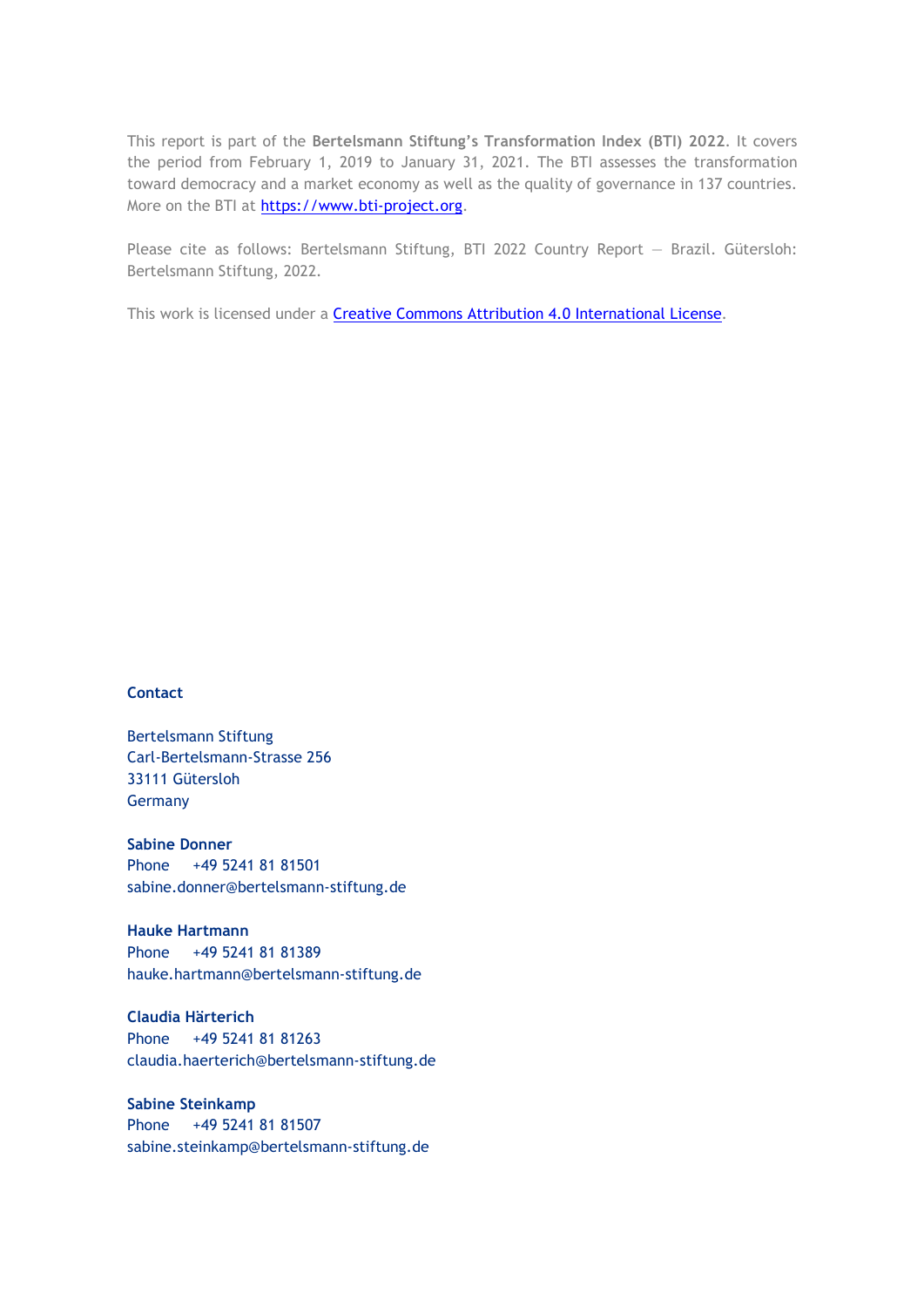#### **Key Indicators**

| Population               | M             | 212.6 | HDI                            | 0.765 | GDP p.c., PPP $\sqrt{5}$     | 14836 |
|--------------------------|---------------|-------|--------------------------------|-------|------------------------------|-------|
| Pop. growth <sup>1</sup> | % p.a.<br>0.7 |       | HDI rank of 189<br>84          |       | Gini Index                   | 53.4  |
| Life expectancy          | vears         | 75.9  | UN Education Index             | 0.694 | Poverty <sup>3</sup><br>$\%$ | 9.1   |
| Urban population %       |               | 87.1  | Gender inequality <sup>2</sup> | 0.408 | Aid per capita $\sqrt{5}$    | 1.4   |
|                          |               |       |                                |       |                              |       |

Sources (as of December 2021): The World Bank, World Development Indicators 2021 | UNDP, Human Development Report 2020. Footnotes: (1) Average annual growth rate. (2) Gender Inequality Index (GII). (3) Percentage of population living on less than \$3.20 a day at 2011 international prices.

### Executive Summary

The period under review corresponds with the first two years of President Jair Bolsonaro's fouryear term. Brazilian democracy has been subjected to a tangible stress test during this period. While support for democracy among the Brazilian population stands at a solid 75% according to new polls, President Bolsonaro has repeatedly demonstrated that he poses a threat to democracy in both his rhetoric and concrete actions. He acts as a populist leader and incites some of his radicalized supporters to anti-democratic behavior. Thanks to the existing checks and balances, some of the worst excesses of the president's political plans have been prevented. In several cases, the Supreme Court has declared government decrees and measures unconstitutional and reversed them. Some of Bolsonaro's plans have failed due to opposition from Congress, and regional and local authorities. Nevertheless, the quality of Brazilian democracy has deteriorated significantly in the last two years, especially for people critical of the government and critical journalists.

Despite facing a Congress more fractured than ever, President Bolsonaro refused to form a governing coalition. In selecting his cabinet ministers, he paid less attention to political parties than to the powerful blocs in parliament. This strategy proved partially successful; for example, he succeeded in passing the long-debated pension reform in 2019. The results of the November 2020 local elections showed that the established center-right parties did relatively well, while the parties supported by President Bolsonaro achieved only moderate results.

The Brazilian economy continued its moderate upward trend in the first year in office of the Bolsonaro government, but in 2020 was severely affected by the global recession in the wake of the COVID-19 pandemic. Brazilian GDP is expected to have contracted between 4% and 5% in 2020. Pre-existing regional, social and ethnic inequalities in access to the health system have worsened considerably, especially for the black and indigenous populations. The government has also dramatically changed course in environmental policy. Budget cuts and other policies have weakened existing regulatory mechanisms and environmental protection agencies. Tough lawand-order policies led to a slight decrease in violent crime in 2019, but trends from 2020 point to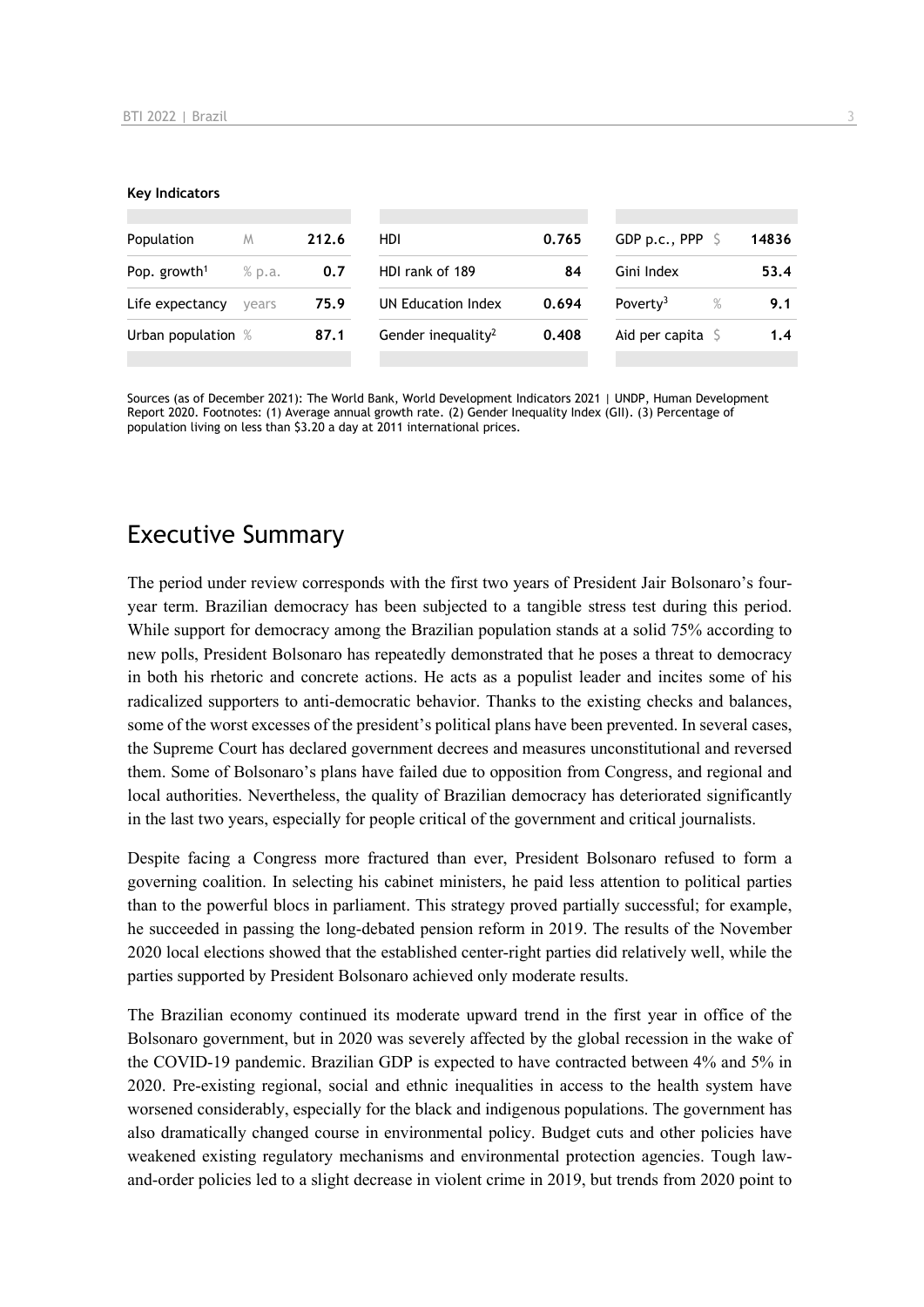a reversal. President Bolsonaro promised during the 2018 election campaign to put an end to corruption in Brazil. In his first two years in office, however, it became increasingly clear that this was little more than a campaign slogan.

Regarding the COVID-19 pandemic, Brazil is the second most exposed country in the world in terms of the number of cases and deaths. While the measures introduced by the government to mitigate the social impacts of the pandemic have been successful and are being used by some 60 million Brazilians, the government's handling of the pandemic in terms of health policy has been a disaster. The way Bolsonaro downplayed the pandemic from the beginning, rejected social distancing measures, and partially blocked crisis policies in individual states and municipalities increased overall social conflictivity. The federal government ignored the recommendations of the ministry of health and the WHO, and did not take adequate measures to address the pandemic at the national level. As a result, each level of government had to implement response actions against COVID-19 without coordination at the state level, provoking misallocation of scarce resources.

### History and Characteristics of Transformation

Democratic transformation in Brazil spanned a period of almost 20 years. The first steps toward liberalizing the authoritarian regime (1964 – 1985) were taken in 1974. In 1984, Brazil experienced the most massive political mobilization in its history in connection with a campaign calling for the direct election of a democratic president. However, the armed forces insisted on the indirect election of the first civil government since 1964. Tancredo Neves was elected president by an electoral assembly in January 1985 but died before he could take office. The office was assumed by the elected vice president, José Sarney (1985 – 1990). A new democratic constitution took effect in October 1988. The transition to democracy was completed in March 1990, when the first directly elected democratic president, Fernando Collor de Mello, assumed office. Implicated in a corruption scandal, Collor was removed from office in September 1992, and Vice President Itamar Franco served out the remainder of Collor's term. Democracy began to stabilize under President Fernando Henrique Cardoso who, elected in 1994 and re-elected in 1998, remained in office until 2002.

Democracy survived another test with the presidency of the leftist Luiz Inácio da Silva (popularly referred to as "Lula"), a former union leader and chair of the Workers' Party (Partido dos Trabalhadores, PT), who was elected in 2002 and re-elected to a second term of office  $(2007 -$ 2010) in 2006. Lula managed to ensure the nomination and election of his protégé, Dilma Rousseff, as his successor. Rousseff was elected in October 2010 and took office as Brazil's first female president in January 2011. In October 2014, Rousseff was re-elected for a second term. After a highly controversial impeachment process, Rousseff was suspended in May 2016 and removed from office in August 2016. Vice President Michel Temer became acting president in May 2016 and was sworn in as president for the remainder of the presidential term in August 2016. After a highly polarized electoral campaign, the right-wing politician Jair Bolsonaro was elected as Brazil's new president in October 2018. Bolsonaro took office on January 1, 2019.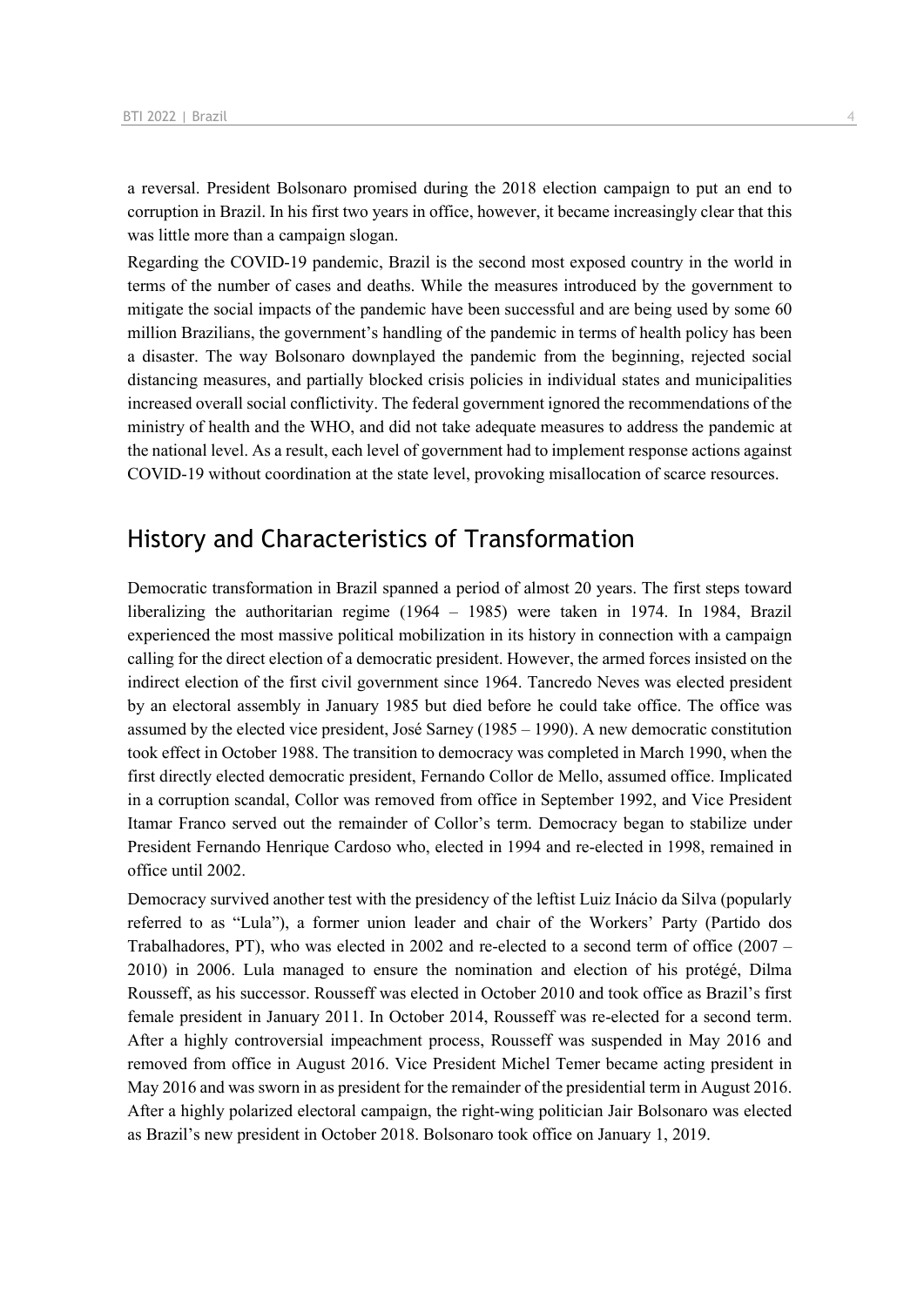After the end of World War II, Brazil's transformation toward a market economy was guided by the concept of import substitution industrialization. The developmentalist period lasted until the 1980s. During this time, the Brazilian government set priorities for industrialization and was a primary actor in industry. State-owned enterprises played a central role in many sectors, and the state development bank provided funding for areas deemed by government planners to be of high priority. During the 1990s, a partial reversal of the developmentalist model took place, preparing the ground for privatization and a liberalization of the economy. The Lula government adhered to the macroeconomic stability policy introduced by the Cardoso administration and at the same time massively expanded social policy. Thanks to favorable external conditions (commodity boom), the PT Workers' Party administration was able to combine economic growth with social development and liberate millions of Brazilians from poverty.

Since 2013, Brazil's economy has been increasingly in trouble and slipping into recession. President Temer began adopting in 2016 a much more neoliberal course. The economy has stabilized since 2017, but unemployment has remained high and the budget situation tense. Economist Paulo Guedes, appointed by President Bolsonaro as a "super-minister" of economics and finance, wants to foster economic growth through rigorous liberalization, deregulation and privatization efforts.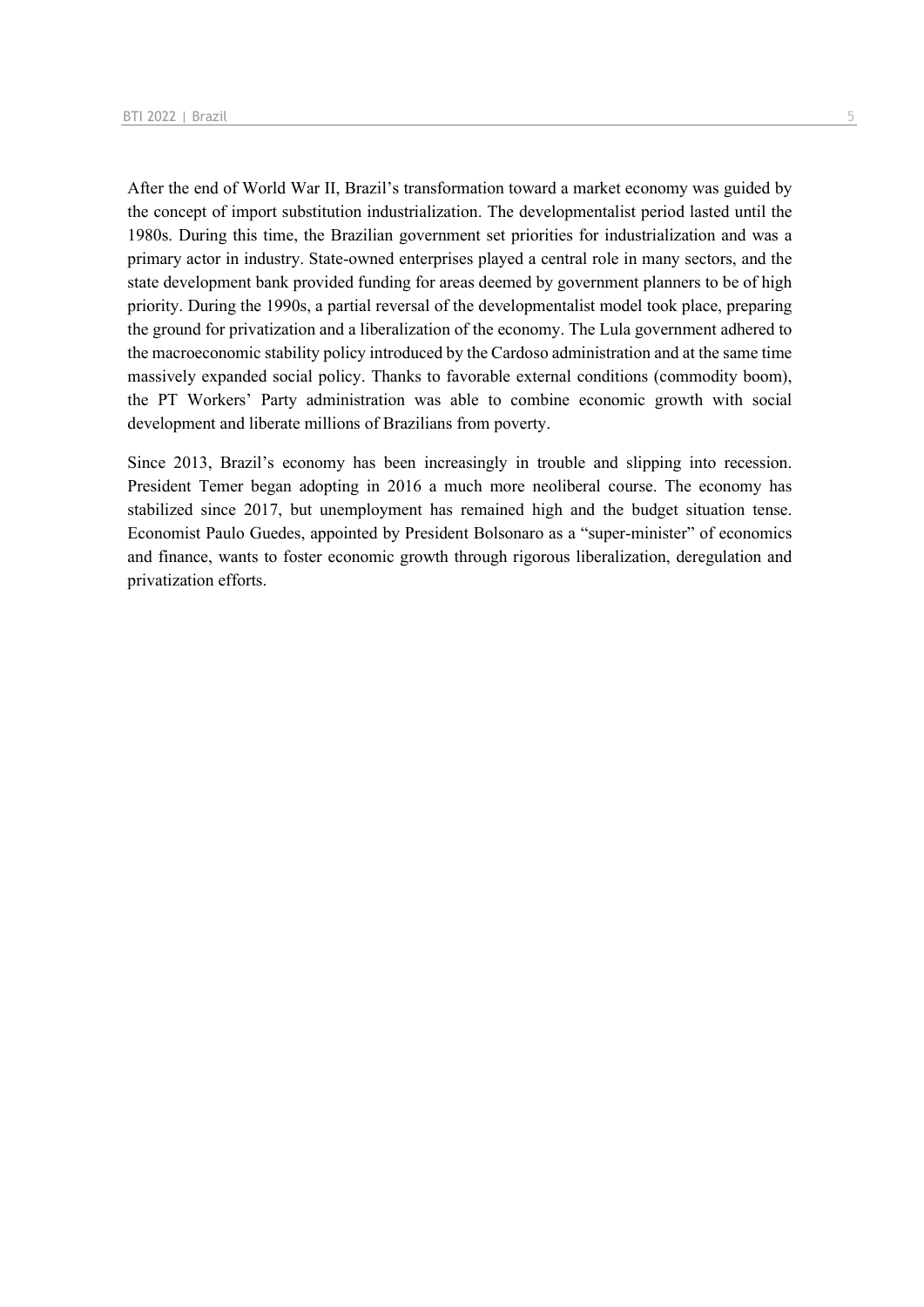The BTI combines text analysis and numerical assessments. The score for each question is provided below its respective title. The scale ranges from 1 (worst) to 10 (best).

### Transformation Status

### I. Political Transformation

#### **1 | Stateness**

The state's monopoly on the use of force is established nationwide in principle but is not fully functioning. There are problems related to the failure of security policies and deficiencies in law enforcement. In several large cities, the state is unable to completely guarantee private and public security. Organized crime is extremely powerful in several metropolitan areas, including Rio de Janeiro, Rio Grande do Norte and Recife. The largest of these criminal organizations is Primeiro Comando da Capital, founded in São Paulo in 1993 and operating nationwide. Among the states with the greatest violence and security problems are the northeastern states and Rio de Janeiro. While some parts of metropolitan areas are controlled by drug-trafficking gangs, others are under the influence of militias. These are paramilitary organizations, primarily formed by off-duty police and firemen. Militias control numerous favelas and operate in many neighborhoods. Several million people live in areas controlled by militias. They are known to carry out executions, extract protection money and threaten those who refuse to pay.

Civilian authorities generally maintain effective control of the federal security forces, but state-level security forces have committed numerous human rights abuses. Police forces are decentralized and under control of state governments. In 2019, the number of violent deaths decreased from 57,574 (2018) to 47,773. 13.3% of intentional homicides were caused by the police. In the first half of 2020, the number of intentional homicides increased by 7.1% to 25,712; for 2020, InSight Crime reports an estimated homicide rate of 19.3 per 100,000 people. In contrast, property crimes decreased in the first half of 2020 due to the effect of the COVID-19 pandemic on social activity. Spending on public safety amounted to \$17.6 billion in 2019, which was 0.4% more than in the previous year. The number of registered gun owners increased by 120.3% between 2019 and 2020, to more than 2.1 million.

#### **Question** Score

Monopoly on the use of force 7 $\frac{22}{10}$  $106$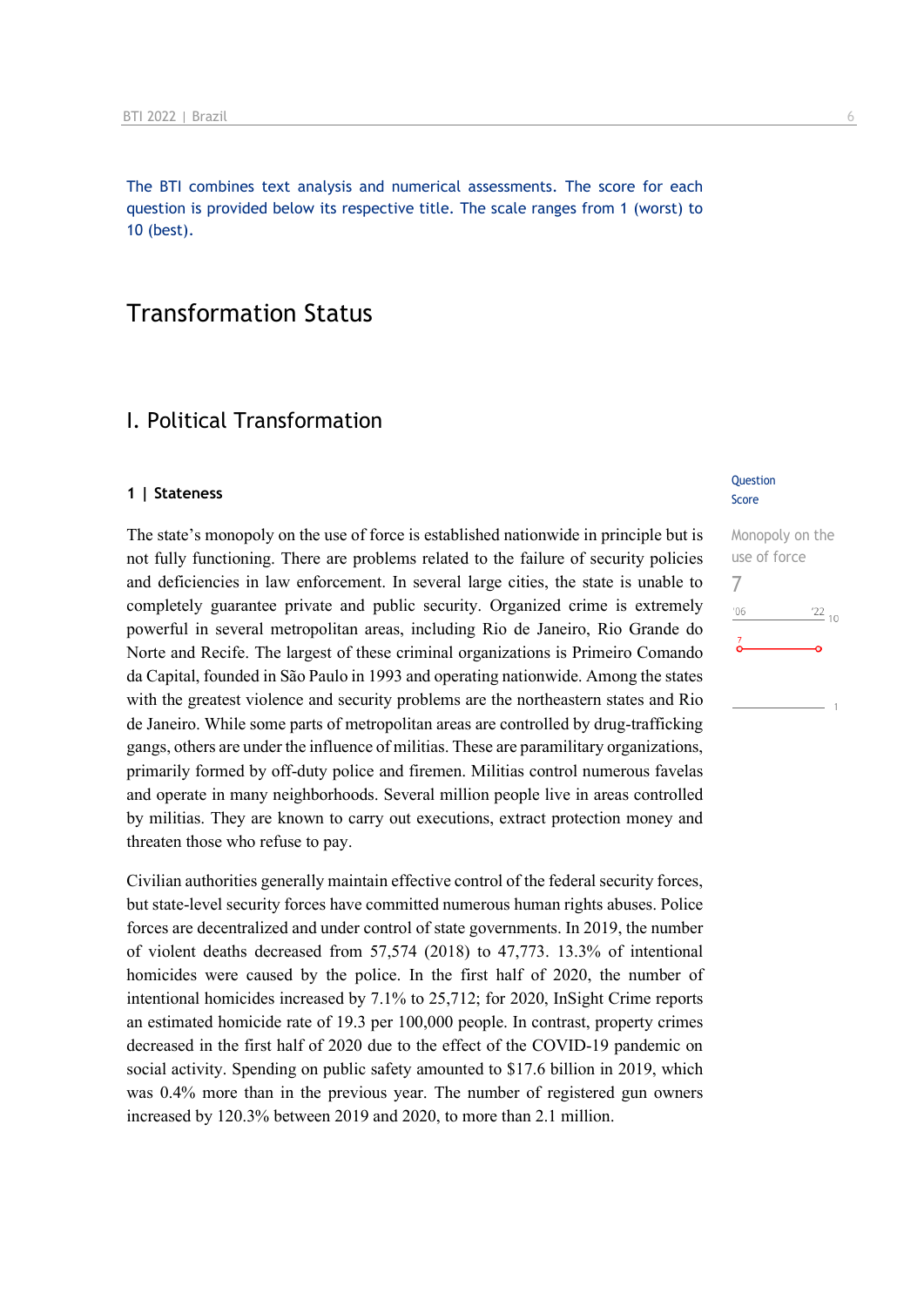The large majority of the population accepts the nation-state as legitimate, and the vast majority fundamentally acknowledges the state's constitution. All citizens are accorded the same civic rights. Ethnic, religious and cultural minorities are not systematically excluded from political citizenship, on either a de jure or de facto basis.

In recent years, hundreds of thousands of Venezuelans have fled to Brazil due to hunger, lack of health care and persecution. In June 2019, Brazil officially recognized a serious violation of human rights in Venezuela, accelerating the granting of asylum to Venezuelans. As of August 2020, more than 260,000 Venezuelans are living in Brazil.

In 2002 Brazil ratified the International Labor Organization's convention 169. While the convention provides that a group's self-identification as indigenous shall be regarded as a fundamental criterion for determining whether the convention applies, Brazil's

National Indian Foundation (FUNAI) in January 2021 adopted a resolution which states that the recognition of an individual by an ethnic group should be consistent with "a definition based on technical/scientific criteria." The resolution violates indigenous peoples' right to autonomously determine their membership. This has led to numerous national and international protests, and the adoption of the resolution has been delayed. Should it proceed, it would represent a clear step back for indigenous peoples' rights.

The state is secular. Religious dogmas have had no noteworthy influence on the country's legal order or political institutions in the past. However, the political influence of religiously motivated forces has grown in recent years. The percentage of citizens who identified as evangelicals has grown from around 7% in 1980 to an estimated 25% today. The so-called evangelical caucus, the group of members of parliament that either belong to or sympathize with a Pentecostal church, accounts for approximately 200 seats in the 513-seat lower house. President Bolsonaro, in office since January 2019, sympathizes with the concerns of the evangelicals. The evangelical caucus articulates positions against issues such as gender equality, abortion, and same-sex marriage, and opposes the criminalization of violence and discrimination against homosexuals, bisexuals and transsexuals and of physical punishment imposed by parents on their children. It also seeks to overturn resolutions that prevent psychologists from treating homosexuality as a disease, and is pushing for the Family Statute, which, among other provisions, defines family as the social nucleus formed from the union between a man and a woman.

State identity 9  $\frac{22}{10}$  10  $^{\prime}06$ 

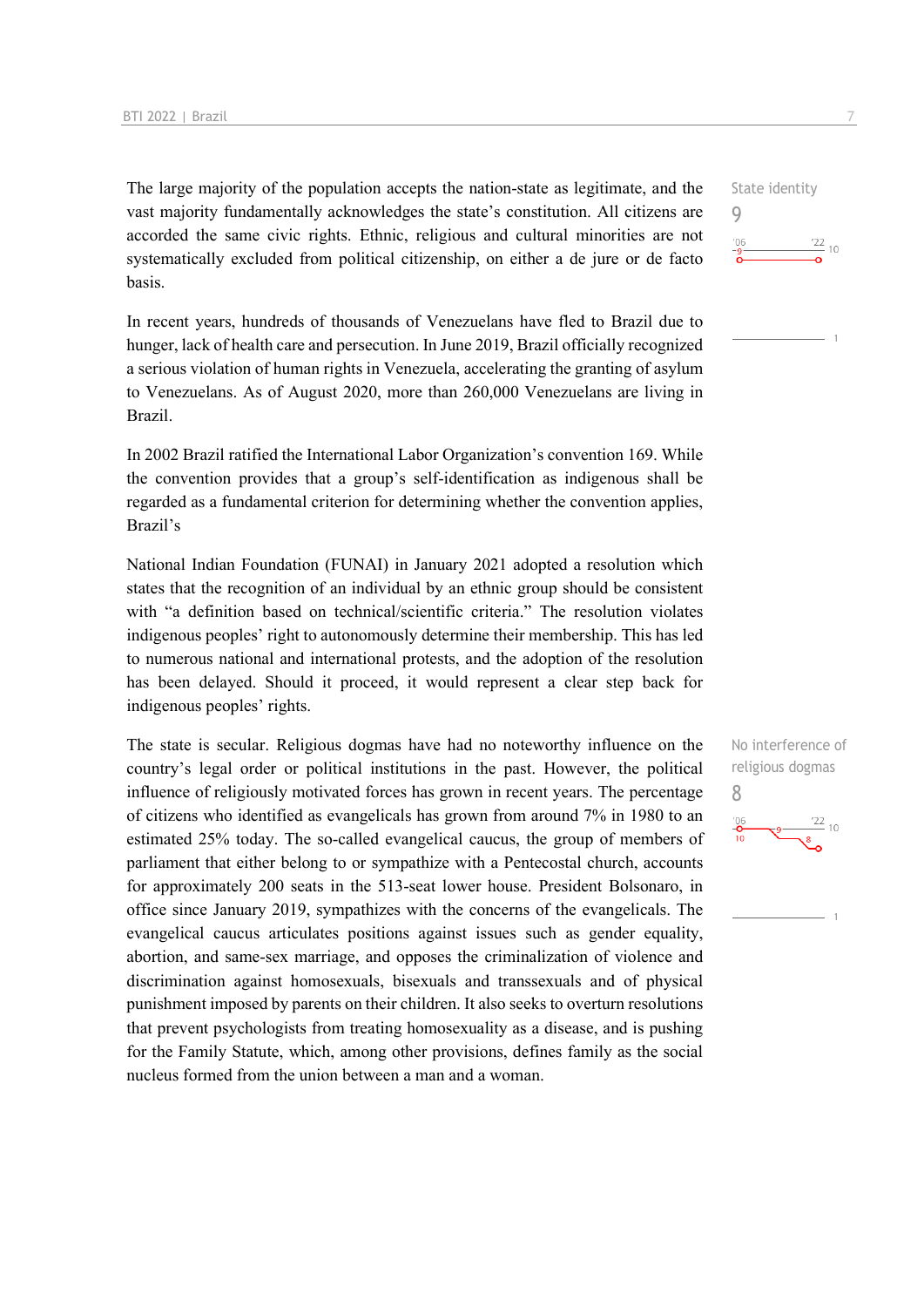The administrative structures of the state provide most basic public services throughout the country, but their operation is to some extent deficient. In 2015, 98% of the population had access to a water source and 83% to sanitation. The state apparatus operates efficiently and professionally in some regions, while northern and northeastern states remain characterized by clientelism and patronage. Many cities face challenges in terms of delivering infrastructure services, reducing water and air pollution, reducing disaster risks, and addressing problems of water scarcity and the lack of access to basic services. Though the provision of jurisdiction and law enforcement extends across the entire country, a climate of lawlessness in certain remote parts of the country and in the slums of some large cities is aggravated by a weak judiciary and an often violent police apparatus.

The state health system, which has long been well-equipped by Latin American standards, was already in a weakened position since 2016 due to budget cuts. This position worsened due to the COVID-19 pandemic. Especially in remote parts of the country, necessary equipment such as ventilators and oxygen were in some cases unavailable. In addition, the federal government under President Bolsonaro did not take adequate measures against the pandemic at the national level for a considerable time. There was much disagreement between the federal administration, and the states and municipalities. Each administrative level had to conduct response actions against the COVID-19 pandemic without country-level coordination. The lack of national coordination led to a misallocation of scarce resources. For example, new beds for COVID-19 patients were not sent to the clusters of municipalities with the highest incidence of COVID-19 infections (and subsequent need for hospitalization).

#### **2 | Political Participation**

There are no essential constraints on free and fair elections. This was reconfirmed by both the 2018 presidential elections and the 2020 municipal elections. Despite the heated political and social atmosphere, the country's electoral institutions function in an appropriate manner. General elections are conducted regularly on the national level, universal suffrage with secret balloting is ensured, diverse parties with varying platforms are able to run and political posts are filled according to the outcome of elections. Legal regulations provide for a fair registration procedure for all elections; candidates and parties are not discriminated against. The electoral management body is impartial and effective. All citizens are allowed to compete in elections if nominated by a registered political party. The Supreme Electoral Court enforces electoral rules and sanctions politicians and organizations that do not respect the law. Political parties operate without restriction. All adult citizens can participate in national elections. Registration and voting are compulsory. In practice, nearly all citizens of voting age are registered. Voting is accessible, secure and secret to ensure effective participation.

Basic administration 7  $^{\prime}$ OF  $\frac{22}{10}$ 

Free and fair elections 9 $\frac{22}{10}$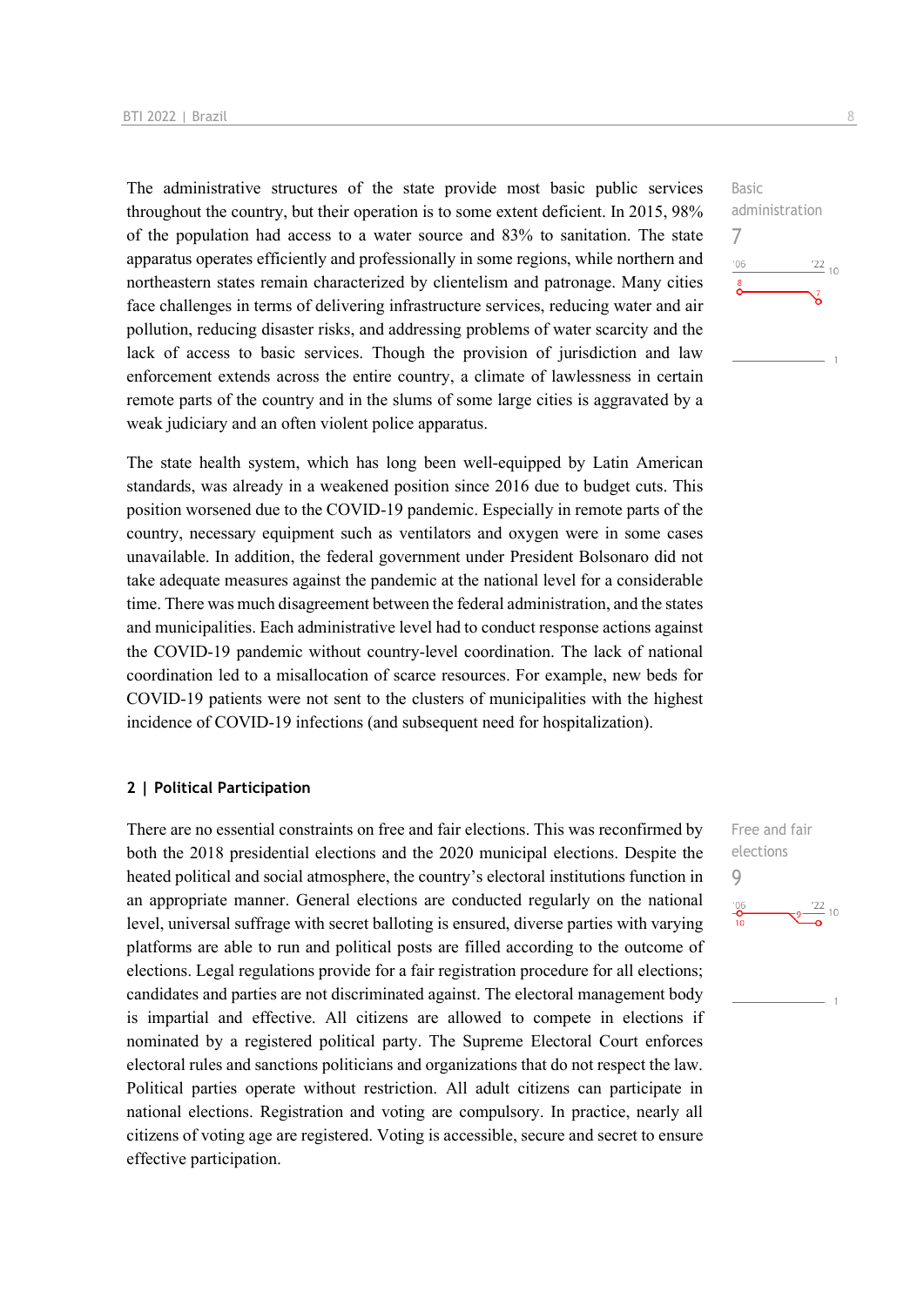Following a 2017 electoral reform, private corporate financing is prohibited. Selffinancing is permitted. A special campaign finance fund was created, with 2% of the resources divided equally among all parties. The other 98% of funds are distributed according to various criteria, which take into account the number of votes obtained and congressional representation. Since 2016, the electoral campaign period has been reduced from 90 to 45 days.

The pandemic led to minor postponements of local elections due in 2020, but the elections were subsequently held with appropriate safety precautions and in an orderly manner. Political parties were authorized to hold virtual conventions for the 2020 elections. The Superior Electoral Court (TSE) suspended mandatory biometric voter registration for the 2020 elections. Because of the pandemic, TSE exceptionally authorized voters to register online. Mandatory biometric registration will resume for 2022 elections.

Democratically elected political representatives have the effective power to govern. No individual or group holds a de facto veto power. The military is effectively subordinated to civilian decision-makers. The clergy, business elites and external actors cannot be regarded as veto powers. However, there are powerful landlords in some rural areas who have strong influence on the local judiciary and police forces, and who respond violently to attempts at agrarian reform and other legal activities that run counter to their interests.

The Bolsonaro administration is criticized for excessive presence of military officials in the government. Indeed, not only do several ministers including the vice president have a military background, but the government has also relied on the armed forces for a number of measures (e.g., fighting forest fires in the Amazon and assisting with Brazil's pandemic response), which has been widely criticized as unnecessary and inefficient. However, this is a presidential decision, not a subordination of civilian decision-making power to the military.

The constitution guarantees the unrestricted freedoms of association and assembly, and these rights are enforced. Brazil has ratified international human rights treaties that obligate the government to safeguard the freedoms of expression and association. There are no restrictions on assembly and association for particular groups. Groups are able to operate free from unwarranted state intrusion or interference in their affairs. President Bolsonaro, who has been in office since January 2019, repeatedly expressed racist, homophobic and intolerant ideas. His government has not altered the right to freedom of assembly, but excessive use of force is not uncommon in police actions against demonstrations. Bolsonaro has repeatedly defended such police violence.

Brazil held a municipal election amidst the pandemic. Parties could organize meetings and events online, as could civil society organizations. Despite lockdown measures in place, there were never restrictions on small group gatherings. The Effective power to govern 9  $\frac{22}{10}$ 

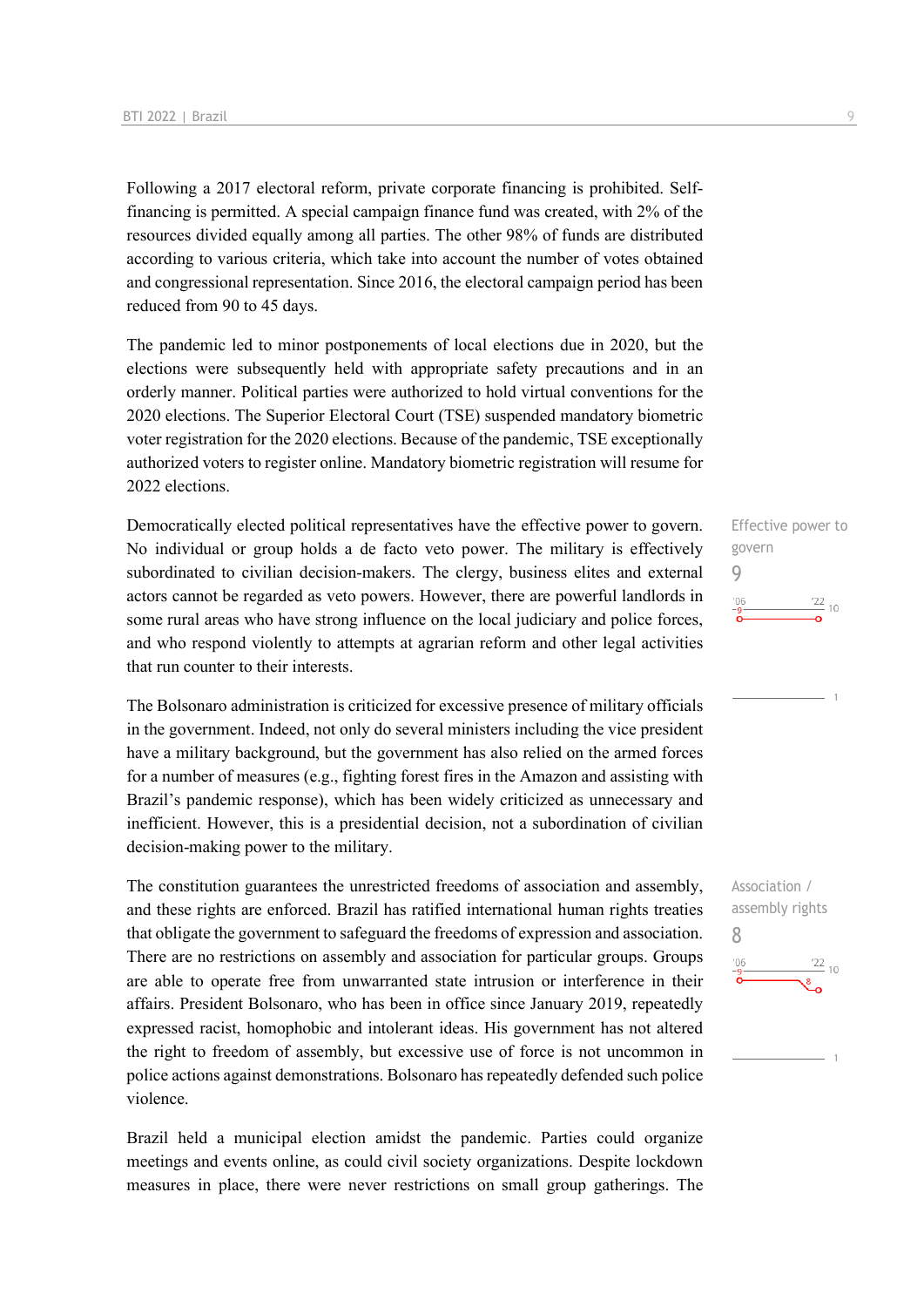government's slow and, by many accounts, inadequate response to the pandemic outbreak has led to repeated demonstrations since March 2020, which began again in January 2021 due to oxygen shortages at hospitals in Manaus and the faltering start of the COVID-19 vaccination campaign.

Constitutional guarantees of freedom of expression and freedom of the press are strong. De facto, the situation for people who hold positions critical of the government and for critical journalists has deteriorated significantly during the past five years. Since the Bolsonaro government took office, the country's ranking in the World Press Freedom Index has deteriorated further from 102 to 107 in the 2020 Index. President Bolsonaro has not only repeatedly spread fake news through his social media accounts and during speeches, but has also defamed opponents of his policies, sometimes as "unpatriotic," sometimes as "anti-developmental," sometimes as "stupid." Radicalized supporters of the president feel legitimized by such statements to threaten government opponents and groups such as environmentalists or indigenous leaders with violence and indeed physically attack them. The government has not taken any effective steps against pro government troll groups expressing hostility and hate toward government critics and LGBTQ+ activism. In the wake of the pandemic, Bolsonaro accused the media of reacting hysterically and deceiving the people. In 2020, several major media groups complained that their reporting from the presidential residence in Brasilia was being hampered by attacks on journalists by supporters of the president. Journalists who criticized the president faced harassment, hacking and other technical attacks.

Media ownership in Brazil is highly concentrated and information is often biased in favor of private power interests. There are no government restrictions on access to the internet. Brazilians are among the most active internet users in the world. Time spent on social media networks is well above the global average. More than 85% of Brazilians are active on social media platforms. Due to irresponsible and false allegations, some messages that the president wanted to spread via Twitter and Instagram in 2020 were censored. The accounts of politicians, entrepreneurs and influencers close to Bolsonaro were also temporarily blocked. As a result, the president's family declared that they would stop using Twitter, claiming it violated their right to freedom of expression.

Freedom of expression 6 $'06$  $\frac{22}{10}$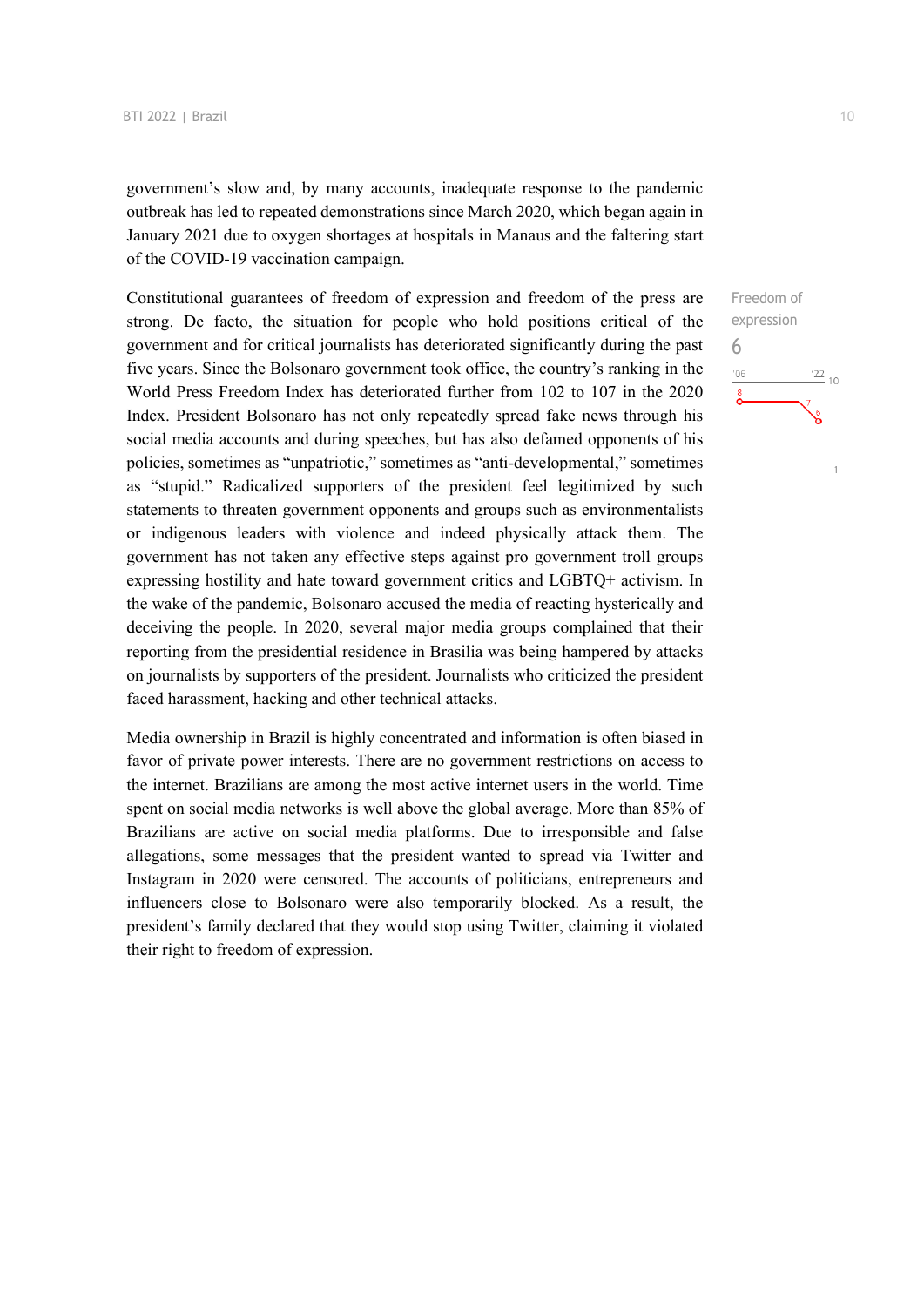#### **3 | Rule of Law**

The principle of the separation of powers is explicitly contained in the 1988 constitution. The powers of the federal government are divided horizontally among the executive, the legislative and the judicial power. There are almost no restraints on the basic functions involved in the separation of powers, and mutual checks and balances are in place. The constitution makes the president accountable to the National Congress. The legislature can require any executive minister to appear personally to testify or answer written interrogatories. The National Congress has the power to legislate, but that power is not exclusive. Considerable legislative power is granted to the executive. The president has the right to issue delegated laws and provisional measures that have the force of law for a limited period. He or she may also veto legislation, and only an absolute majority vote of both houses of the National Congress can override this decision. In addition, the National Congress is not allowed to authorize programs that are not included in the annual budgetary law. This grants the executive extraordinary power to prevent the passage of legislation to which it is opposed. The judiciary checks both the legislature and the executive through the power of judicial review. On numerous occasions, the Supreme Court has abolished laws because of perceived constitutional violations. Brazil has a federal system of government in which governmental powers are divided among the federal government, the states and the local authorities.

The Brazilian constitution provides for the declaration by the government of a state of defense (Article 136) or a state of siege (Article 137) in the case of serious crises. These options have not been used during the pandemic, and there has been no "federal intervention" in the government of the states (provided by Article 34). On March 18, 2020, the Bolsonaro government declared a "state of calamity," which was ratified by Congress two days later and is still in force after several extensions. The Supreme Court has approved the declaration. The "state of calamity" is based on the 2000 Law of Fiscal Responsibility and grants the federal government the ability to take action that deviates from strict spending rules in extraordinary circumstances. The two houses of Congress continued their work during the pandemic. As early as March 2020, they had enacted a regulation that allowed them to function remotely.

The judiciary is institutionally differentiated and largely independent from government intervention. Courts usually manage to control whether the government and administration conform to the law. There is ample authority granted to judges to evaluate the constitutionality of the government's acts. The efficiency of the judicial system is partially restricted by limited capacity and corruption. The judicature is heavily overburdened. Brazilian law is heavily procedural. Despite repeated attempts at reform, the legal system still operates inefficiently.



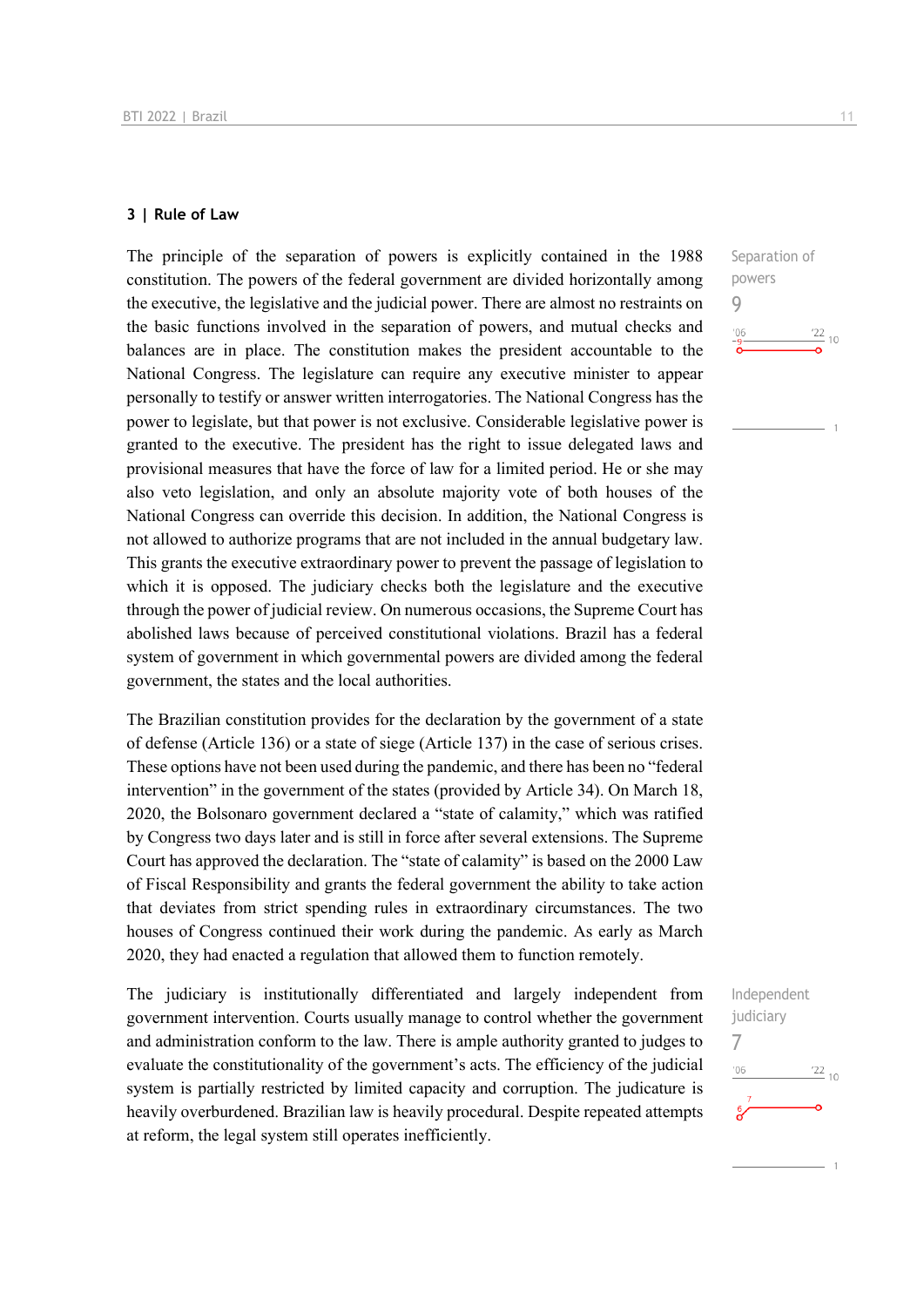In the wake of the COVID-19 pandemic, tensions grew between President Bolsonaro and the judiciary, with the Supreme Court in particular emerging as a key counter to the president's lax response to the pandemic, repeatedly making judgments that ran counter to the president's political agenda. In April 2020, the Supreme Court affirmed that states and municipalities had the authority to take action against the spread of the pandemic. When the government stopped publishing figures on infection cases and COVID-19-related deaths in June 2020, the Supreme Court ordered it to resume publishing the figures. In July 2020, a Supreme Court judge referred to the government's handling of the pandemic as "genocide." In the same month, the Supreme Court ordered the executive to take measures to better protect indigenous people from COVID-19. The president reacted irritably to such Supreme Court orders. As early as March 2020, he publicly claimed the police should not carry out "absurd orders" from the Supreme Court. In the end, however, the court's successfully enforced orders were proof of the judiciary's still functioning independence.

While for many years there appeared to be general impunity, in recent years Brazilian institutions have displayed more capacity to bring individuals in high office to justice. The "Operation Car Wash" scandal in particular, brought to light in early 2014, broke paradigms. For the first time in Brazilian history, members of the elite sectors of society were sent to prison. Suspicious transactions identified by the operation amounted to \$1.5 trillion and involved every single mainstream political party in Brazil. In the years 2014 to 2018, prosecution of office abuse continued robustly, including also the Odebrecht scandal. President Bolsonaro, who had promised during the 2018 election campaign to fight corruption on a massive scale, has not distinguished himself with any significant activities in this regard. Rather, numerous people from his family and political environment have faced allegations of corruption, and Bolsonaro himself has repeatedly been accused of illegally instrumentalizing state agencies such as the federal police to protect and shield them from investigation and prosecution, while directing state agencies to investigate his political enemies. While hundreds of cases related to the Lava Jato scandal are still pending in 2020, investigations were initiated into alleged corruption in the purchase of medical equipment to combat COVID-19 during the pandemic.

Operation Car Wash, which has been ongoing since 2014, has over time become a testament not only to the successes but also to the disappointments of Brazil's fight against corruption. In particular, the credibility of former judge Sérgio Moro, who had been appointed justice minister by President Bolsonaro, was permanently shaken by the fact that in 2020 it emerged that he had used illegal methods. Moro resigned as justice minister after increasing conflicts over judicial competence with Bolsonaro.

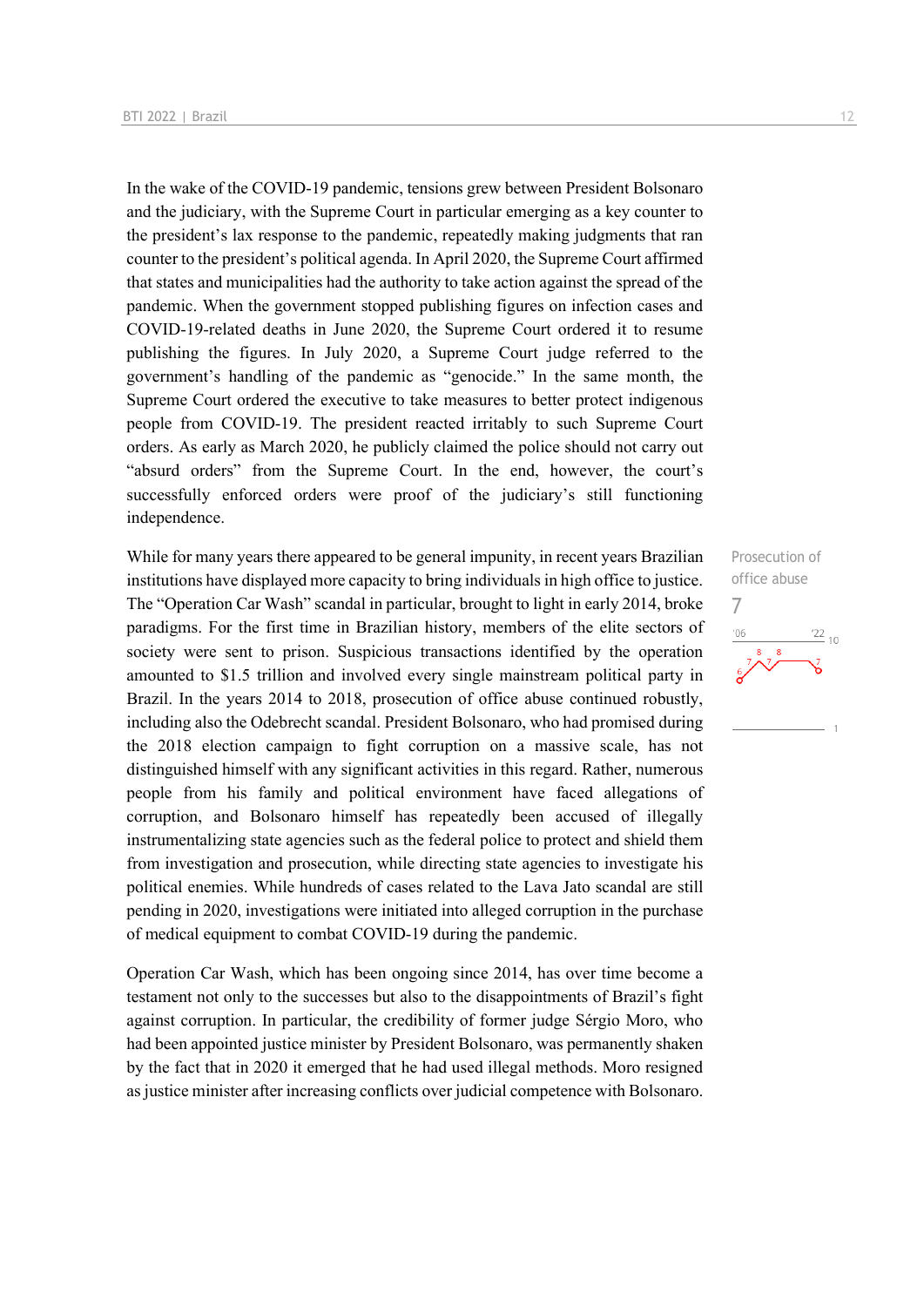The Brazilian constitution contains comprehensive guarantees for the protection of civil rights, without prejudice as to origin, race, sex, color, age or any other potential ground for discrimination. Men and women have equal rights and duties. The freedom of religion is guaranteed. Mechanisms and institutions to prosecute, punish, and redress violations of civil rights are in place, but often prove ineffective. Due to extreme inequalities in Brazilian society, there are vast disparities in citizens' abilities to access legal counsel and the administration of justice. Despite constitutional guarantees, violations exist in practice, particularly in rural areas and urban slums. Brazil has a very high firearms-related homicide rate. Most violent crime is related to the illegal drug trade. In many states, police groups referred to as "death squads" terrorize shantytown dwellers and intimidate human rights activists. The prison system is anarchic, overcrowded and largely unfit for human habitation. Many prisons are informally "privatized," not run by representatives of the state, but rather by the very gangs they incarcerate.

During the 2018 electoral campaign, Bolsonaro stood out for his racist, misogynistic and disparaging remarks toward women, minorities, indigenous people and Afro-Brazilians. The radical segments of his supporters do not shy away from attacking minorities and people critical of the government. Between January and June 2020, the national Human Rights Ombudsman's Office received 1,134 complaints of violence, discrimination, and other abuses against lesbian, gay, bisexual, and transgender persons. The indigenous population suffers from growing violence and illegal land invasions. In 2018, the number of murdered indigenous people rose by 22.7% compared to the previous year. Especially on social media, there are repeated hate campaigns against groups and persons who do not fit into the reactionary world view of the radical Bolsonaro supporters. In the first two years of Bolsonaro's government various state institutions have prevented far-reaching legal steps being enacted against these social groups. For example, in May 2020, the Supreme Court revoked a ban enacted by the federal government on gay and bisexual men donating blood.

Religious intolerance has increased, especially toward Afro-Brazilian cults. Drug traffickers, who have joined one of the fast-growing evangelical churches, have particularly been blamed for hundreds of attacks against the followers of Afro-Brazilian cults in recent years, condemning them as "un-Christian" and "evil." The Commission to Combat Religious Intolerance reported that a number of Afro-Brazilian temples ("terreiros") had closed following assaults or threats from evangelical drug dealers.

Civil rights 5 $\frac{22}{10}$  $106$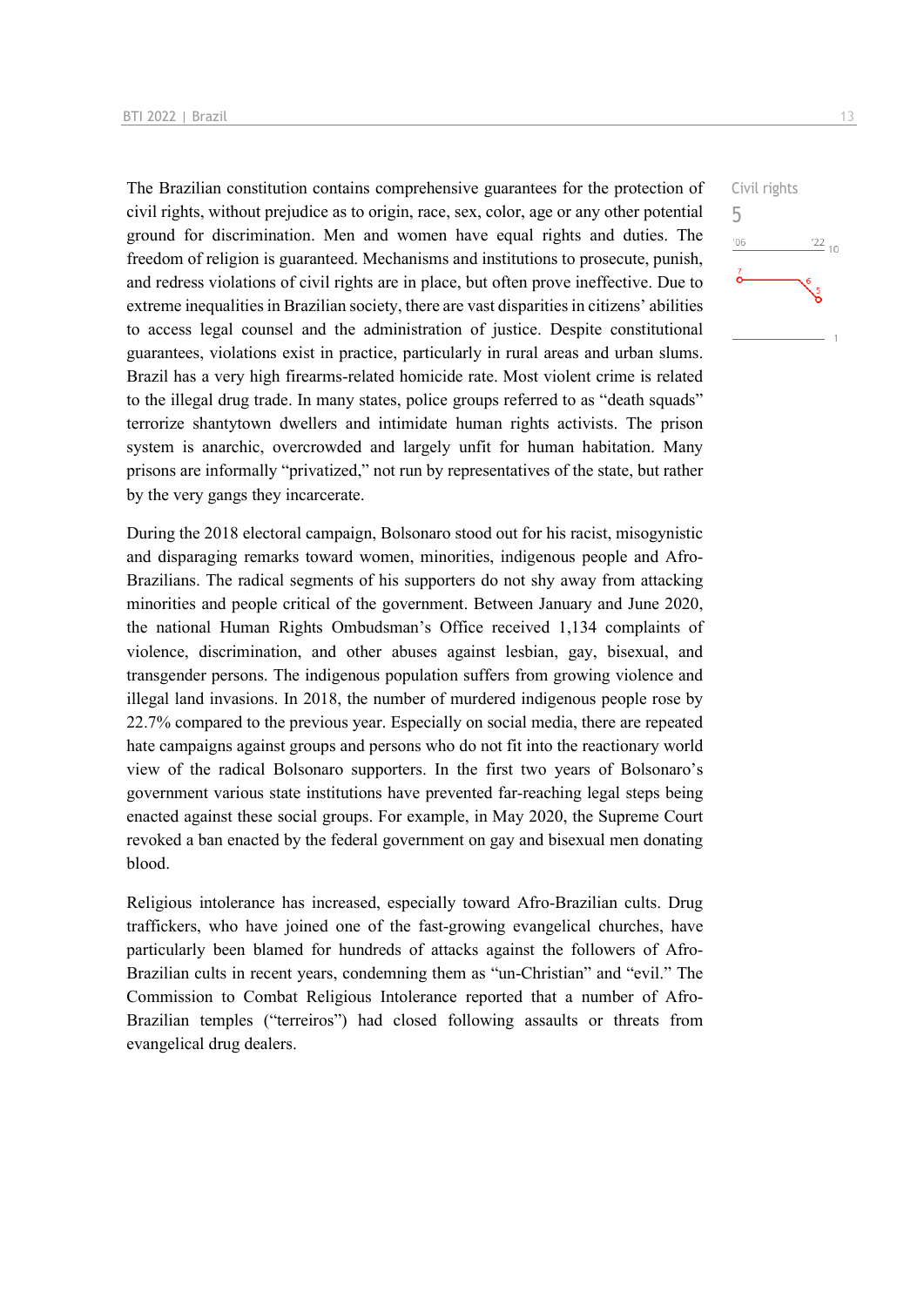#### **4 | Stability of Democratic Institutions**

Democratic institutions exist and perform their functions, but they are not free from counterproductive friction. Given the large number of parties represented in parliament, coalitions have frequently comprised more than a dozen parties. This system of "coalition presidentialism," with the president obtaining the cooperation of Congress through negotiation and the use of budgetary clientelism, has positive and negative readings. While it promotes the search for political consensus and pragmatic behavior, it can also favor pork-barrel politics and corruption.

Despite facing a Congress more fragmented than ever before, President Bolsonaro refused to form a governing coalition. In selecting his cabinet ministers, he paid less attention to political parties than to the large conservative blocks represented in parliament: the powerful agricultural, evangelical Christian and public security blocks, known collectively as the "Bullets, beef and bible" caucus. This strategy proved partially successful, for example, in passing the long-discussed pension reform. It also helped that the powerful speakers of both houses of Congress supported Bolsonaro's policy, at least until the outbreak of the COVID-19 pandemic. Cooperation between the executive and legislative branches was complicated by the fact that Bolsonaro resigned from his Partido Social Liberal (PSL) party in November 2019 and announced that he would form a new party.

During the COVID-19 pandemic, the performance of the democratic system suffered greatly from the permanent conflicts between the executive, legislative and judicial branches of government, as well as between the federal government and state governors with regard to an appropriate strategy for dealing with the crisis. The president downplayed the pandemic from the beginning and rejected a strategy of social distancing. Many measures to slow the spread of the pandemic and limit its impact were initiated by the state governments. Others were imposed on the executive by the Supreme Court against the former's will.

The incumbent president cannot be characterized as a convinced democrat. A considerable segment of his radical supporters openly advocate military rule. The president has never made a secret of his admiration for the military dictatorship and has openly defended torture. In November 2019 a non-partisan forum Direitos Já! Fórum pela Democracia (Rights Now! Forum for Democracy) was created in response to the anti-liberal and often anti-democratic statements of the president, his closest political confidants, and some of his ministers. The alliance includes numerous parties represented in Congress. Their aim is not to reach a consensus on concrete policies, but to unite against a president whose political strategy includes demonizing his opponents and sowing societal division.

The Supreme Court repeatedly prevented the implementation of government measures that were deemed unconstitutional. This, in turn, led not only to conflicts between the executive and judicial branches, but also galvanized radicalized Performance of democratic institutions 6  $\frac{22}{10}$  $106$ 

Commitment to democratic institutions 7

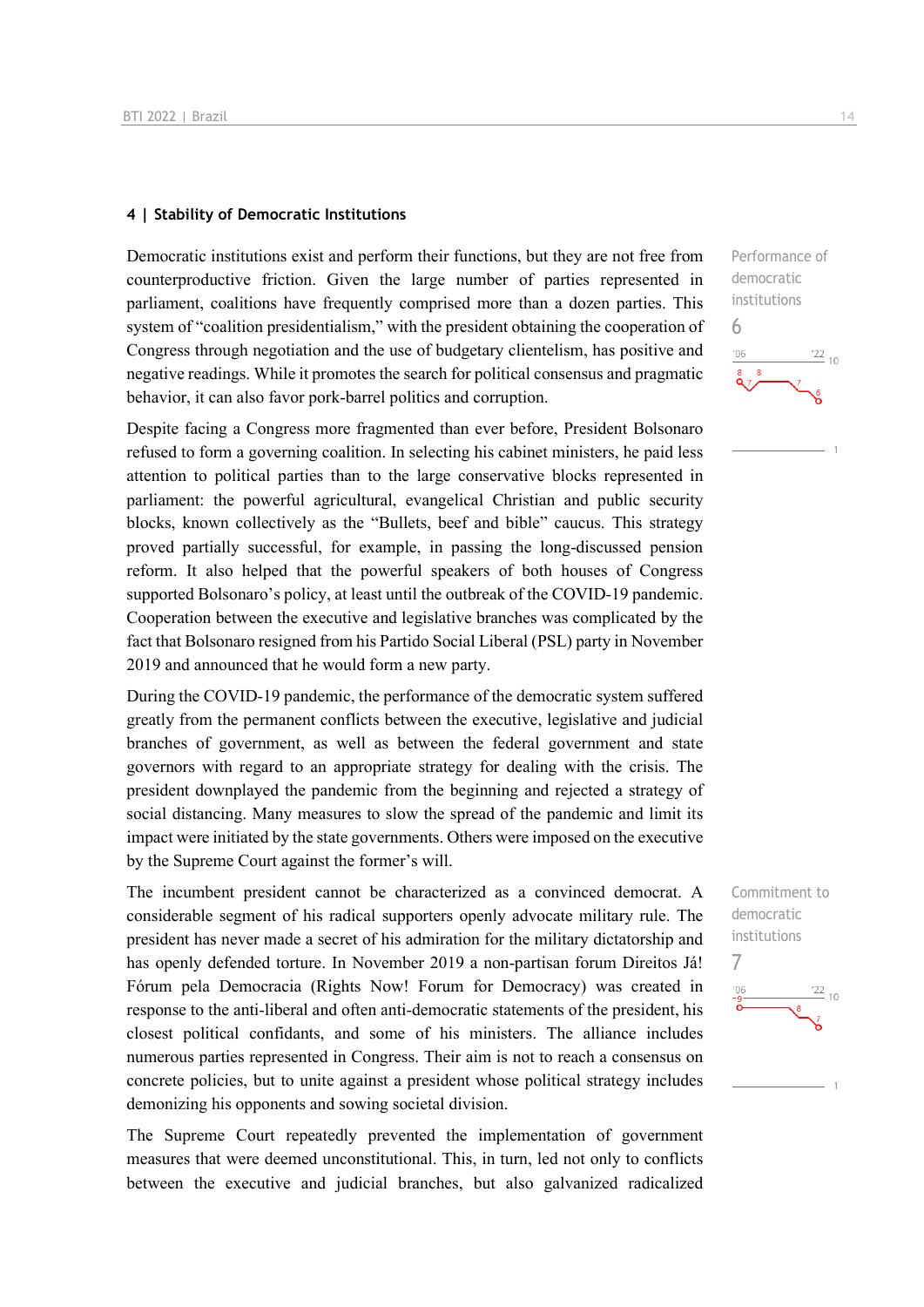Bolsonaro supporters, who called for military intervention and openly accused democratic institutions of working against the president. The president and vice president repeatedly labeled government critics extremists and even terrorists. Bolsonaro repeatedly participated in protests by his supporters calling for a shutdown of Congress and the Supreme Court, echoing acts of the dictatorship.

Bolsonaro openly toyed with the idea of giving the armed forces a moderating role in the conflict between the two powers on the basis of Article 142 of the constitution, which states that the armed forces are to "guarantee the constitutional branches of government and, on the initiative of any of these branches, law and order." However, the anti-democratic interpretation of the paragraph contradicts the spirit of the constitution, which was drafted in response to the long-standing military dictatorship. Bolsonaro, on the other hand, suggested that intervention in the Supreme Court by the armed forces could be legitimate if the former were too "politicized." Doubts about the president's democratic credentials were rekindled by his reactions to the storming of the U.S. Capitol by radicalized Trump supporters in January 2021, threatening that something similar could blossom in Brazil in the 2022 presidential election if the country sticks to its electronic voting system. Representatives of the judiciary and legislature were equally outspoken in their criticism of Bolsonaro's attempts to call into question the trustworthiness of Brazil's electoral system.

#### **5 | Political and Social Integration**

The Brazilian party system is characterized by high fragmentation, volatility and polarization, and weak social roots. Clientelistic practices are common. In the Lower House of the National Congress, 30 parties are represented during the current legislature (2019 - 2023). The Workers' Party (PT) lost 13 seats, but with 56 (out of 513) members of parliament is still the strongest party. The right-wing conservative Partido Social Liberal (PSL) won 52 mandates. In 2018, Jair Bolsonaro joined the PSL, which proved to be a good vehicle for his presidential ambitions. At the end of 2019, however, he resigned from the PSL and announced the formation of his own party. Centrist parties suffered serious losses in 2018. The Movimento Democrático Brasileiro (MDB) lost almost half of its 66 seats, winning only 34 mandates. The Partido da Social Democracia Brasileira (PSDB) accounts for only 29 (previously 54) mandates. In the Senate, the situation is very similar. The 81 senators represent 23 different parties. MDB and PSDB also suffered losses here, but with 12 (MDB) and nine (PSDB) senators, they still represent the two largest groups. The Partido Social Democrático (PSD) accounts for seven senators and the PT for six.

The reasons for the substantial fragmentation and volatility of the Brazilian party system are manifold, but are related to the country's political polarization, which has increased significantly in the past 10 years, and to anti-establishment attitudes and protest voters. The organizational weaknesses of political parties and the fact that people do not vote for parties but primarily for individuals are further explanatory factors.

Party system 4 $^{\prime}06$  $\frac{22}{10}$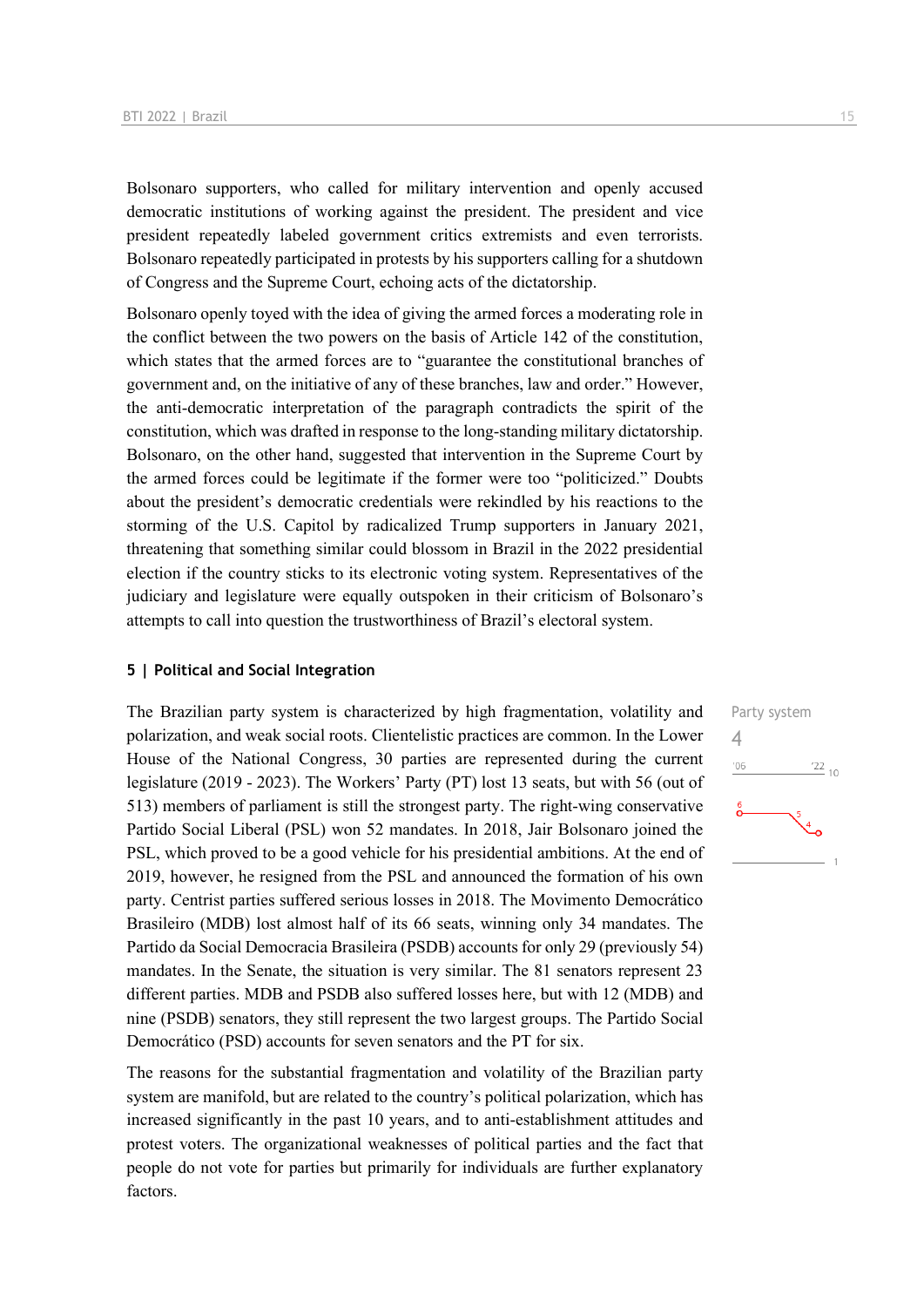Brazil's network of interest groups is relatively close-knit, reflecting most social interests, but dominated by a few strong interests. Labor and capital associations are paramount. The country's contemporary union movement was born in the struggles against the military dictatorship that ruled the country from 1965 to 1985. Following democratization there was a gradual estrangement from traditional corporatist state models. The constitution of 1988 removed the Labor Ministry's extensive powers to intervene in union affairs, but other elements of the corporatist system remained intact. The 2017 reform of labor legislation abolished the compulsory annual union tax. Workers now have to opt-in to make the payment. This has led to a massive loss of revenue for the unions. Nevertheless, the number of individual unions has further increased from 16,517 in 2017 to 16,663 in 2018. Trade unions are increasingly seeking to provide additional services to their members in order to finance themselves. The largest and most important federation is the Central Única dos Trabalhadores (CUT). The unionization rate is approximately 20%. Approximately 60% of the formally employed are covered by collective agreements. Even in difficult times, unions have demonstrated a relatively high mobilization capacity and have forged comprehensive political and social alliances. Since 2016, however, their room for maneuver has been reduced due to the ongoing economic crisis and the shift to the far-right in politics and society. The National Confederation of Industries represents 27 industry federations in the states and federal district, with more than 1,000 associated employers' unions and almost 100,000 industrial establishments.

Brazil has long been one of the countries with the lowest support for democracy in Latin America. In 2018, the share of respondents that prefer democracy over any other form of government was only 34%. Support for an authoritarian regime under some circumstances reached 41% in 2018. The degree of satisfaction with democracy was only 9% in 2018. 65% of Brazilians believed that the democratic system in their country was fraught with problems and 17% even thought that one could not speak of a democracy. In this sense, the victory of political outsiders in the presidential and parliamentary elections of 2018 was a direct result of the strong dissatisfaction with the democratic institutions.

President Bolsonaro's anti-democratic posturing has tended to have the opposite effect among the population. In January 2020, 64.8% of respondents said that a democratic regime was preferable to any other form of government. In June 2020, 75% of respondents affirmed the statement that "democracy is always better than any other form of government," while 10% said that a dictatorship is sometimes preferable (and 12% had no preference). This was the highest level of support for democracy ever recorded by Brazilian polling institute Datafolha since it began asking the question in 1989. On the other hand, in the second half of 2020, in parallel with the renewed increase in approval ratings for President Bolsonaro, public opinion of the democratic institutions he criticized fell. Negative views of the performance of Congress increased from 32% to 37% between May and August 2020. Supreme Court justices were viewed negatively by 29% of respondents. In May, that figure was 26%.

Interest groups 8  $\frac{22}{10}$  $^{\prime}06$ 

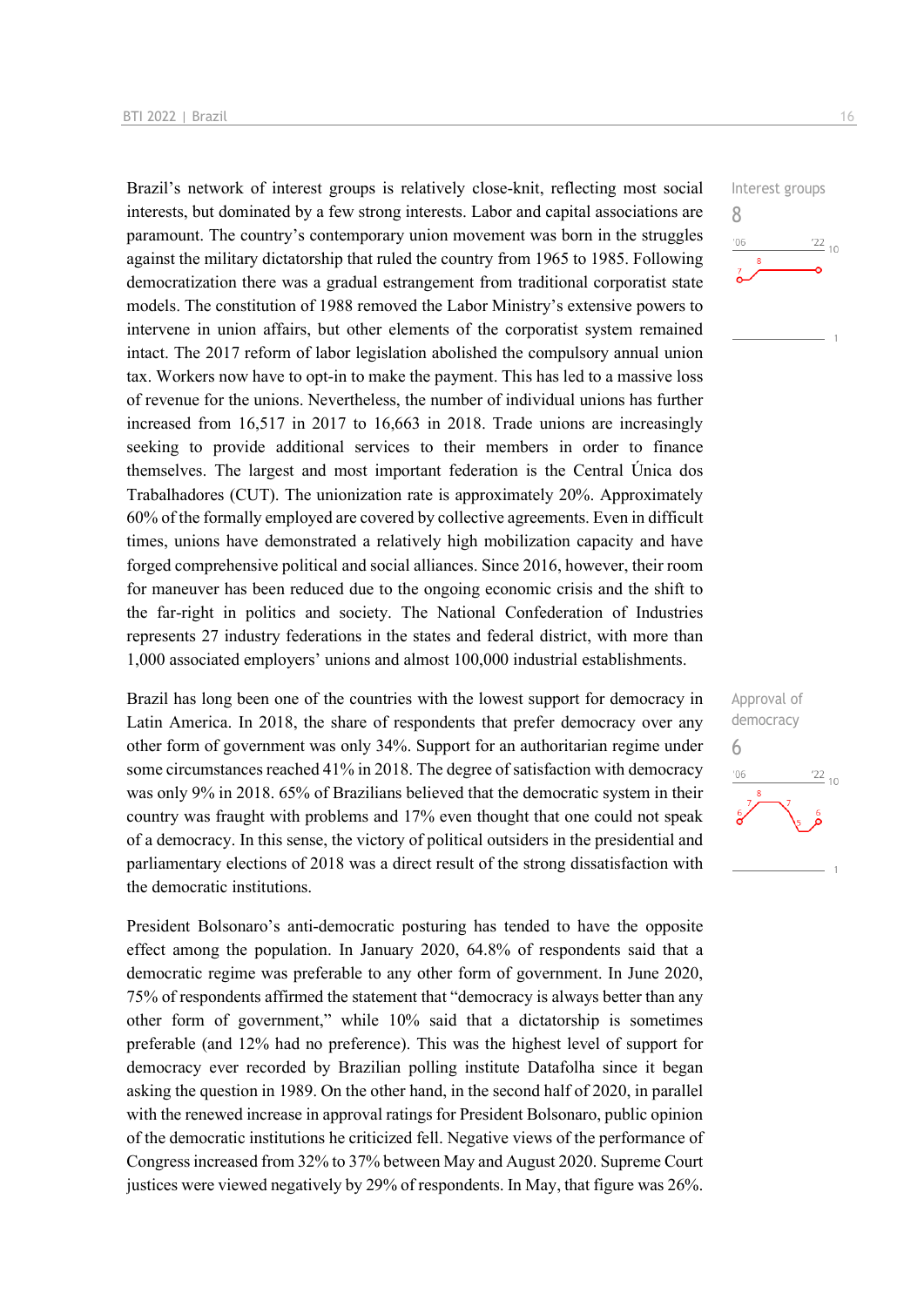There is a robust network of autonomous, self-organized groups and civil society organizations (CSOs) in Brazil. By 2016, there were 820,000 CSOs active in the country. CSOs have expanded in recent years. The sector is of economic importance in the labor market, in addition to issues of public interest. Organizations that aim to defend rights and advocate for public interests, and religiously oriented organizations represent more than six out of 10 active organizations. Of CSOs, 86% are private associations, 12% are religious organizations and 2% are private foundations.

Interpersonal trust has traditionally been very low in Brazil. In the 2018 Latinobarómetro opinion survey, only 4% of respondents considered that one could trust most people. Latin America is the region in which interpersonal trust is lowest. Nowhere does it reach more than 20%. But at 4%, Brazil ranks last, behind Venezuela (8%), Costa Rica (10%) and Peru (11%).

### II. Economic Transformation

#### **6 | Level of Socioeconomic Development**

Brazil exhibits a moderate to high level of human development according to key indicators. The country's Human Development Index (HDI) score for 2019 was 0.765, ranking 84 out of 189 countries. The World Bank estimates about 24.2 million Brazilians moved out of poverty between 2004 and 2015, but this trend has reversed since then. In 2019 6.5% of Brazilians were classified as extremely poor, and 24.7% as poor. In 2019 the northeast region accounted for 27.2% of the country's total population, while encompassing 56.8% of the people classified as extremely poor by the \$1.90 PPP line. The southeast, the most populous region, accounted for between 20% and 27% of the poor population, depending on the poverty concept used.

Brazil's level of inequality is among the highest in the world. While the 2004 Bolsa Família program reduced the level of poverty, the gap between wealthy and poor remains very wide. Social exclusion is pronounced and to some degree structurally ingrained. With a Gini coefficient of 53.9 (2018), Brazil still has one of the world's most unequal distributions of income. The gender gap in terms of economic opportunity seems to be narrowing, but women remain at a substantial disadvantage. In 2019, Brazil had a Gender Inequality Index value of 0.408 (rank 95). The 2019 female HDI value was 0.760, compared with 0.765 for males, resulting in a Gender Development Index value of 0.992. Racial inequality remains a serious problem. The high-income population is essentially white, while most Brazilians who live in poverty are black.

#### **Question** Score

| Socioeconomic |                 |
|---------------|-----------------|
| barriers      |                 |
| 6             |                 |
| '06           | $\frac{22}{10}$ |
| 6             |                 |
|               |                 |

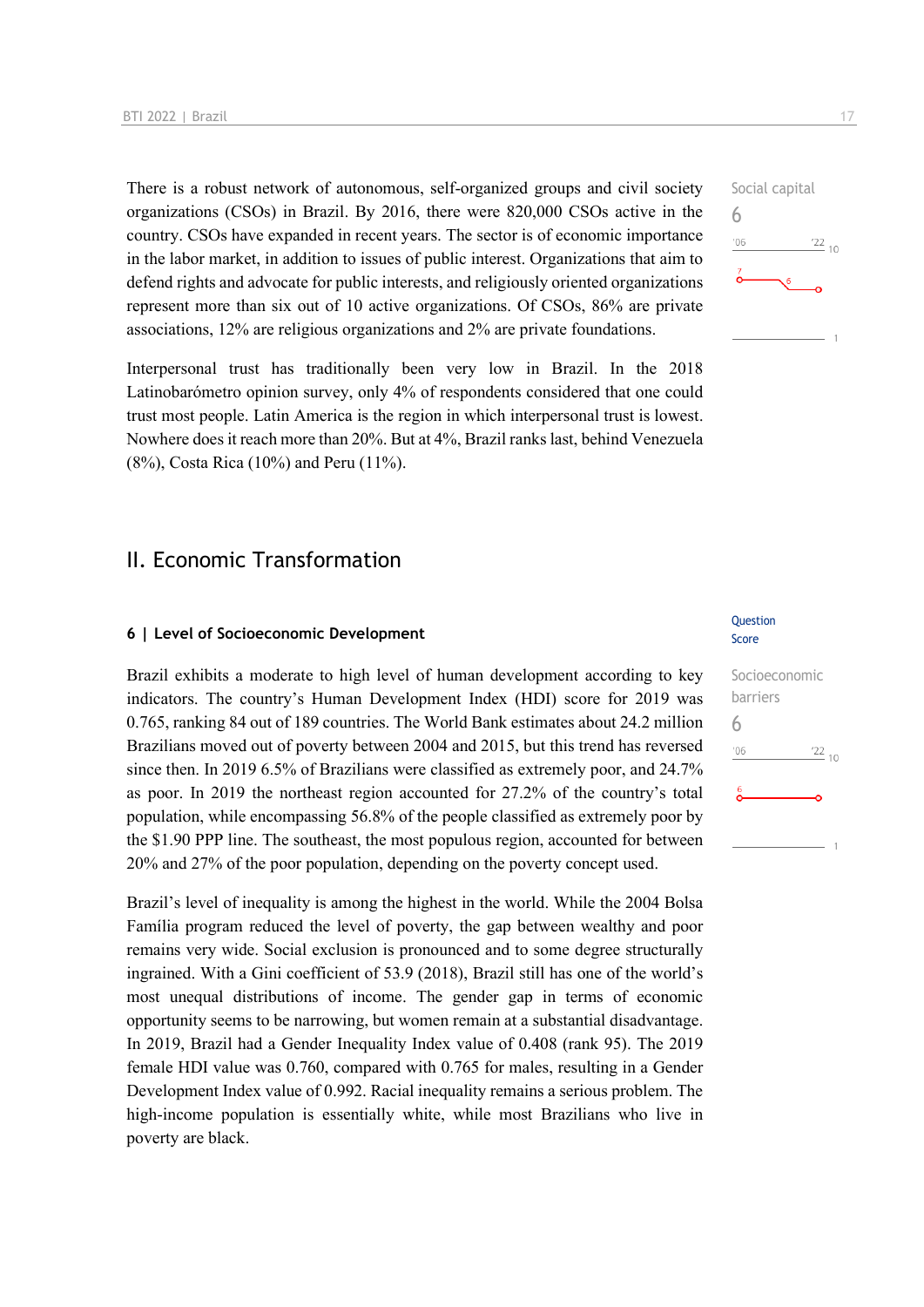| <b>Economic indicators</b> |          | 2017       | 2018       | 2019           | 2020       |
|----------------------------|----------|------------|------------|----------------|------------|
| GDP                        | S M      | 2063507.9  | 1916947.0  | 1877810.5      | 1444733.3  |
| GDP growth                 | $\%$     | 1.3        | 1.8        | 1.4            | $-4.1$     |
| Inflation (CPI)            | $\%$     | 3.4        | 3.7        | 3.7            | 3.2        |
| Unemployment               | $\%$     | 12.8       | 12.3       | 11.9           | 13.7       |
| Foreign direct investment  | % of GDP | 3.3        | 4.1        | 3.7            |            |
| Export growth              | $\%$     | 4.9        | 4.1        | $-2.4$         | $-1.8$     |
| Import growth              | $\%$     | 6.7        | 7.7        | 1.1            | $-10.0$    |
| Current account balance    | \$M      | $-22033.3$ | $-51459.6$ | $-65029.9$     | $-24074.0$ |
| Public debt                | % of GDP | 83.6       | 85.6       | 87.7           | 98.9       |
| <b>External debt</b>       | \$M      | 543000.3   | 557742.5   | 568645.9       | 549234.3   |
| Total debt service         | \$M      | 95434.1    | 95525.3    | 151811.8       | 131348.6   |
| Net lending/borrowing      | % of GDP | $-8.1$     | $-6.7$     | $-5.4$         |            |
| Tax revenue                | % of GDP | 13.6       | 13.9       | 13.7           |            |
| Government consumption     | % of GDP | 20.2       | 19.9       | 20.1           | 20.5       |
| Public education spending  | % of GDP | 6.3        | 6.1        | $\overline{a}$ |            |
| Public health spending     | % of GDP | 4.0        | 4.0        |                |            |
| R&D expenditure            | % of GDP | 1.1        | 1.2        |                |            |
| Military expenditure       | % of GDP | 1.4        | 1.5        | 1.4            | 1.4        |

Sources (as of December 2021): The World Bank, World Development Indicators | International Monetary Fund (IMF), World Economic Outlook | Stockholm International Peace Research Institute (SIPRI), Military Expenditure Database.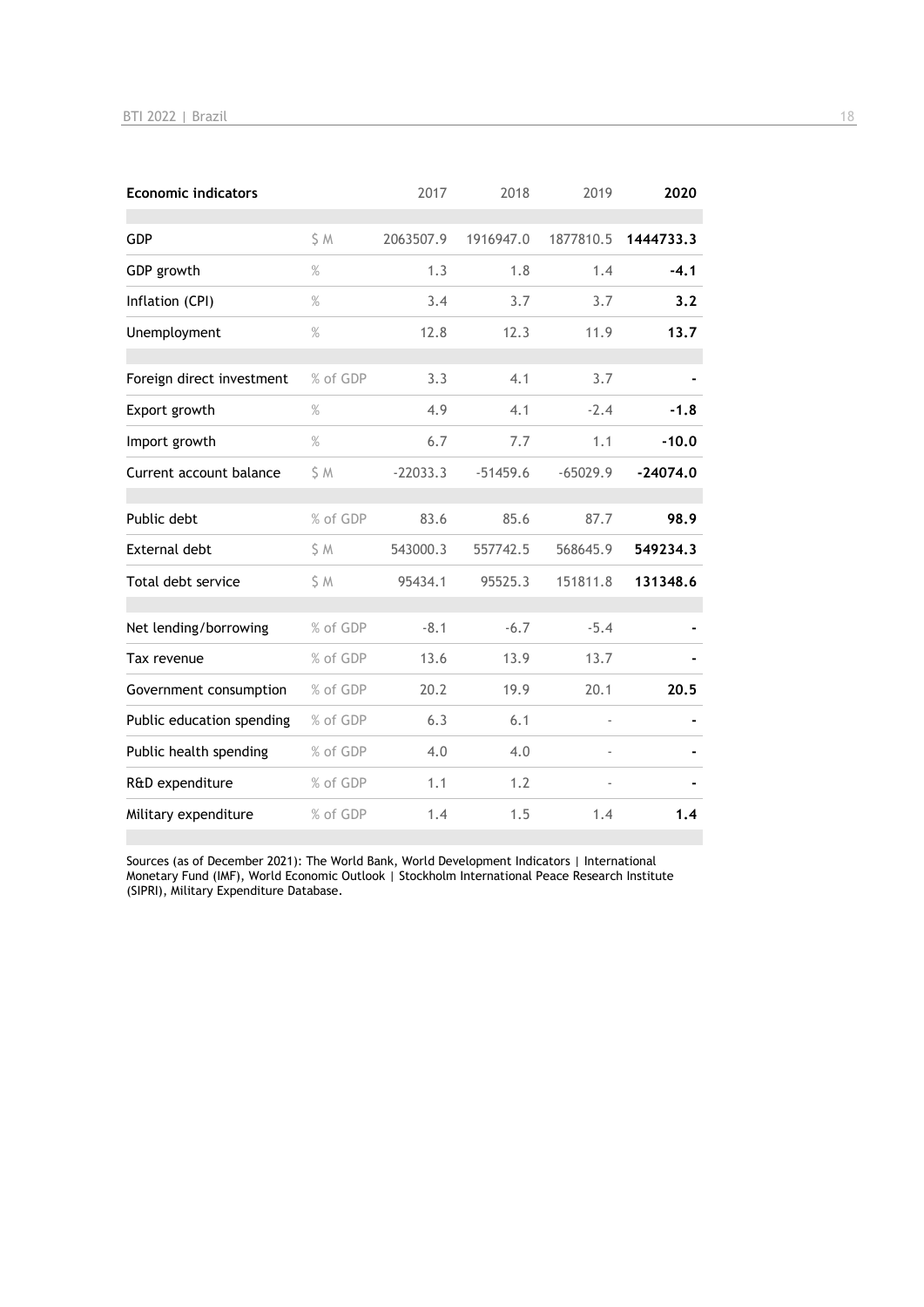#### **7 | Organization of the Market and Competition**

Market competition has a strong institutional framework, but the informal sector remains significant. Informal workers represented about 41% (38.4 million people) of the active workforce in 2019, the highest figure in absolute terms since 2016. Pricing is largely unrestricted. The use and transfer of profits is not regulated. The national currency, the real, is still only partially convertible, but in 2019, the government declared that it aims to make it fully convertible within two to three years, in an effort to lower the cost of cross-border trade and investment. Brazil is open to and encourages foreign direct investment. The government generally makes no distinction between foreign and national capital. Organizing new investment remains a quite bureaucratic process.

Entrepreneurs face high costs associated with starting a business, registering property, accessing credit, paying taxes, enforcing contracts and trading across borders. The Brazilian economy stands out as extremely highly regulated. According to the World Bank's Doing Business Report 2020, Brazil ranked 124 out of 190 economies on the ease of doing business, a deterioration compared with the previous year (109). Starting a business improved slightly (from rank 140 to 138). It took on average 16.6 days, involved 11 procedures and cost 4.2% of income per capita. The business environment is characterized by a complex regulatory framework, a burdensome tax regime, and an economy relatively closed to trade and competition. Domestic competition is low. Many firms are uncompetitive and specialize in rentseeking rather than innovation.

Competition laws to prevent monopolistic structures and conduct exist and are enforced. Brazil's antitrust framework is based on Law No. 12,529/2011. The Administrative Council for Economic Defense (CADE) is an independent agency, which reports to the Ministry of Justice. CADE's mission is to ensure free competition, its functions are preventive, restrictive and educational. CADE analyses and decides on all mergers between large companies that might undermine free competition. The council investigates and judges, all over the Brazilian territory, cartels and other anti-competitive conducts. Furthermore, CADE provides public advice on business practices that might negatively affect free competition.

As part of Brazil's efforts to join the OECD, a peer review on competition law and policy was conducted in 2018. The review pointed to existing weaknesses concerning the separation between investigation and decision-making, in the lack of a transparent appointment system for CADE commissioners and the general superintendent, and the lack of adequate resources (including personnel) for competition enforcement. It also highlighted the need for improvements in the methodology for the calculation of fines, the need for substantive guidelines to ensure legal certainty and predictability, and a clarification of the respective advocacy powers and roles of CADE and the ministry of finance.



| Competition policy |       |
|--------------------|-------|
|                    |       |
| $^{\prime}06$      | 22/10 |
|                    |       |
|                    |       |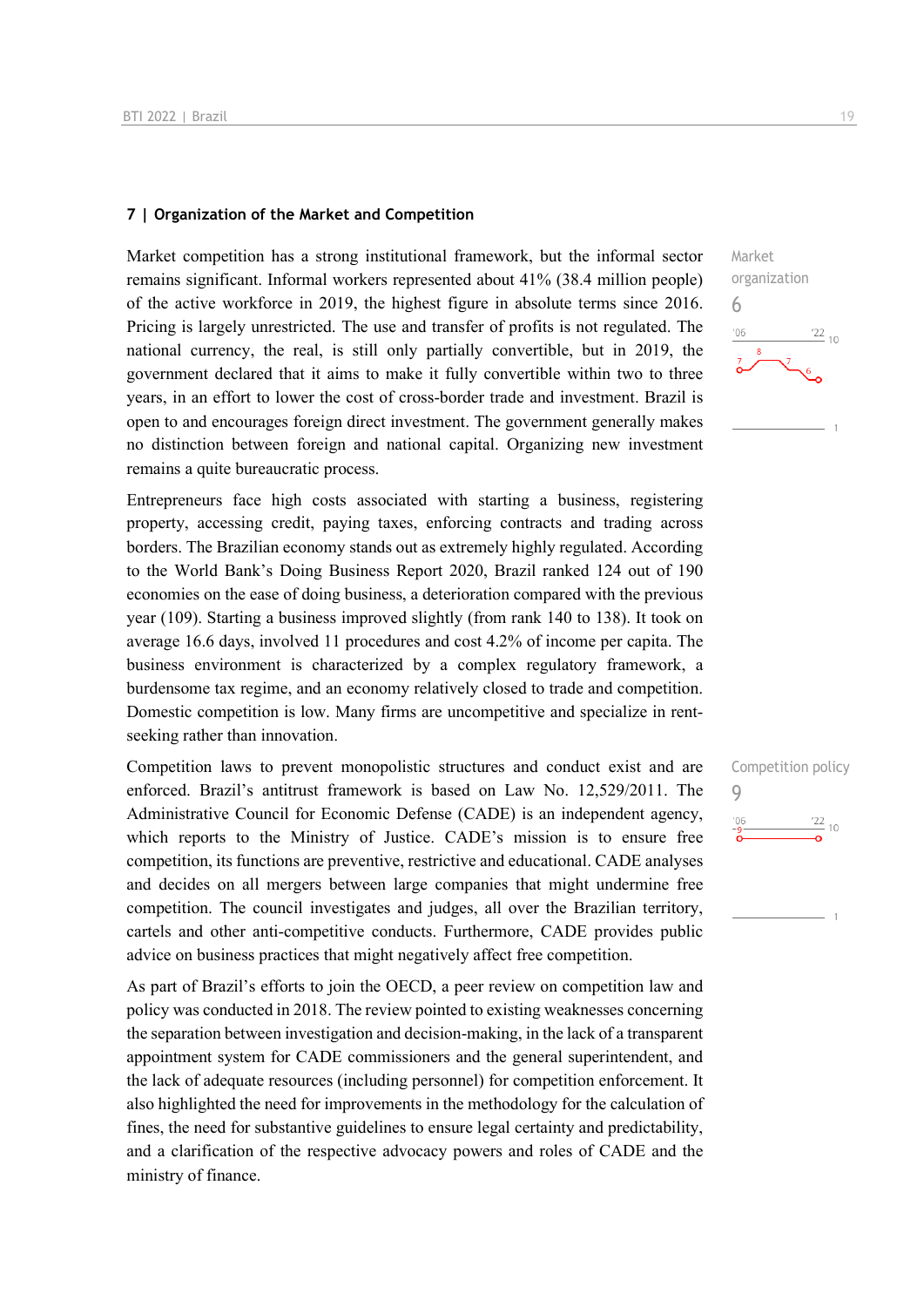Brazil is an original member of the WTO and a founding member of the Southern Common Market (Mercosur). The country considers the multilateral trading system to be at the core of its trade regime. Brazil has accepted the 2005 protocol amending the TRIPS Agreement (accepted on 13 November 2008) and the 2014 protocol concerning the Trade Facilitation Agreement (accepted on 29 March 2016). However, Brazil has retained significant vestiges of the foreign-trade policy paradigm inherited from the period of protectionist industrialization. Exports and imports are below 30% of GDP. Brazilian companies have a very low rate of participation in global value chains. Trade barriers of various forms hinder external competition. Around 450 tariff lines are set at the maximum of 35%, including textiles, apparel and leather, and motor vehicles. The average most favored nation applied tariff was 13.4% in 2019. There are also various forms of non-tariff barriers, for example local content requirements.

There are burdensome procedures associated with the export and import of goods. The 2020 World Bank Doing Business Report ranked Brazil 108 out of 190 economies on the ease of trading across borders. Brazil is an active user of antidumping measures. Most technical regulations concerning trade are based on international standards. The country's Export Financing Program (PROEX) aims at providing access to credit for companies that would otherwise have difficulties obtaining it. The BNDES-EXIM program is a scheme of export credits to promote exports with local value added. Legislation allows for the application of an export tax of 30%, which can be decreased or increased up to 150%. Taxes may in principle be applied to all exports, but in practice are levied on only a few products.

Brazil has one of the most developed and sophisticated financial sectors in Latin America. The country's banking system and capital markets are well differentiated, internationally competitive and aligned with international standards. Banking infrastructure is strong and there is a functioning system of banking supervision. Capital markets are open to domestic and foreign capital. The banking sector is dominated by domestic financial institutions, with public banks having a significant share. Meanwhile, international investors have important roles in the capital and derivatives markets.

Brazil's bank capital to assets ratio was 10.2% in 2019. Bank non-performing loans amounted to 3.1%. Brazil's external solvency and liquidity positions remain strong, while the external vulnerability of the financial sector is low. The country has been experiencing sizable capital inflows over the past decade. Reserve requirements are higher than in other emerging economies. However, the Brazilian financial system operates in a challenging environment. In April 2020, Moody's downgraded its outlook on Brazil's banking system to "negative" from "stable," as the shocks from the COVID-19 pandemic eroded asset profitability and quality. The unexpected drop in economic activity, decrease in household income and rise in unemployment were cited as causes of falling revenues and growing costs for banks. However, it was emphasized that the financial sector had sufficient liquidity and that appropriate measures had been taken to deal with the crisis.

Liberalization of foreign trade 7  $^{\prime}06$  $\frac{22}{10}$ 

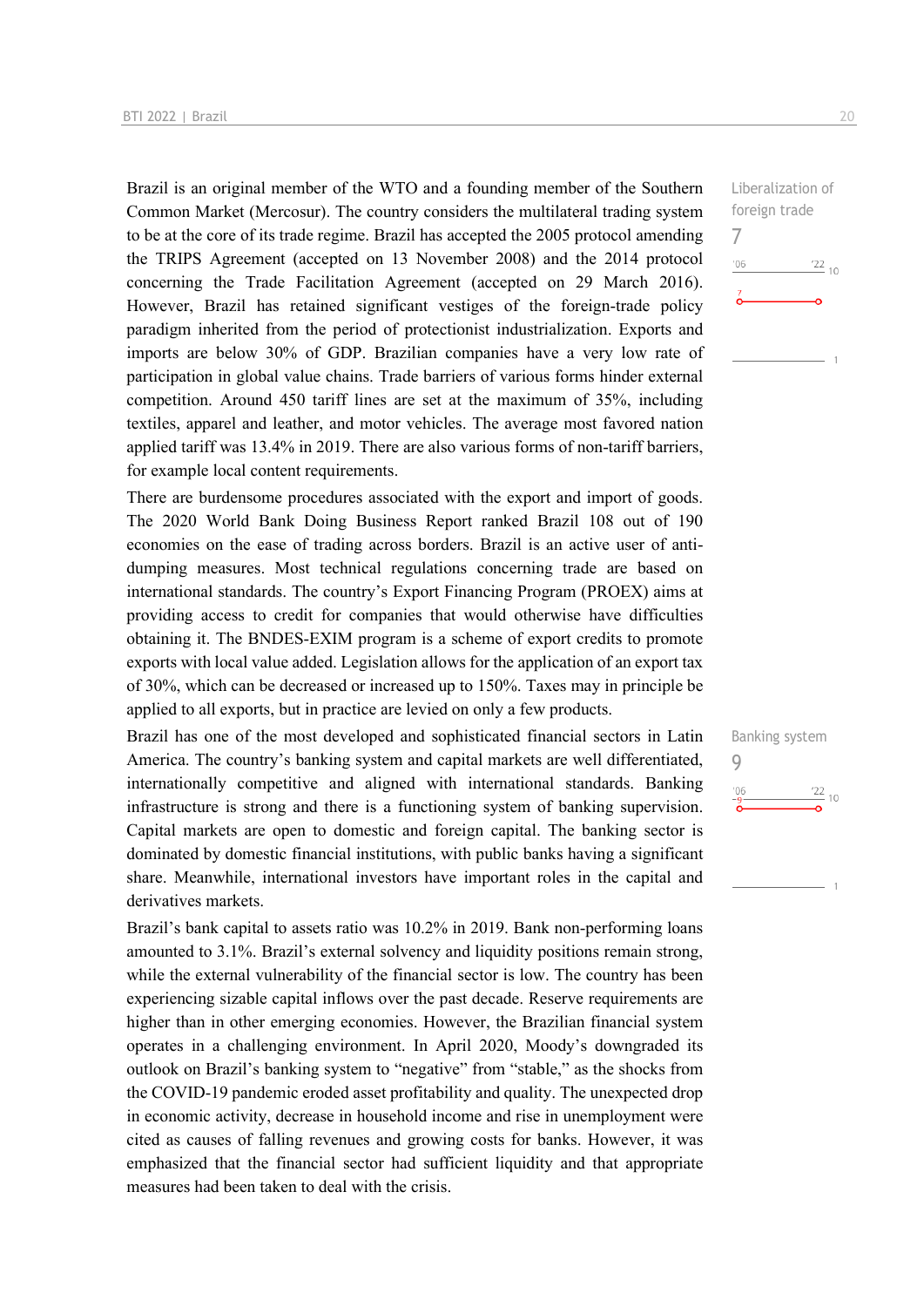#### **8 | Monetary and fiscal stability**

Since 1999, Brazil has followed an inflation-targeting framework for monetary policy and a floating exchange rate regime. Foreign exchange regulations have been liberalized, but without allowing full convertibility to the real. Responsibility for the formulation and conduct of monetary policy lies with the National Monetary Council (CMN), which is responsible for coordinating monetary and fiscal policies. The CMN sets annual inflation targets and monetary policy goals. Inflation and foreign exchange policies are synchronized with other economic policy goals and are institutionalized by Brazil's central bank (BCB). The BCB is a largely independent federal institution under the organizational chart of the Ministry of Finance. In February 2021, Brazil's federal chamber of deputies approved a bill which gave an autonomous status to the country's central bank (BCB). The bill defines the BCB's main objective as guaranteeing price stability. Under the bank's newly autonomous status, the BCB president will be nominated by the president of the republic for a fixed four-year term.

The benchmark interest rate (SELIC) has been dramatically lowered in recent years. While in January 2017, SELIC stood at 13%, in 2018 it was just 6.5%. By the end of 2019, the monetary policy committee of Brazil's central bank had cut the SELIC to 5%. In line with the global economic deceleration caused by the pandemic, in 2020 the SELIC was cut to a historically low 2%. The BCB justified this by arguing that current economic conditions demanded extraordinarily high monetary stimulus. The national inflation rate was 4.31% at the end of 2019, slightly above the 4.25% target set by the central bank. In 2020, annual inflation amounted to 4.52%, the highest level since 2016, when it was 6.29%. This was due not least to a 14% increase in food and beverage prices in the wake of the pandemic. The Brazilian currency, the real, has lost considerable value against the U.S. dollar in recent years. Despite repeated interventions by Brazil's central bank, the exchange rate fell from \$1 to BRL 3.90 in December 2018, to BRL 4.50 in 2019, and to BRL 5.70 in 2020. The real effective exchange rate index (2010 = 100) fell to 84.6 in 2014, 71.0 in 2018, and 69.6 in 2019.

Brazil has various mechanisms in place to guarantee stability-oriented budgetary and expenditure policies, including the 2000 Fiscal Responsibility Act and a constitutional spending cap introduced under President Temer in 2016, preventing the federal government from increasing public spending from one year to the next. The so-called "golden rule" bans debt issuance to fund current spending. The Bolsonaro government has taken further steps to improve fiscal stability, the impact of which will be seen in the medium to long term (e.g., the 2019 pension reform, a planned tax reform, and plans for spending cuts and a constitutional spending cap).

Brazil ended 2019 with a current account deficit of \$50.9 billion, up from \$41.5 billion in 2018. Public debt amounted to a record 89.5% of GDP, compared to 87.1% in the previous year. External debt at the end of 2019 was \$569.4 billion, marginally higher than in 2018 (\$557.7 billion). Total debt service increased dramatically from



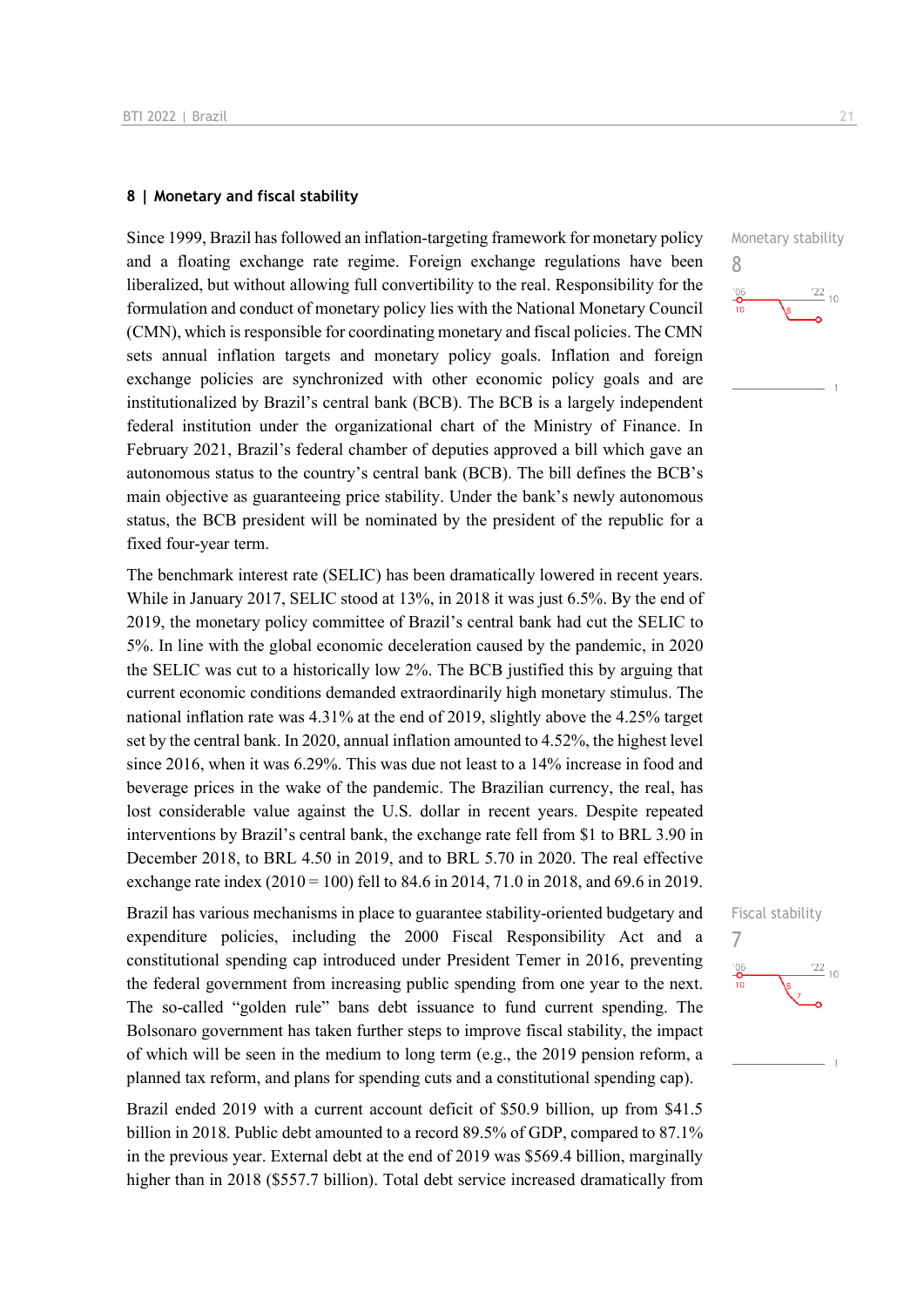2018 (\$95.5 billion) to 2019 (\$151.8 billion). Government consumption remained largely stable in 2019 (20.3% of GDP) compared to 2018 (20.1% of GDP). Total reserves dropped from \$371.9 billion to \$353.6 billion over the same period.

In January 2020, the ministry of economy announced that the central government had registered a nominal primary deficit of R\$95.1 billion (\$22.5 billion) in 2019, compared with R\$120.2 billion in 2018. At the same time, the government stressed that Brazil is still a country with a high tax burden and a country in which the public sector does not have the ability to invest. Nevertheless, in the wake of the coronavirus pandemic, the government was forced to deviate, at least temporarily, from its more far-reaching reform plans. In mid-March 2020, the federal government declared a state of public calamity that allowed it to disregard its fiscal deficit target of R\$124.1 billion (1.6% of GDP). The government's program of emergency payments to informal workers and the poor has totaled as much as \$10 billion a month, adding to the country's already large fiscal deficit and to its rapidly increasing public debt. The 2020 fiscal deficit was expected to be approximately 12% of GDP, and the country's debt-to-GDP ratio to exceed 100%. The 2021 budget sets a primary deficit target of R\$233.6 billion (\$42.5 billion).

#### **9 | Private Property**

Private property rights are well defined and property acquisition is adequately regulated. Real estate registration is well developed and safe. Foreigners can purchase land and property. There are few restrictions on converting or transferring funds associated with a foreign investment. Foreign investors are allowed to remit dividends, capital and gains. Contracts are considered secure. In 2019, registering property took an average of 31 days and 14 procedures.

While once criticized for lax intellectual property (IP) rights protection, Brazil has been stepping up implementation and enforcement of international IP rules in recent years. The country is a signatory to the General Agreement on Tariffs and Trade (GATT) Uruguay Round Accords, including the Trade‐Related Aspects of Intellectual Property Agreement. Brazil is also a signatory of the Berne Convention for the Protection of Literary and Artistic Works, the Patent Cooperation Treaty, the International Convention for the Protection of New Varieties of Plants (UPOV) and the Paris Convention for the Protection of Industrial Property. In most respects, Brazil's Industrial Property Law meets the international standards regarding patent and trademark protection. Patent processing is still very slow: The average time a patent awaits approval is eight years. In 2019, the federal government introduced a strategy to solve the enduring patent backlog problem. With the use of "standardized office actions" (machine-generated technical opinions that point out prior art documents to be addressed by the applicant), the aim is to reduce the patent backlog by 80% over the next few years.

Property rights 9 $\frac{22}{10}$  10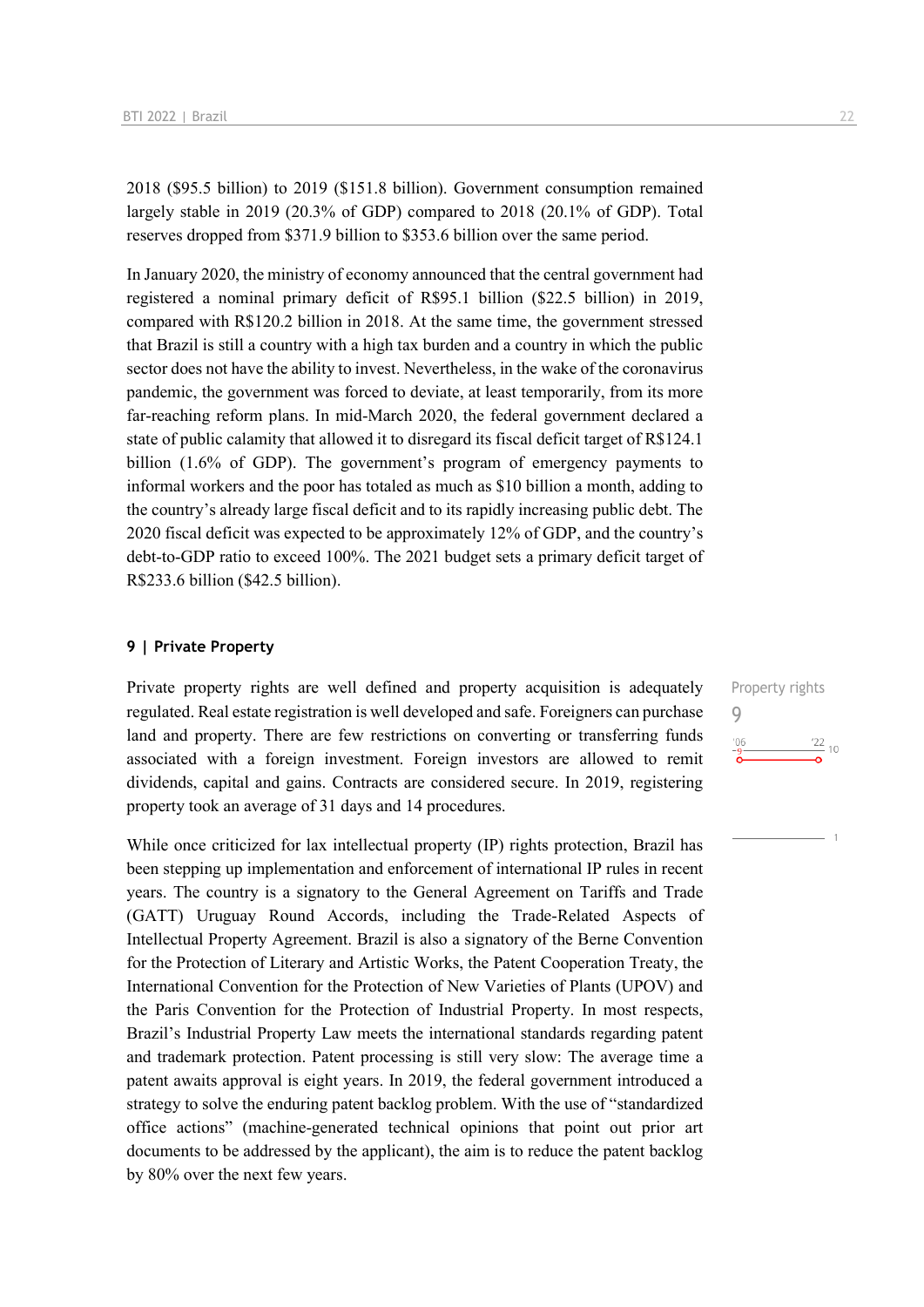For decades, state-owned corporations dominated nearly all economic sectors in Brazil. In the 1990s and early 2000s, the Brazilian government privatized stateowned enterprises across a broad spectrum of industries. Foreign and domestic private entities are allowed to establish, own and dispose of business enterprises. Tax regulations do not differentiate between foreign and domestic firms. Foreign individuals or foreign-owned companies can purchase property in Brazil.

In its 2020 economic survey for Brazil, the OECD emphasizes that Brazil scores average with respect to the scope of state-owned enterprises (SOEs). However, the organization highlights significant weaknesses with respect to SOE governance. There are currently 133 companies in Brazil that are directly or indirectly stateowned. Their net value corresponds to 9.5% of GDP and they employ approximately half a million people. 22 of the country's state-owned enterprises, including some members of the Eletrobras Group, have a negative net value. The financial performance of state-owned enterprises has improved in recent years. From a deficit of 0.5% of GDP in 2015, this developed into a surplus of 1% of GDP in 2019, with this calculation also including asset sales.

In August 2019, the government announced the privatization of nine state-owned enterprises, either partially or completely, including the postal service operator, the telecommunications company Telebrás, the port authority, and the information technology company. In November 2019, President Bolsonaro signed an executive order to end the monopoly of the Casa da Moeda, allowing private companies to print the country's currency and passports. He also presented a bill that opens up the stateowned electricity firm, Eletrobras, to privatization. 50% of the shares are to remain in the hands of the state, with the remainder available to the public. The coronavirus pandemic forced the government to postpone its privatization plans in 2020, as neither nationally nor internationally suitable framework conditions were in place.

#### **10 | Welfare Regime**

Social protection policies in Brazil consist of non-contributory policies, contributory social insurances and health care policies. Non-contributory social transfers play a key part in assuring social protection for those who do not access contributory benefits. Cash transfer programs have been credited with helping to significantly reduce levels of absolute poverty and inequality in Brazil. 62% of the decline in extreme poverty in Brazil between 2004 and 2013 was due to changes in non-labor income, mainly conditional cash transfers under the Bolsa Família program. Although the Bolsonaro government is extremely hostile to anything related to the PT Workers' Party and former president, Lula, for ideological reasons, it recognized the popularity of the Bolsa Família program at the beginning of its term and maintained it. In 2020, about 13.4 million families whose monthly income was less than R\$200 benefited from the program.



Private enterprise

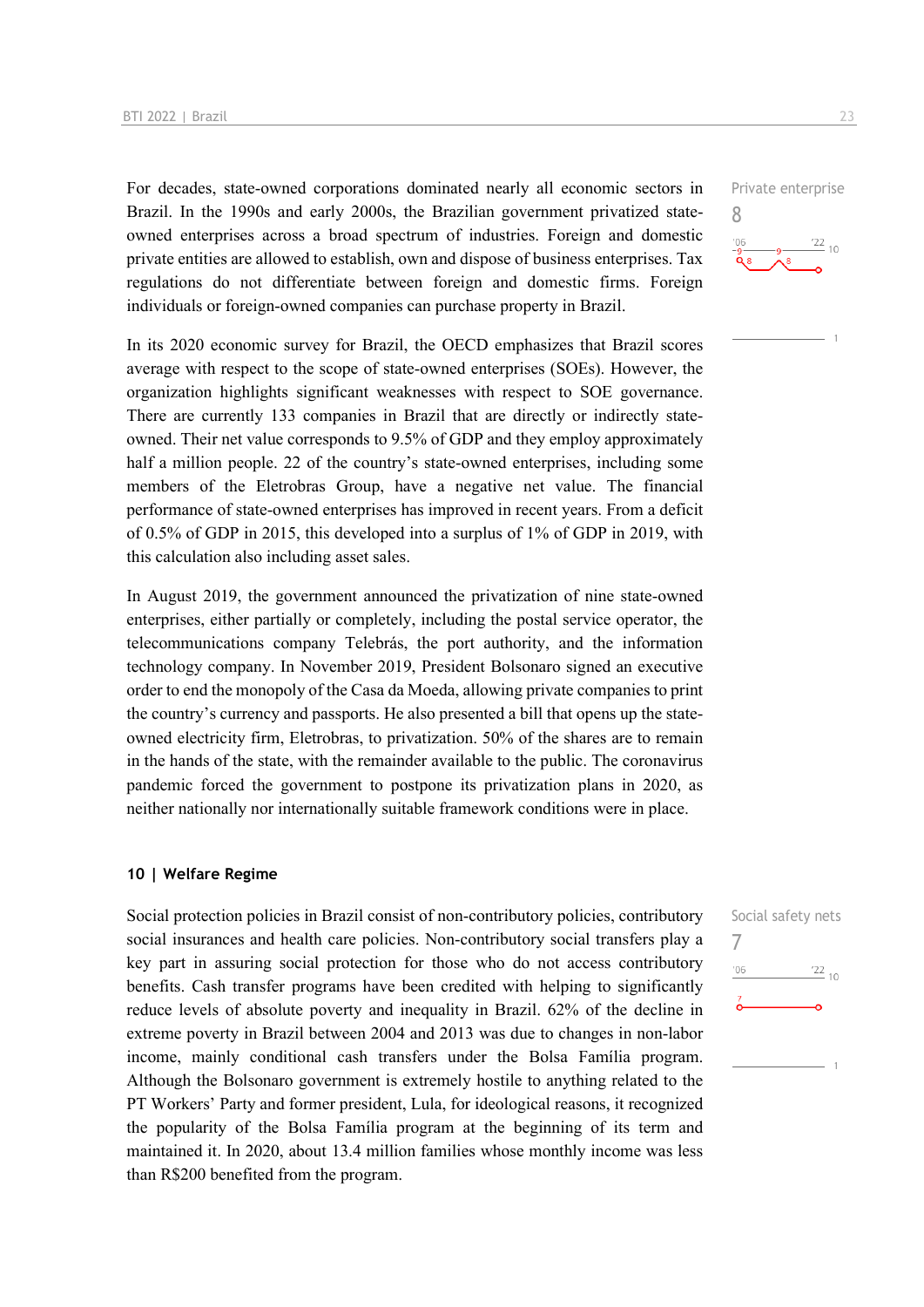Brazil has a free and universal public health care system. Approximately 75% of the population is covered by this Unified Health System (SUS). The system provides a range of free health services to all citizens, not just those formally employed. It also plays an important role in the distribution of medicines. This contributed to Brazil being in a position to provide free access to HIV/AIDS medications as early as 1996. The SUS has suffered greatly from the austerity policies enforced by interim President Temer in 2016. The shortages caused by the austerity policies have contributed to the SUS' inability to adequately meet the sudden and dramatic increase in demand in the wake of the COVID-19 pandemic. One of the major achievements of the SUS was the community-based Family Health Strategy, under which health teams provided regular health services, even in remote parts of the country. Budget cuts have significantly reduced the coverage of this strategy in recent years. In the wake of the COVID-19 pandemic, pre-existing regional, social and ethnic inequalities in access to the health care system have been significantly exacerbated. The black and indigenous populations have been particularly affected.

In the case of contributory pensions and insurances, a dual system has been in place since the 1988 constitution, with different benefit structures for public and private sector workers. In October 2019, Congress passed a pension reform that was longconsidered an urgent necessity. Before the reform, Brazil spent approximately 13% of its GDP on social security, compared to an average of 8% for the G20 countries. Pension payments alone amounted to 8.6% of GDP. The 2019 reform introduced a minimum retirement age of 65 for men and 62 for women. The previous system allowed many people to retire in their early 50s with generous pensions. The reform set the minimum contribution period at 15 years for women and 20 years for men. The reform is initially limited to federal employees. Savings of approximately \$214 billion are anticipated over the next ten years, somewhat less than previously estimated.

The government implemented a "corona-voucher" program of emergency payments to informal workers and the poor. The payment proved to be wildly successful. It reduced financial hardship, limited the economic recession, and reached over 60 million people.

Equality of opportunity is still only partially achieved. 56% of the Brazilian population identifies as black or "pardo" (mixed race). The non-white population is severely underrepresented in positions of political and economic power and disproportionately affected by poverty, unemployment and violence. 74.4% of victims of lethal violence in 2019 were black. This figure rises to 79.1% in terms of violence by police forces. 66.7% of prison inmates were black in 2019, an increase from 58.4% in 2005. The non-white population is significantly underrepresented in political terms. In 2018, of 513 members of the national House of Representatives, only 24.4% were black or pardo. In state parliaments, the proportion of blacks and pardos was marginally higher, at 28.9%. While 90% of the Brazilian population

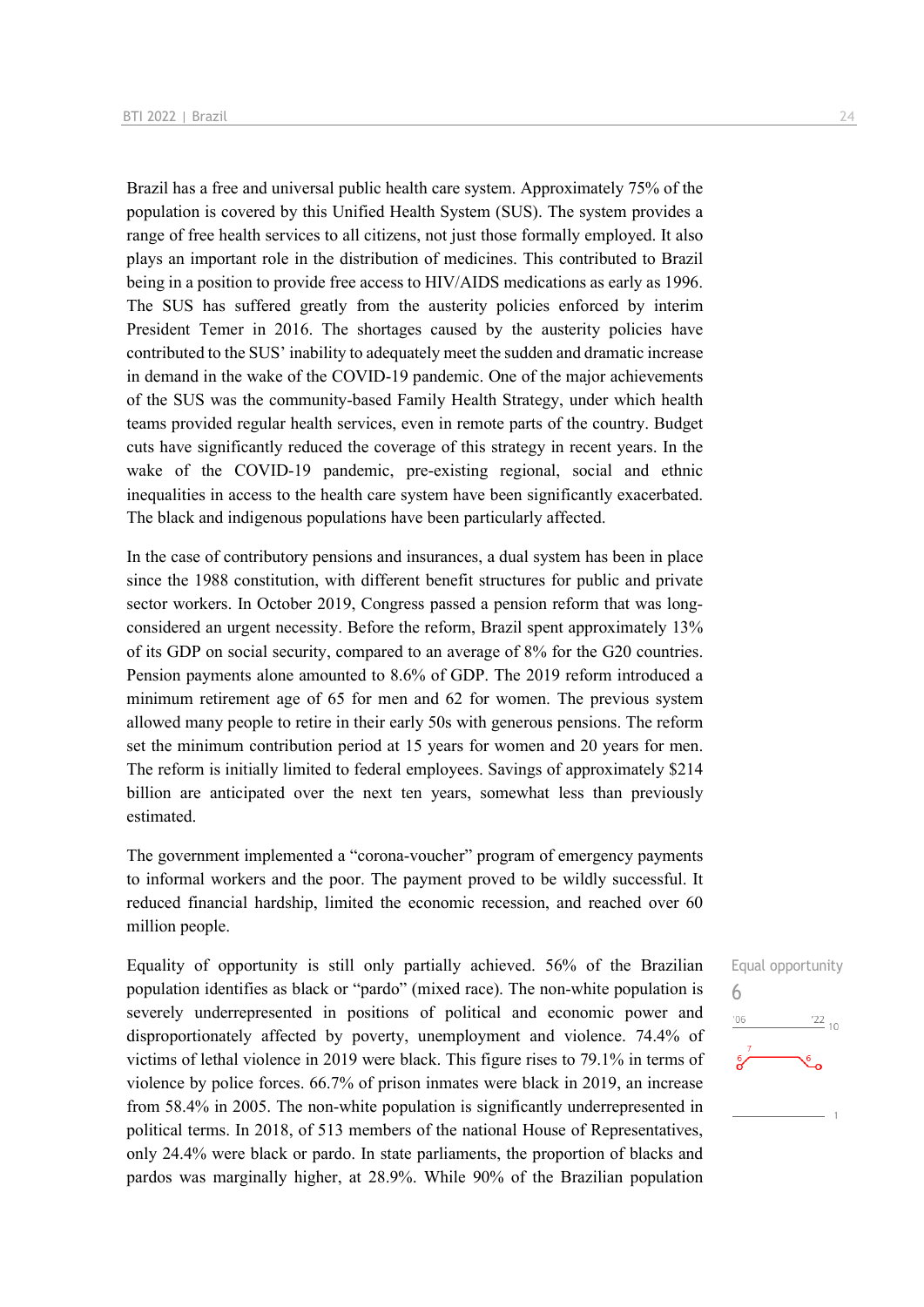believes racism is a social problem, President Bolsonaro and members of his government claim there is no racism in the country, arguing instead that such problems have been imported to Brazil from abroad.

Women are equal to men under the law. In education, the gaps between men and women have narrowed, and women on average possess higher educational attainments, with a ratio of 1.1 in secondary and 1.4 in tertiary education. Women's rights have expanded in the home, the workplace and in land ownership. GNI per capita was \$10,535 for women and \$18,120 for men. Women hold 15% of parliamentary seats. 61.6% of adult women have attained at least a secondary level of education, compared to 58.3% of men. For every 100,000 live births, 60 women die from pregnancy related causes. The adolescent birth rate is 59.1 births per 1,000 women aged 15 to 19. Female participation in the labor market is 54.2%, compared to 74.1% for men.

The indigenous population of Brazil is approximately 900,000 people. The constitution provides for special protection rights, and previous governments have established protected areas. In contrast, President Bolsonaro rejects special protection for the indigenous population and wants to open indigenous lands to agricultural activities and mining. His attempts to implement his ideas, which have been heavily criticized nationally and internationally, have only partially succeeded so far, primarily because courts and parliament have repeatedly reversed his political decisions, as they obviously violated the constitution and international agreements signed by Brazil. As indigenous populations are also suffering disproportionately from the COVID-19 pandemic and are immunologically more susceptible to respiratory illnesses, the federal public prosecutor's office called for special protective measures for indigenous people to avoid the risk of a genocide. However, the Bolsonaro government did not take any measures to provide special protection for the indigenous population.

#### **11 | Economic Performance**

After suffering a severe recession in 2015 and 2016 and recovering slightly in the following two years, the Brazilian economy continued its moderate upward trend during the first year in office of the Bolsonaro government. GDP grew 1.1% in 2019, a disappointing result for the government, which has made reviving Brazil's economy and improving the business environment through ambitious fiscal and economic reforms one of its core objectives. GDP per capita (PPP) grew by 0.4%. Gross capital formation reached 15.1% of GDP in 2019. Industrial production decreased by 1.1% by the end of 2019, after recording two consecutive expansions in 2017 and 2018. The inflation rate was 4.31% at the end of 2019, just above the 4.25% target set by the central bank (BCB), representing the highest since the 6.29% registered in 2016. Over the course of 2019, the unemployment rate averaged 11.9%, down from 12.3%

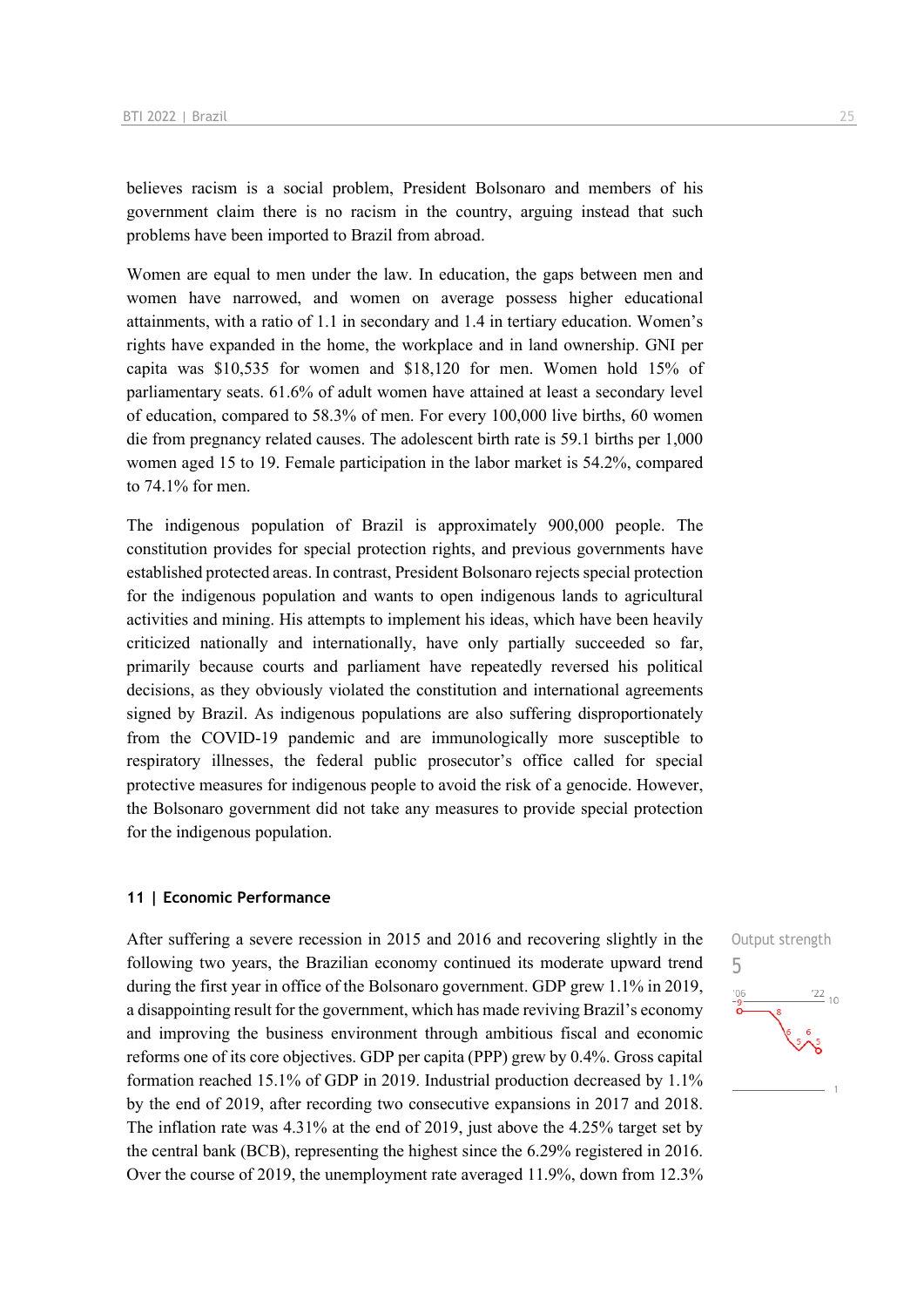in 2018. Informal workers represented 41.1% of the active workforce, around 38.4 million people, the highest figure in absolute terms since 2016. The inflow of foreign direct investment amounted to 4% of GDP in 2019. The current account deficit widened further in 2019, to \$50.9 billion. Tax revenues accounted for 14.2% of GDP in 2018. Public debt corresponded to 89.5% of GDP in 2019, slightly more than in 2018 (87.1%). Brazil's 2019 trade surplus was at its lowest in four years, at \$46.7 billion, a 20.5% decrease on the 2018 trade surplus.

The global recession that has accompanied the COVID-19 pandemic severely affected the Brazilian economy in 2020. However, after sharp economic slumps in the 2nd and 3rd quarters, there followed a slight recovery. Brazil registered a \$51 billion trade surplus in 2020, a 7% increase on the surplus posted in 2019. The overall balance of trade decreased compared with 2019, with imports in 2020 of \$159 billion and exports of \$210 billion. Exports in the agriculture and livestock sector grew 6%, while exports in the extractive industry and in the processing industry fell by 2.7% and 11.3% respectively. Agricultural exports totaled \$101 billion in 2020, the second highest annual value recorded. Annual inflation was 4.5% in 2020. Foreign direct investment (FDI) to Brazil fell by 50% in 2020. The federal government's tax revenue amounted to \$270.6 billion in 2020. This marked an 3.75% decrease on the 2019 tax take in real terms, and a 6.91% drop after adjustment for inflation. Brazil's GDP is expected to have shrunk between 4% and 5% in 2020.

#### **12 | Sustainability**

Since its return to democracy, Brazil has developed many of the legal and institutional instruments necessary to reconcile development and environmental protection, including the Ministry of Environment, the National Council of the Environment and oversight agencies, and laws on water management, forest protection and biodiversity regulations. Nevertheless, it has shown only mixed success in dealing with deforestation and other major environmental challenges. Ecologically sustainable development is an issue in some sectors of the economy, but often tends to be subordinated to economic growth targets. One of the greatest challenges facing Brazilian politics is the preservation of the Amazon rainforest, where deforestation has increased dramatically.

President Bolsonaro's government has enacted a dramatic change of course in environmental policy compared to previous administrations. Bolsonaro and his environment minister, Ricardo Salles, have both expressed skepticism as to the seriousness of global warming. Through substantial budget cuts and other political measures, existing regulatory mechanisms and authorities for the protection of the environment have been significantly weakened. The environmental monitoring and fire suppression budgets were cut by 9.8% in 2020 and by 27.4% in the 2021 budget. With almost 600 administrative changes, a majority of which were based on executive

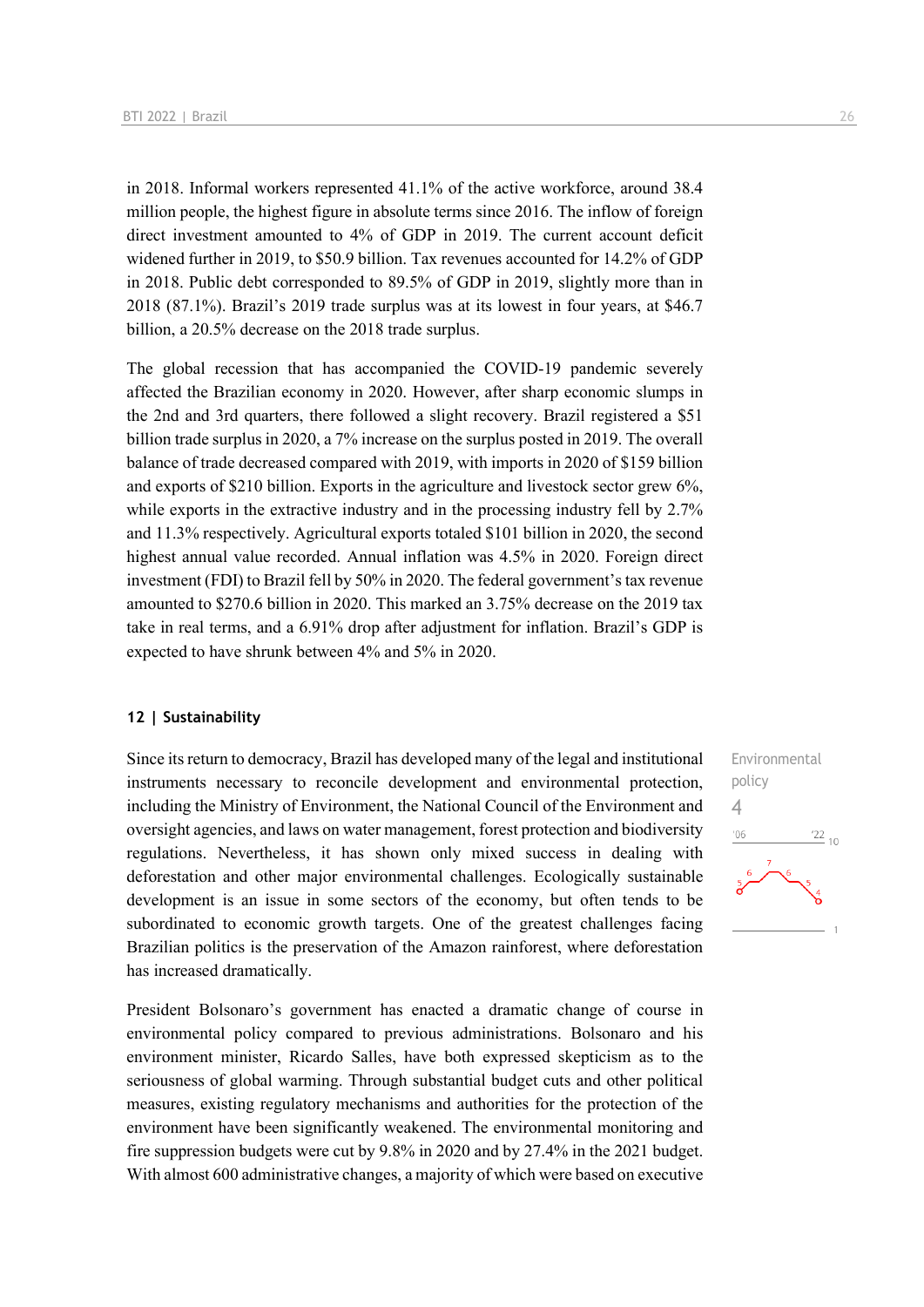orders, the policy area of environmental legislation experienced deregulation. Deforestation increased by 34% in 2019 and 2020, and the number of wildfires in the Amazon increased by 30% in 2019 compared to the previous year. Opportunities to combat environmental crimes have dwindled due to budget cuts by the relevant authorities. Fines imposed for illegal deforestation decreased by 42% between 2019 and 2020. The COVID-19 pandemic gave illegal loggers and land grabbers additional leeway, as already fragile environmental protections were further weakened by efforts to mitigate the impact of the pandemic. Estimates suggest that Brazil released between 2.1 billion and 2.3 billion metric tons of CO2 into the atmosphere in 2020, despite a commitment in the Paris Agreement on climate change to reduce emissions to 1.3 billion metric tons by 2025.

In December 2020, Brazil was not invited to participate in the Climate Ambitions Summit because the government's plans to meet its commitments under the Paris Agreement were deemed woefully inadequate. The government rejects any domestic or international criticism of its environmental policy. It also questions the figures on deforestation and environmental destruction published by Brazilian environmental authorities and NGOs.

Brazil has succeeded in making participation in education universal for children aged 5 to 14, but enrollment falls sharply among older children and young adults. Only 69% of 15-to-19-year-olds and 29% of 20-to-24-year-olds are enrolled in any level of education. Over half of Brazil's adult population have not completed upper secondary education. However, the proportion of young adults (25-to-34-year-olds) who have attained at least upper secondary education increased from 47% in 2007 to 64% in 2015. Only 21% of Brazilians aged 25-34 had attained a tertiary education in 2019, less than half the average for OECD countries (45%).

For 2019, Brazil was given a score of 0.694 in the UN Education Index, an improvement from the 0.610 in 2009. Total education spending amounted to 6.2% of GDP. In 2017, Brazil spent 5.1% of GDP on primary, secondary and tertiary educational institutions, one percentage point higher than the OECD average. However, education expenditure per student is rather low. Brazil spends approximately \$3,800 annually per student on primary, secondary and postsecondary non-tertiary public institutions, less than half the OECD average. Teachers' salaries in Brazil are relatively low and there are wide discrepancies in salaries between different regions of the country. While in the school system the quality of education in private institutions is significantly better than in state institutions, in the university sector this is the opposite. About 75% of the 8.6 million higher-education students study in private institutions, while the federal university system serves 1.5 million students.

The education sector is one of the areas where the Bolsonaro government's policies are most controversial, even within the government itself. Ideological hardliners, including the president, speak of the need to purge the "left-leaning" education Education policy / R&D 6 $106$  $\frac{22}{10}$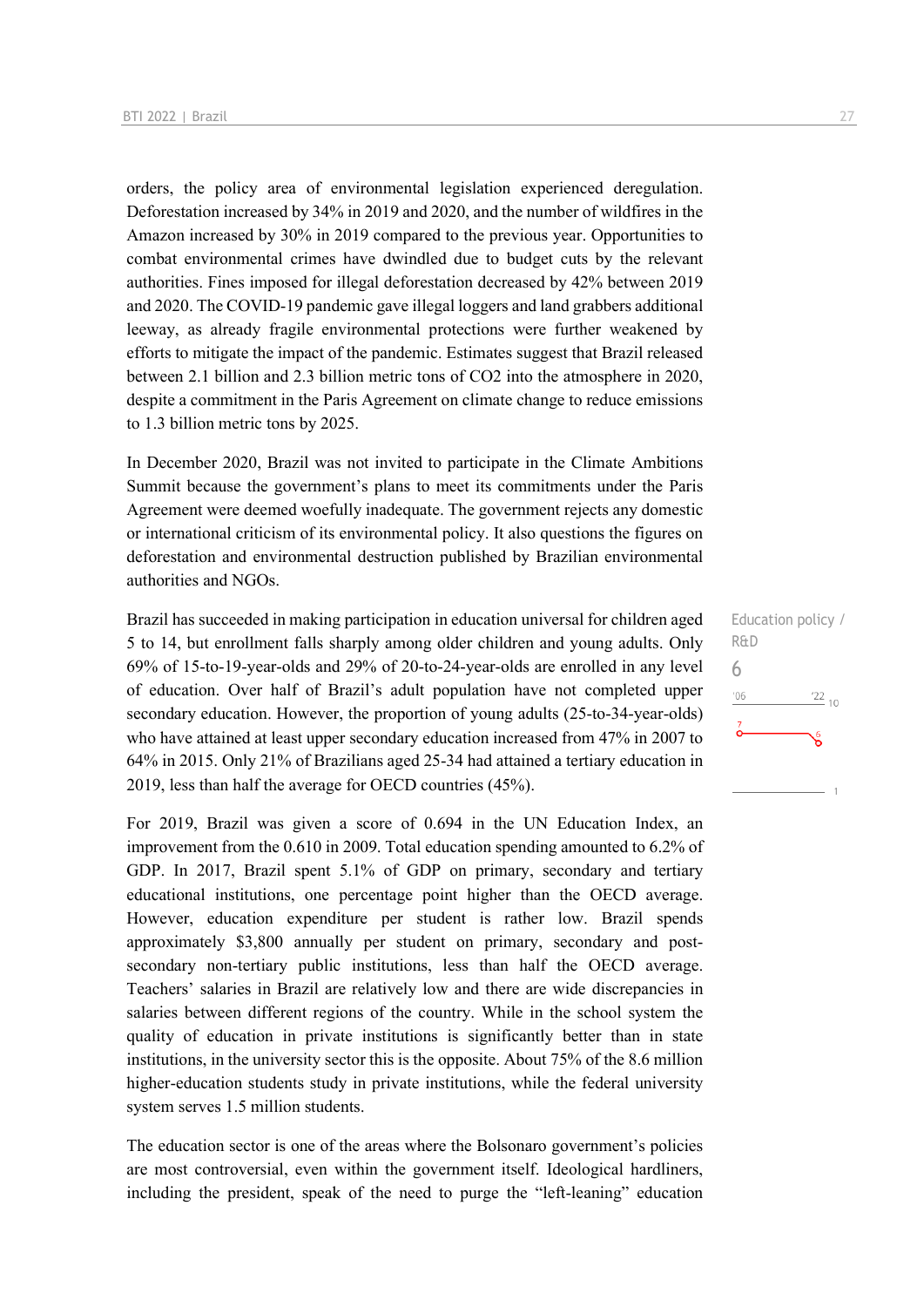system of "Marxist influences." In December 2019, the government canceled its contract with TV Escola, a public broadcast television network of educational programs, arguing that it was "un-educating" children.

Brazil's economy includes some leading firms and excels in some high technology fields. A few universities undertake high-quality research. This performance, however, does not spill over to the economy as a whole. Research output is still low compared to OECD countries both in terms of articles published in leading international scientific journals, and patents and trademarks. In 2017, gross expenditure on R&D was equivalent to 1.3% of GDP. Availability of funding for higher education, research and development has diminished drastically at the federal level since 2016. The National Council for Scientific and Technological Development and the Coordination for the Improvement of Higher Education Personnel significantly reduced funding both to institutions and individual researchers.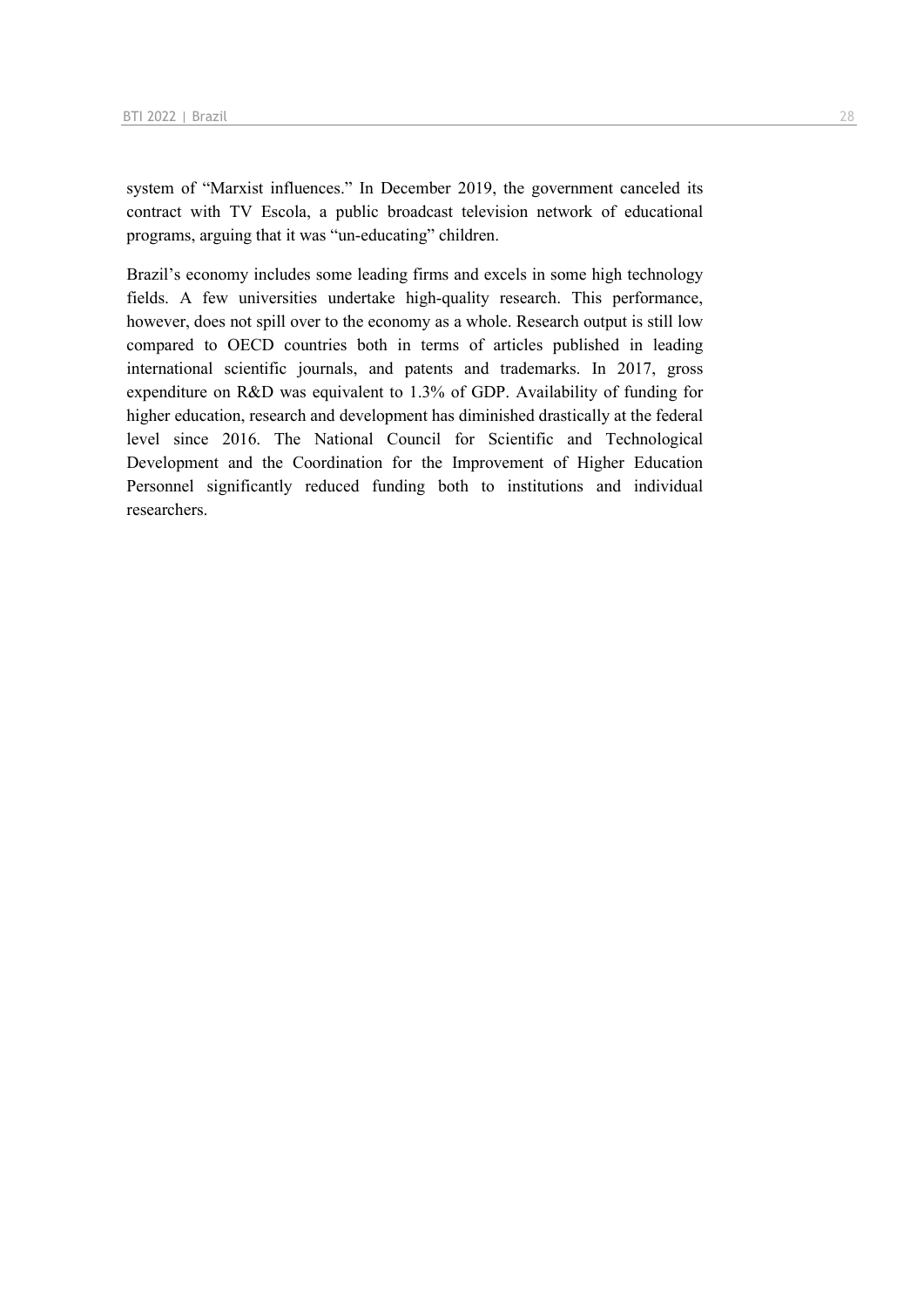### Governance

### I. Level of Difficulty

Structural constraints on governance range from moderate to high. Brazil is not a poor country; nonetheless, serious socioeconomic inequalities divide population groups and regions. The country exhibits an average level of development and educational standards. It is an ethnically heterogeneous and highly secular society. Although around 40 million people have escaped poverty since 2003 and extreme poverty has been reduced, inequality and significant regional disparities continue to present major challenges. The literacy rate is 93.2% (2018). Functional illiteracy continues to be a major problem throughout Brazil. Child mortality has fallen, maternal health has improved, and efforts to combat HIV/AIDS, malaria and other diseases all have steadily strengthened. A major challenge to development is urban violence, the incidence of which has increased alarmingly, affecting the population's security and quality of life. Brazil's economic growth potential is limited by increased operational costs associated with doing business in the country, making Brazilian goods more expensive than those produced elsewhere. Brazil's transportation infrastructure, including airports, roads, rail and ports, requires significant improvement.

The COVID-19 pandemic exposes Brazil to an unprecedented challenge. Brazil is the second most exposed country globally in terms of number of cases and deaths. With nearly half of the population living in or at risk of poverty, these people are in a particularly challenging situation to protect themselves from the pandemic or receive effective treatment if they become ill. School closures affect the poor disproportionately and can have long-term impacts on human capital accumulation and opportunities. State and municipal governments are also particularly exposed to the crisis. They are bearing the majority of the pandemic response, but some of them were already facing a very difficult financial situation prior to the crisis.

Brazil has moderate to strong traditions of civil society. Since the return to democracy in 1985, civil society has become increasingly organized and influential. It consists of NGOs, community-based organizations, social movements and professional associations. There is a strong group of religious associations that participate in selfhelp activities and in helping the urban poor organize to claim public goods. During the 1980s, civil society was basically concerned with autonomy, the democratization of public policies and the establishment of forms of public control over the state. From the mid-nineties on, it became concerned with participation in various areas of public policy and with joining the state in the implementation of participatory forms of public deliberation.

**Structural** constraints 5  $n<sub>0</sub>$  $^{22}_{-10}$ 

Civil society traditions 3 $\frac{22}{10}$  $06'$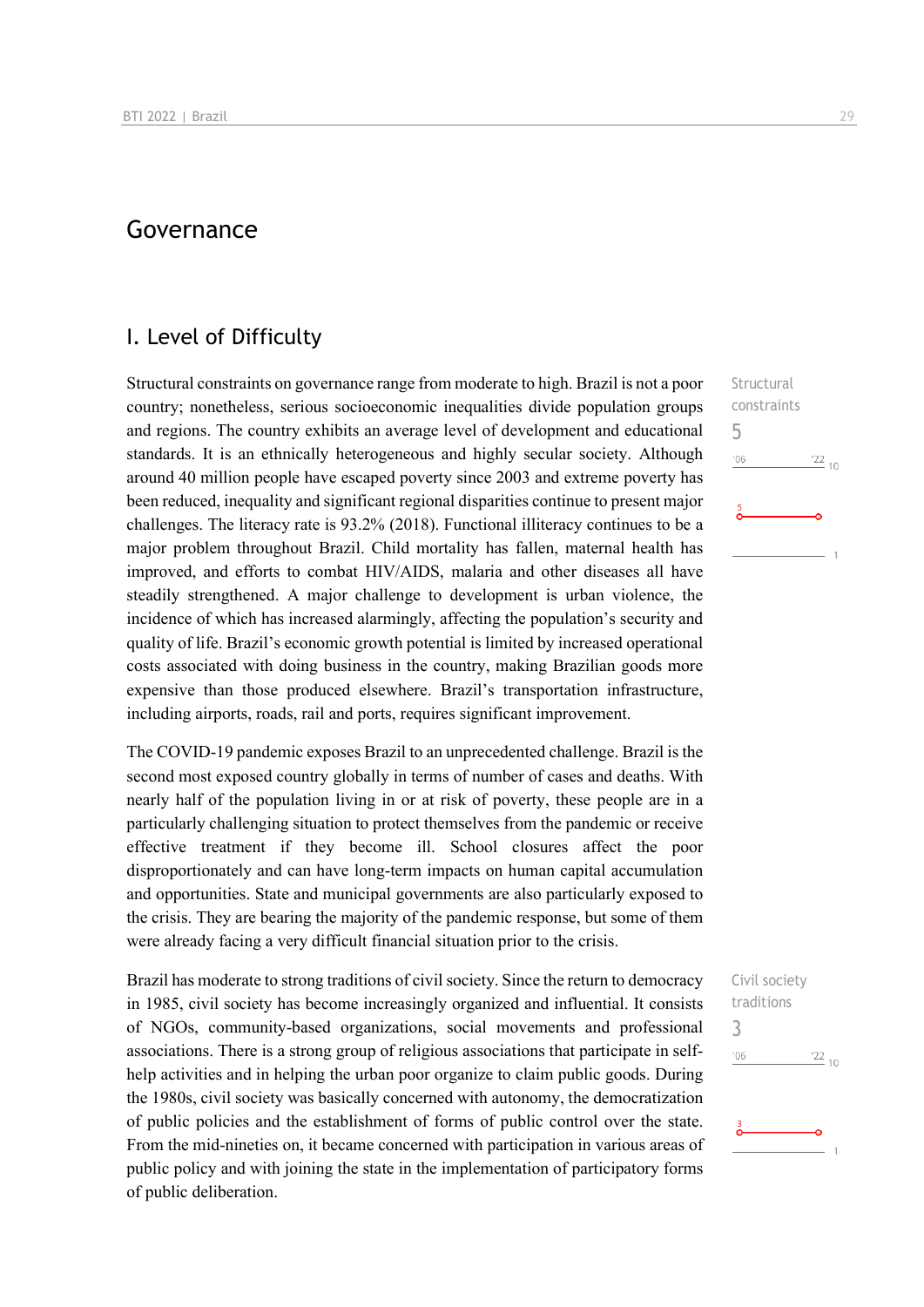In recent years, civil society has undergone a significant transformation. A wave of unanticipated public protests reflected a society shaped by new technologies, new ways of organizing, and people's newfound confidence in expressing their concerns and claiming their rights. Conservative civil society groups, which combine various strands of conservatism and use various collective action tactics, have received considerable support. Their programs combine fighting against alleged left-wing economic and social policies with the fight against corruption. Traditionalism, conservative and illiberal moral values, and varying doses of economic liberalism and nationalism can be observed in this segment. Some sectors of conservative civil society are rather ambivalent about core democratic values or even openly defend authoritarian military rule between 1964 and 1985. The empowerment of conservative civil society groups has contributed to Brazil's political polarization.

The available data make reliable statements about social trust in Brazil difficult. In the 2018 Latinobarómetro opinion survey, only 4% of respondents felt that one could trust most people. In the OECD Better Life Index, Brazil ranks above average in civic engagement and social connections, but below average in education and skills, personal security, income and wealth, jobs and earnings, housing, environmental quality, subjective well-being, work-life balance, and health status. By this index, there is a strong sense of community and high levels of civic participation in Brazil, where 90% of people believe that they know someone they could rely on in time of need.

There are no irreconcilable ethnic, religious or social clashes in Brazil, but there are extreme social and regional disparities. Social life in Brazil is characterized by the largely peaceful manner in which a multiplicity of ethnic groups lives together. However, racial inequality is still a serious problem. Brazil continues to be an extremely unequal country, and racism is an important element in understanding the dynamic of this framework of inequality. The high-income population is essentially white, while most Brazilians who live in poverty are black. The main source of violence in Brazil is criminal rather than political. There is a high rate of criminal activity in major cities, where 25% of the population is believed to live in favelas or shantytowns. Violence is no longer purely an urban phenomenon but has spread to the countryside. An imbalance in land distribution leads to episodic violence in rural areas, a particular problem in the Amazon.

The intensity of political and social conflicts has increased significantly since 2013. Right-wing President Jair Bolsonaro has pushed polarization through his excessive rhetoric against "the left," women, LGBTQ+ and indigenous people, and Afro-Brazilians. The election of Bolsonaro was a result of social polarization and at the same time further fueled it. Bolsonaro, his political entourage and a large segment of his radical supporters hold positions opposed to tolerance and diversity, and are instead based on the creation of enemies and a rhetoric that is always extremely conflict-oriented. Some of this has been cushioned by political institutions and by

Conflict intensity 5 $\frac{22}{10}$  $^{\prime}06$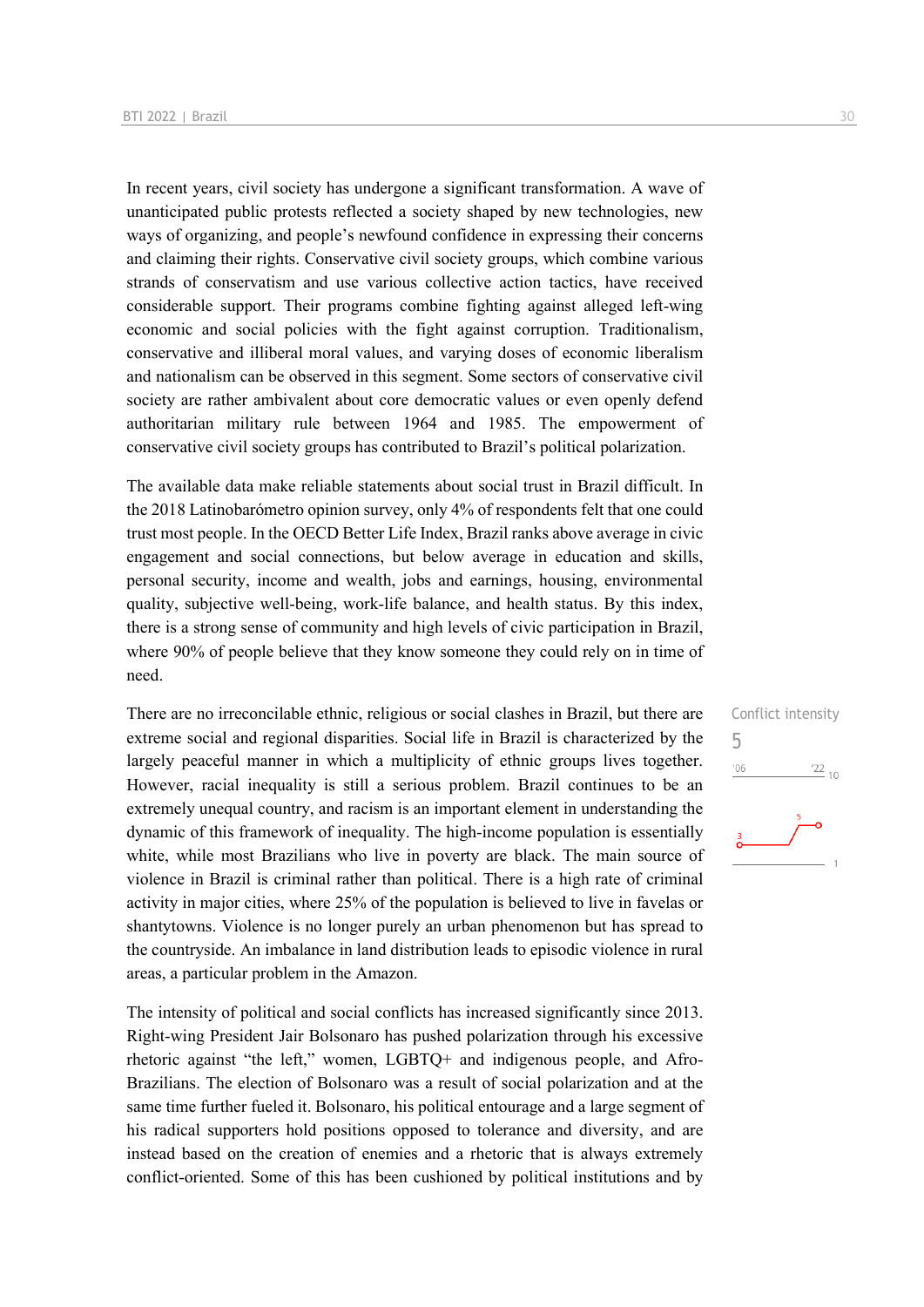social resistance, but the way the president acts has led to continuous stress in Brazilian society and politics. The COVID-19 pandemic, and especially the way Bolsonaro downplayed the pandemic from the beginning, rejected measures of social distancing, and partially blocked crisis policies of individual states and municipalities, has further increased overall social conflictivity.

### II. Governance Performance

#### **14 | Steering Capability**

Brazilian policy's reliance on scientific expertise and evidence is rudimentary. This had been the case before Bolsonaro's government took office, especially in the area of environmental policy, but has become even more pronounced since then. Although expert opinions are commissioned and introduced (e.g., in congressional debates), ideological majorities clearly outweigh the incorporation of scientific evidence in decision-making. This has become a feature of the Bolsonaro government's handling of the COVID-19 pandemic.

Brazilian policy fails to meet international standards with regard to the assessment of regulatory impacts. Although numerous regulatory agencies have been established since 1997, their work does not follow uniform standards. The conceptual foundations for a regulatory impact assessment, which were initiated in 2016, were implemented by executive order at the end of June 2020. It is too early to assess their effectiveness. Critics point out that Brazil has not opted for an analytical approach based on cost-benefit aspects but has left it up to the regulators themselves to choose their tools to identify and analyze the outcomes of proposed regulations. The only prerequisite is that a rationale for their choices is provided.

In the 2018 presidential campaign, Jair Bolsonaro promised to put an end to corruption, restore law, order, and security, and boost the economy. One priority in his first year in office was pension reform, which he successfully achieved by passing the relevant law in October 2019. At the same time, the president fueled the Brazilian societal debate between those who advocate traditional values and those who campaign for a more tolerant society. In economic terms, the government has set clear priorities. The appointment of the ultra-liberal Paulo Guedes as minister of the economy set the tone. With privatization and deregulation policies and an easing of monetary policy, including historically low interest rates, the government achieved a slight upswing in the economy in 2019. Following the successful passage of pension reform, the government introduced its further economic reform plans to Congress in late 2019. They have a free-market orientation, and plans include comprehensive tax reform, privatization and further deregulation.

#### Question Score

# Prioritization 5 $\frac{22}{10}$  $^{\prime}0($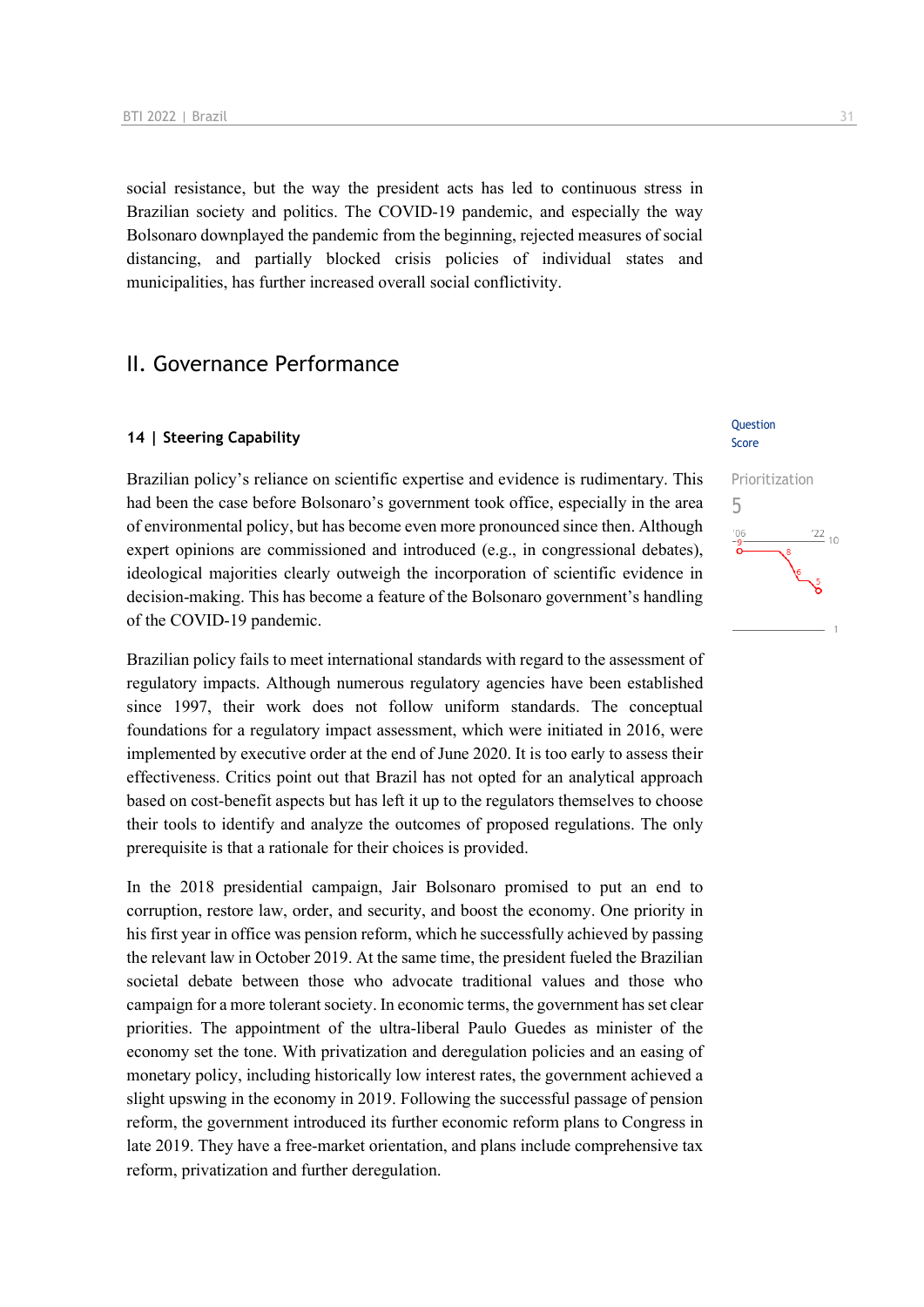In terms of balancing environmental concerns, indigenous rights and the economy, Bolsonaro's priorities are clear. His environmental and indigenous policies have caused outrage nationally and internationally, while serving the preferences of his radicalized supporters. Bolsonaro's second year in office was largely dominated by the COVID-19 pandemic. He downplayed the pandemic and, if he had had carte blanche, Brazil would have dispensed with social distancing, mask-wearing and other protective measures against the "little flu." In February 2021, at the opening of the new session, the president announced his priorities for the remaining two years of his term: privatization of state-owned enterprises, independence of the central bank, administrative and fiscal reforms. He is also seeking a "federal pact" to put financial relations between the federal apparatus and states and municipalities on a new footing. Bolsonaro also announced that his government has allocated sufficient funding to vaccinate the entire Brazilian population against COVID-19 as soon as approved vaccines become available.

The Bolsonaro government has been able to achieve some of its strategic priorities. A major success for the government was the passage of the pension reform bill in October 2019. Other measures to further liberalize the economy were initiated but were subsequently put on hold due to the coronavirus pandemic, such as new budget rules and privatization plans (see "Fiscal stability" and "Private enterprise"). The government's anti-environmental policies have been partially "successful," as the financial weakening and deregulation of the relevant environmental authorities has led to increasingly fewer investigations of environmental crimes. Slash-and-burn operations have reached new highs in the past two years. The president's assimilation and integration policy toward the indigenous population has so far not only met with international protests, but also with internal resistance. Nevertheless, the government has "successfully" contributed to the further destruction of the natural habitats of the indigenous population. The government-instigated culture war between conservative-illiberal and supposedly "Marxist" worldviews in schools and society continues to be waged primarily on a rhetorical level. The government's hardline lawand-order policy led to a marginal decline in violent crime in 2019, but the data from 2020 point to a reversal in this trend.

The Bolsonaro government pursues a distinctly ideologically motivated agenda and has little willingness to learn from past experience, to rely on proven best practices and international cooperation, or to listen to academic experts and practitioners. One exception in this regard is economic and financial policy, in which the president himself is not particularly interested. He has delegated this policy area to his "superminister," Paulo Guedes. However, in terms of its neoliberal economic policy, the extent to which the Brazilian government has learned from the experiences of other Latin American countries with neoliberal development strategies is unclear. An extreme example of the Bolsonaro government's unwillingness to learn was its handling of the COVID-19 pandemic. The federal government's attitude and nonpolicies toward the crisis were in marked contrast to numerous recommendations

## Implementation 7  $\frac{22}{10}$  $-06$

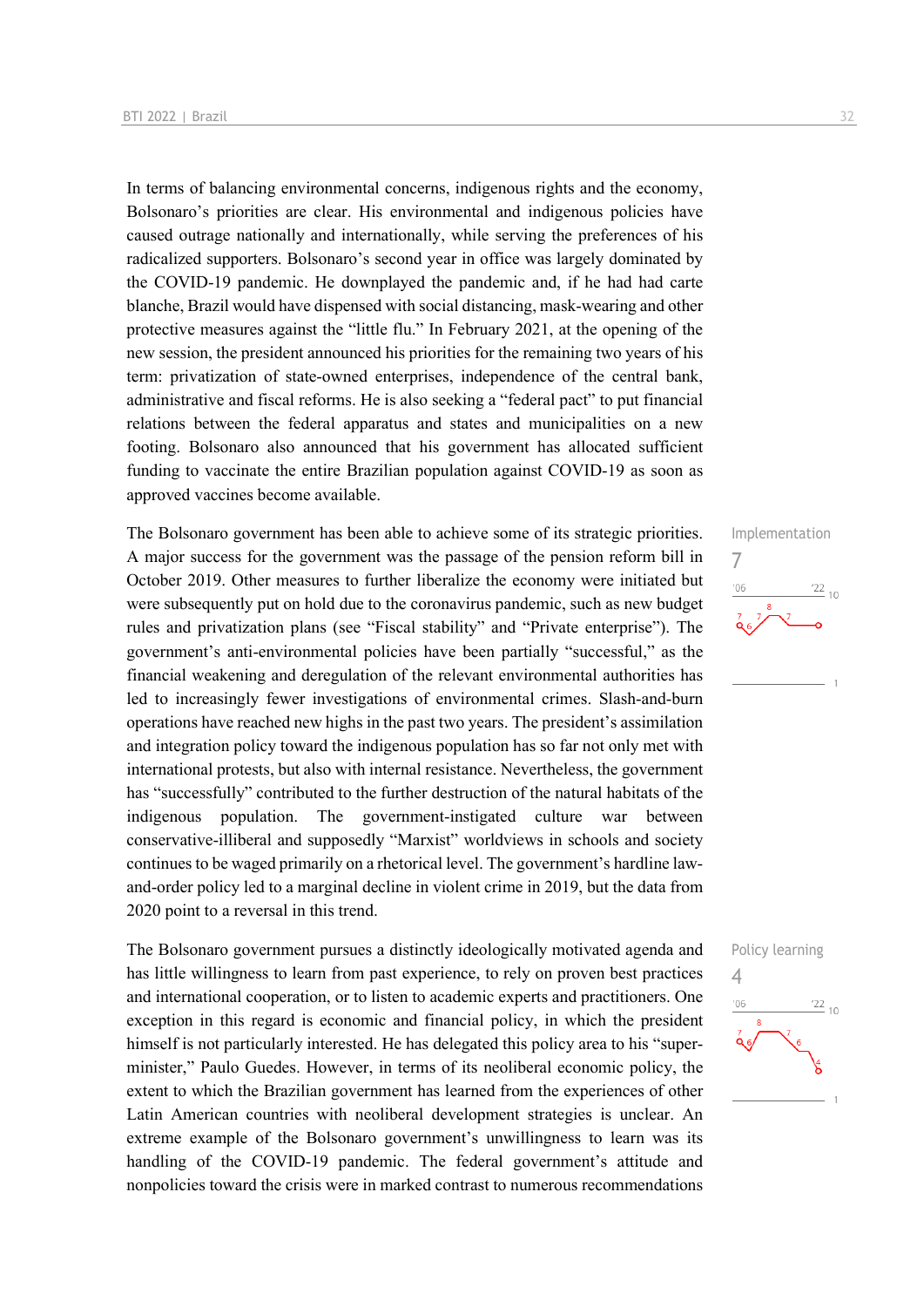from national and international health experts. This government attitude led to numerous completely unnecessary conflicts among the various levels of government in the country. It is little wonder that the Bolsonaro government's management of the pandemic was ranked the worst of all the countries studied in the Australian Lowy Institute's Covid Performance Index. In other policy areas, the government also stubbornly refused to take note of scientific facts and use them to inform its policies. When the Bolsonaro government reacts pragmatically, it is usually not because of learning, but because the president's governance strategy is fundamentally characterized by great flexibility. When in doubt, popularity and political alliances are more important to him than political content and consistent policies.

#### **15 | Resource Efficiency**

Brazil has a relatively well-functioning state administrative apparatus, especially at the federal level. Regulations require the civil service to be impartial, independent and fairly managed. Most appointees are hired through public examinations. In some areas, civil servants must be hired according to criteria of professional evaluation. Positions of responsibility are often filled with political appointees; in the federal sphere alone, there are more than 23,000 such positions. According to the World Bank's Worldwide Governance Indicators, government effectiveness is below what might be expected given Brazil's strong administrative capacity. Data show rather low scores especially on policy efficiency and regulatory quality. The structures and quality of the administration at the regional and local level show great variation. Some municipalities have introduced a participatory budgeting procedure that grants civic organizations substantial opportunity for input in budget preparation and oversight. However, clientelistic patterns have prevailed in a considerable proportion of municipalities.

The Fiscal Responsibility Law (FRL) approved in 2000 imposed order and accountability on spending by Brazilian states through a general framework of budgetary planning, execution, and reporting that is applicable to all levels of government. In the wake of the 2015 - 2016 economic crisis, President Temer's interim government embarked on a strict austerity course. A law with constitutional status severely limited increases in government spending (spending cap). The pension reform passed in 2019 was a further step toward budget consolidation, as is the tax reform planned by the Bolsonaro government. In 2020, the COVID-19 pandemic forced Brazil to temporarily postpone the consolidation of the national budget in favor of emergency aid for people and local authorities particularly affected by the pandemic. Once the pandemic is over, the government will need to implement further structural reforms to achieve fiscal consolidation. The federal spending cap rule as a fiscal anchor must be entrenched. To this end, the government must make the national budget more flexible so that it can better redistribute resources and respond to needs. What is also needed is an appropriate sharing of fiscal risks between federal, state and municipal governments.

Efficient use of assets 6 $\frac{22}{10}$  $106$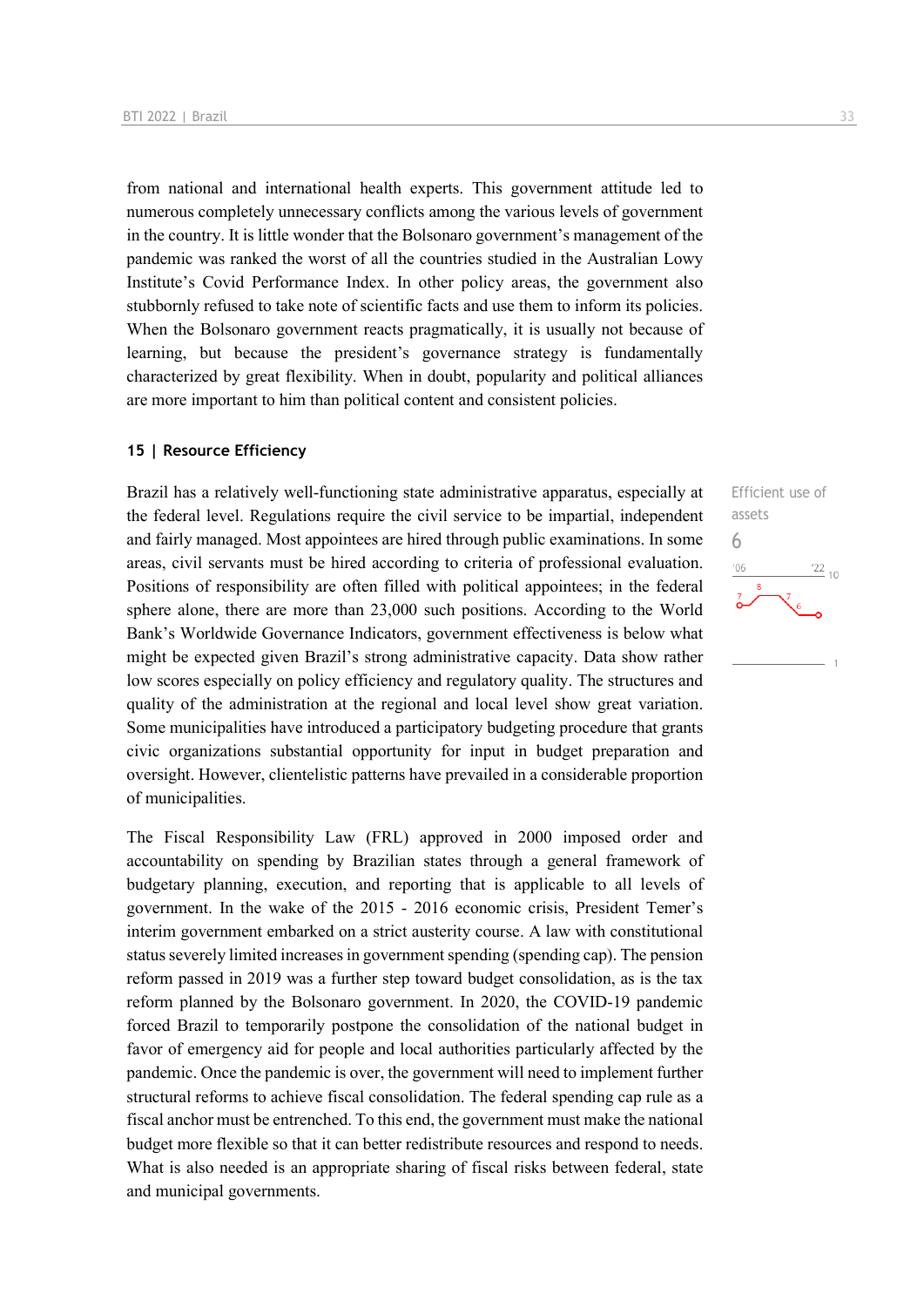President Bolsonaro began 2019 as someone who explicitly rejected typical Brazilian "coalition presidentialism" and equated negotiations between the executive branch and Congress with corruption. Accordingly, he refused to form a coalition and fill ministries with representatives of allied parties. In his cabinet, which was reduced to 22 ministries (previously 29), three aspects stood out: the appointment of the ultraliberal economist Paulo Guedes to the ministry of economy, the appointment of the judge, Sérgio Moro, to the ministry of justice, who had become Brazil's top anticorruption fighter through Operation Car Wash, and the appointment of members of the armed forces to numerous ministries. Some ministries were allocated to ideological hardliners close to the president, such as the ministry of foreign affairs and two of the four ministers of education. Other ministries went to individuals closely linked to Brazil's evangelical churches. The repeated disputes within the administration between ideological hardliners and more pragmatically oriented politicians have proven detrimental to a coherent government policy. In this context, ministers who come from the ranks of the armed forces tend to be among the pragmatists, even if their substantial presence in the government has caused some irritation in and outside Brazil.

Bolsonaro's political strategy mostly lacks coherence. Where it is perhaps most coherent is in the area of economic policy. In 2019 the government finally managed to pass a pension reform that had been discussed for many years. The passing of the reform was supported by the speaker of the House of Representatives and the president of the Senate. During the course of 2020 it became apparent that President Bolsonaro, despite his declared rejection of coalition presidentialism, is now relying on cooperation with a group of parties known as the Big Center. This is a group of conservative parties that are not as ideologically oriented as Bolsonaro's former party PSL, but instead pursue pragmatic negotiation. In this respect, the modes of negotiation between the executive and legislative branches have not changed significantly, even under the alleged outsider, Jair Bolsonaro.

Brazil has a strong legal anti-corruption framework, but implementation and effective enforcement remain a problem. There are numerous laws and authorities to combat abuse of office and corruption. In the wake of major corruption scandals, the enforcement regime has been very active over the past 20 years. In the Brazilian penal code, there are laws on active and passive corruption, the violation of functional duties by public servants, and the practice of influence peddling. Many other legal provisions relate to bribery and corruption. The authorities in charge of combating corruption include the Federal Public Prosecutor's Office (MPF), the General Prosecutor's Office (PGR), the Comptroller-General of the Union (CGU), the Solicitor-General of the Union (AGU), the Federal Audit Court (TCU), the Council for Control of Financial Activities (COAF), and the Department of Asset Recovery and International Legal Cooperation (DRCI). The large number of anti-corruption agencies has helped prevent powerful political and economic actors from exerting excessive influence on them. However, this has led to coordination problems. To



Anti-corruption policy 6 $\frac{22}{10}$  $^{\prime}06$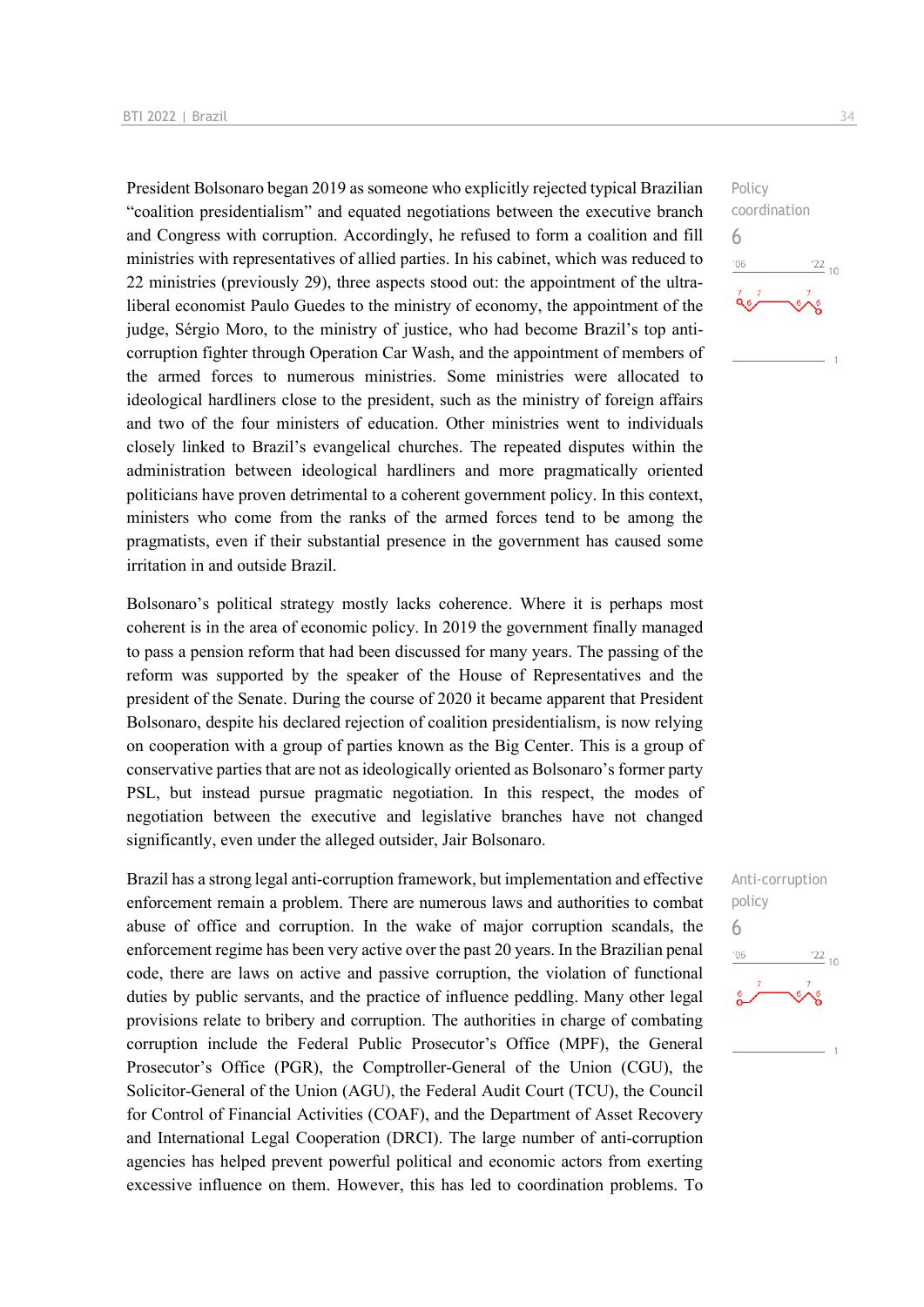counter this, the authorities signed a technical cooperation agreement in August 2020 that aims to facilitate cooperation between different anti-corruption agencies.

Brazil is a founding member of the Open Government Partnership. The Fiscal Responsibility Law makes each government level responsible for its own fiscal performance and helps to check corrupt behavior. Citizens have a right of access to government information and basic government records. All public procurements are widely advertised, and the government is required to publicly announce the results of procurement decisions.

Nevertheless, endemic corruption remains a major challenge for Brazil. Though President Bolsonaro had promised to put an end to corruption, soon it became apparent that this was little more than a campaign slogan. A few months after his inauguration, Bolsonaro overhauled Brazil's money-laundering enforcement agency, which had been pivotal in allowing Operation Car Wash prosecutors to follow the money trail to corrupt politicians. The task force was forced to disclose all sensitive information to the office of the prosecutor general, a close confidant of the president, who had previously sharply criticized the task force's approach.

The mandate of the Operation Car Wash task force was not extended and therefore expired in February 2021. President Bolsonaro had already claimed in October 2018 that the Car Wash anti-corruption investigation had ended because there was no longer any corruption in the government. While the president was not responsible for ending the mandate in the first place, the end of Operation Car Wash was seen as another sign that the Bolsonaro government only takes anti-corruption seriously when it can be instrumentalized for political campaigns or against political opponents. Bolsonaro himself is not accused of corruption and has not been involved in corruption scandals. However, his eldest son and other family members as well as people from his circle of associates are suspected of corruption.

#### **16 | Consensus-Building**

The consensus on democracy among the major political actors has further weakened during the review period. President Bolsonaro has repeatedly proven to be a threat to democracy through his rhetoric, as well as through concrete actions (see "Commitment to democratic institutions"). Bolsonaro is an avowed supporter of the military dictatorship (1964-1985), he defends torture, holds racist positions, and has repeatedly distinguished himself through intolerant positions toward social minorities. Liberal values, diversity and tolerance are not values that Bolsonaro stands for. Through his example, the president, who acts as a populist leader, incites some of his radicalized followers to anti-democratic behavior. Opposed to these attempts at backsliding are the countervailing institutions and new coalitions such as the non-partisan forum Direitos Já! Fórum pela Democracia (Rights Now! Forum for Democracy).

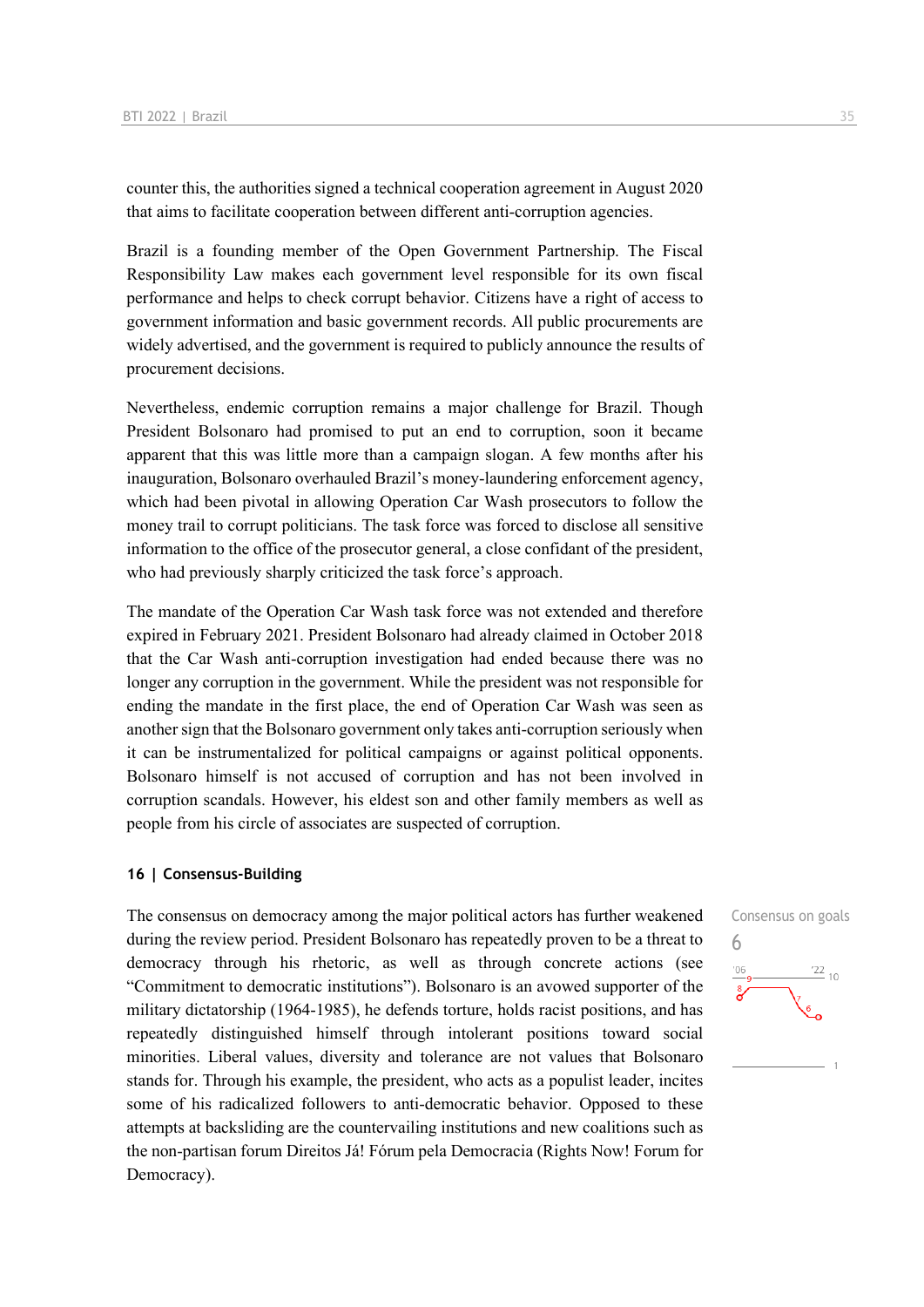There is a consensus among the major political actors that the market economy is a strategic and long-term goal. However, there is a wide divergence of views on how this market economy should be designed in concrete terms and what consideration should be given, for example, to environmental protection and the concerns of the indigenous population. Brazil's indigenous peoples, who comprise approximately 0.5 % of the total population, are not a major political actor. Their development ideas differ fundamentally from those of the majority of society. In the past, however, there was consensus that there should be no forced integration and assimilation of the indigenous population. The Bolsonaro government has revoked this consensus with its goal of dismantling protective measures for the indigenous population and integrating them into society.

The president and his radicalized supporters are anti-democratic actors. Reformers have used Brazil's democratic institutions and the existing separation of powers to prevent a concrete threat to democracy from materializing. In Brazil, it is not a matter of initiating a democratic reform process, but of preventing democratic backsliding, which is threatened by the rhetoric and actions of the executive branch. Bolsonaro is a polarizer, both domestically and internationally. He does not shy away from hurling vile insults at political opponents or foreign heads of state who criticize him. During his first two years in office Bolsonaro's autocratic tendencies have been successfully mitigated on a number of occasions by the counterweights of Congress, the judiciary, and federal structures.

Brazil is a country characterized by a number of fundamental cleavages. These include, in particular, the contrasts between the extremely poor and extremely wealthy rich segments of the country and between advocates of conservative to archconservative values and defenders of diversity and liberal values. Because Brazilian politics is highly personalized, cleavages frequently form around well-known political figures, such as supporters and opponents of the former president, Lula, or current president, Bolsonaro. The cleavages are only partially reflected in the Brazilian party system. There are certainly radical parties that stand for unambiguous partisanship in one direction or another, but most relevant parties have only a limited programmatic profile and react flexibly to social developments.

President Bolsonaro's policies in his first two years in office have done little to mitigate existing cleavages. Where he expects political advantage, he encourages social disputes. On the other hand, he has no problem abandoning principles if he expects to gain political capital. A good example of this was the emergency aid program launched in the wake of the pandemic, which benefited the poor and extremely poor in particular. It has helped to significantly improve Bolsonaro's approval ratings in the poor northeast of the country, which had previously been strongly opposed to him. During the COVID-19 pandemic, the president's controversial stance helped to make the issue of how to deal with the pandemic extremely politicized and led to a polarization of the debate between supporters and



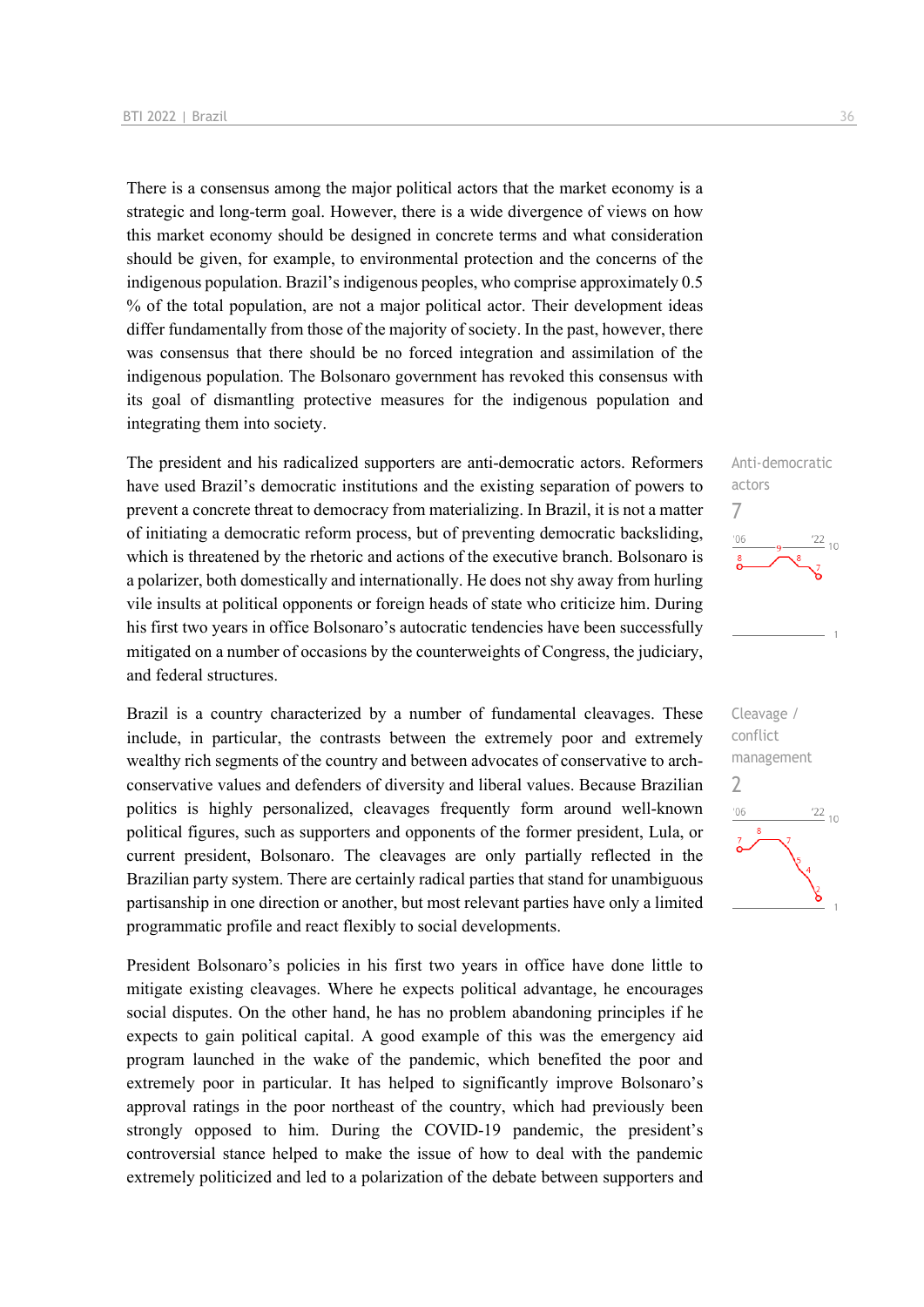opponents of hygiene and social distancing concepts. Nevertheless, the results of the November 2020 municipal elections suggest that, despite Bolsonaro's policies, there has been no further polarization within the electorate. The clear winners of the elections were the moderate center-right parties, while neither the left-wing parties nor the ultra-right candidates sponsored by Bolsonaro recorded major successes.

The participation of organized civil society groups in Brazilian politics has intensified since (re)democratization. An important element in enabling the participation of civil society in the political process has been the introduction of participatory budgeting in many Brazilian cities. Further examples of civil society participation are the National Public Policy Conferences, consisting of spheres of deliberation and participation aimed at providing guidelines for the formulation of public policy at the federal level and involving representatives from both government and civil society.

When President Bolsonaro took office in 2019, there were 90 participatory councils at the national level, on topics ranging from environmental issues, crime and security to health care. In April 2019, President Bolsonaro issued a decree that eliminated 50 participatory councils at the national level. These included councils for disability rights, rural development, biodiversity, and LGBTQ+ rights. Bolsonaro justified the measures by claiming that the councils created specific spaces for special interests that were contrary to Brazil's development and against the real needs of the population. For Bolsonaro, participatory councils are part of the detested legacy of the PT Workers' Party governments, which he wants to eliminate. In contrast, many experts have pointed out that numerous prominent participatory councils were created by more conservative presidents long before the PT Workers' Party took power in 2003. In this respect, participatory councils were never simply a tool of the left, but a firmly established component of democratic governance in Brazil.

The Supreme Court partially reversed Bolsonaro's decree on participatory councils in June 2019. It did not, however, remove legal uncertainties for councils created by presidential decrees or administrative acts, such as the National LGBTQ+ Rights Council and the National Commission for the Eradication of Slave Labor. In this respect, the Supreme Court's decision was a victory for democracy, but the future of some participatory councils remains uncertain.

It is thought that more than 400 dissidents and guerrillas were killed during Brazil's military dictatorship (1964 – 1985), and more than 160 "disappeared." Thousands were tortured, jailed or exiled. A 1979 amnesty law was upheld in 2010 by the Supreme Court, indicating that neither military officials accused of torture nor leftwing guerrillas accused of violence can be prosecuted. The armed forces have gradually accepted democratic rule, but no process of national reconciliation involving the military has taken place. In December 2014, the National Truth Commission created in 2009 presented its final report. The commission highlighted that a state apparatus of repression, devised at the highest levels of the armed forces and executive branch, operated during the period of military rule.





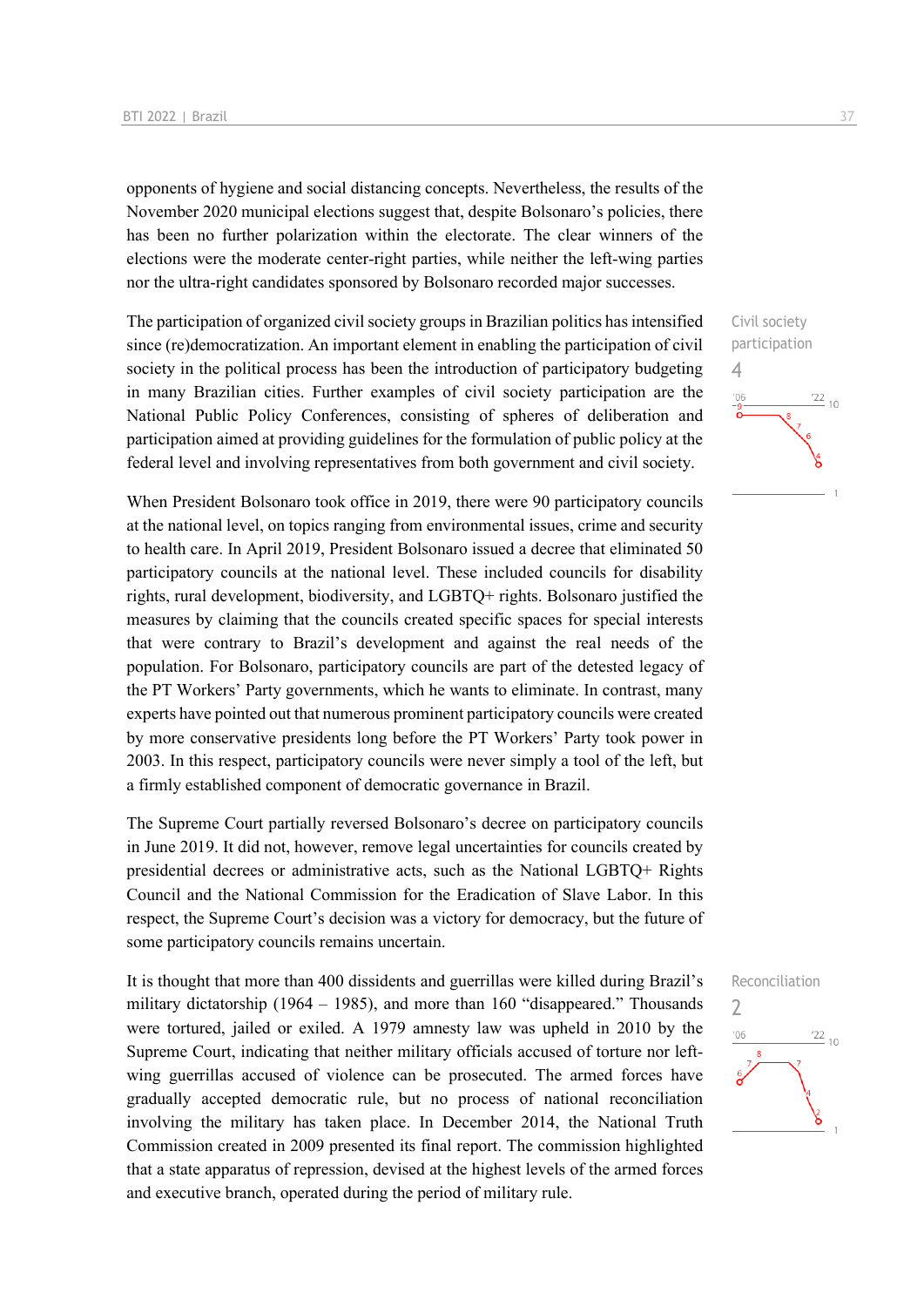Despite the well-documented atrocities committed during military rule, there is a nostalgia among parts of Brazilian society for the country's authoritarian past. Rightwing politicians preach a nostalgic interpretation of the military dictatorship. One of them is the incumbent president, Bolsonaro. As a deputy of the National Congress, Bolsonaro had repeatedly praised the military dictatorship. During the impeachment proceedings against former president Dilma Rousseff, he dedicated his vote to Colonel Carlos Alberto Brilhante Ustra, known as the dictatorship's chief torturer. Bolsonaro and his foreign minister, Ernesto Araújo, refer to March 31, 1964, when the armed forces took power in Brazil, not as a coup but as a revolution that saved Brazil from communism. This view is shared by a segment of the Brazilian population today. In March 2019, Bolsonaro ordered the armed forces to celebrate the 55th anniversary of the 1964 coup. He caused national and international outrage, and the armed forces themselves largely spoke out against such celebrations.

#### **17 | International Cooperation**

Since the government of President Cardoso (1995 - 2002), all Brazilian administrations have worked actively with international organizations. Partnerships with organizations such as the World Bank, UNDP, ECLAC and IADB have been used by Brazil to seek international support for their own development programs. In 2017, Brazil made a formal application to join the OECD. The Bolsonaro government's long-term development strategy in the economic sphere follows a neoliberal restructuring agenda. In the economic field, the government cooperates with many international organizations. In the sociopolitical sphere, the incumbent government follows an extremely conservative orientation based on traditional values. In the review period, conflicts have emerged between various international organizations and the government on the issues of environmental protection, combating climate change, protecting indigenous peoples, and human and civil rights. The Bolsonaro government has expressed doubts about scientific knowledge on climate change, and its environmental policy and, above all, its Amazonian policy, which many national and international experts believe is misdirected, has led to numerous conflicts. In the event of a conflict, the government refers to Brazil's national sovereignty and rejects international criticism, referring to undesirable foreign interference in internal affairs. Overall, this has meant that Brazil has turned from a global player and respected partner into being relatively ostracized internationally.

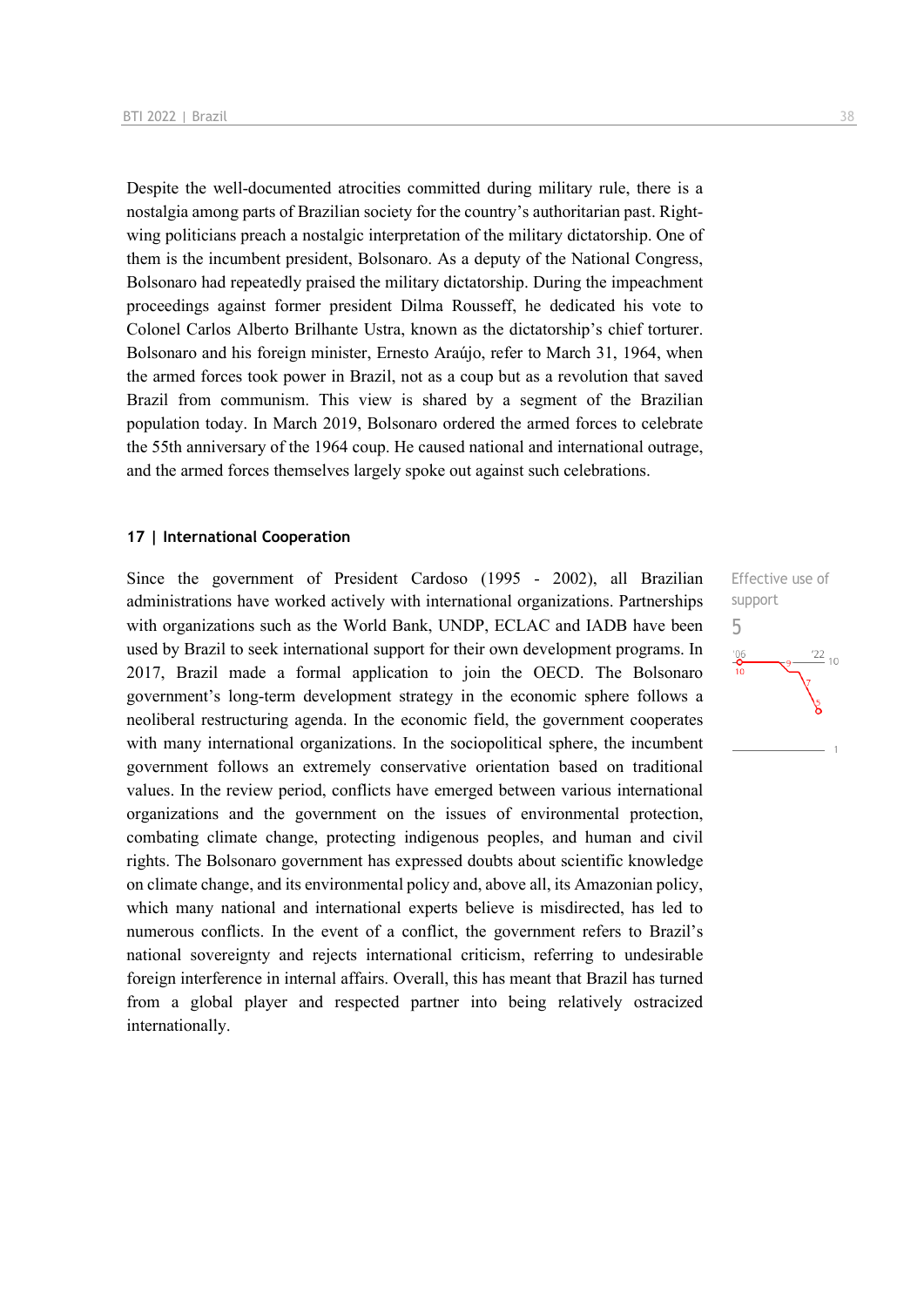International organizations, other states and international NGOs have for many years considered the Brazilian government to be a credible and reliable partner. Brazil is an original member of the International Court of Justice. The country supported the establishment of the International Criminal Court (ICC) and has been a member since 2002. Several Brazilian judges have held offices at the ICC. Brazil cooperates with the UN Human Rights Council and has been represented with a seat on the body since 2019. Brazil has recognized the dispute settlement decisions of the WTO in principle and has itself made active use of this mechanism in the course of trade disputes. In 2016, the Brazilian government ratified its participation in the Paris Agreement on climate change. Using 2005 levels as the baseline, Brazil committed to cutting emissions 37% by 2025, and adopting an "intended reduction" of 43% by 2030.

During the 2018 election campaign, President Bolsonaro drew attention to himself with anti-multilateralist and anti-globalization statements. He threatened Brazil's withdrawal from the United Nations. After many years of advocating global governance, Bolsonaro's attacks on international organizations and regimes, claiming that this would undermine Brazil's national sovereignty, came as a surprise. A few weeks after Bolsonaro took office, Brazil withdrew from the U.N. Global Compact for Safe, Orderly and Regular Migration, a non-binding agreement. Bolsonaro argued that Brazilians and immigrants living in the country would be better off if Brazil made its own rules, without external pressure. Bolsonaro also threatened to withdraw from the Paris Agreement. Despite not making good on his threat, Brazil's environmental and climate policy has shifted substantially from its original ambitious goals. Referring to national sovereignty, any criticism of the enormous increase in slashand-burn clearing and deforestation in the Amazon is banned. In June 2020, President Bolsonaro threatened Brazil's withdrawal from the WHO if the latter did not alter its "ideologically motivated behavior," suggesting that Brazil did not need to hear critical opinions from outside the country about its pandemic control strategy. These examples show that under Bolsonaro, Brazil has, at least in some areas, parted from its long-standing trustworthy cooperation with international institutions and regimes.

A pragmatic foreign policy, oriented toward the long term and not changing fundamentally despite changes in government, had been one of the basic paradigms of Brazilian policy for many decades. This has changed dramatically. Under President Bolsonaro and Foreign Minister Araújo, Brazilian foreign policy follows ideological motives much more than pragmatic ones. The presidents of the leftleaning countries Nicaragua, Cuba and Venezuela were not invited to the ceremony marking Bolsonaro's inauguration. There are relatively conflict-free bilateral relations with conservative governments in Chile, Colombia, Uruguay and Peru, although these are not a high priority for Brazil. Talks to intensify bilateral trade were initiated with the Mexican government under President López Obrador in 2020. Ahead of Argentina's presidential elections in 2019, Brazil threatened several times to leave the Southern Common Market (Mercosur), founded in 1991, if liberalconservative Mauricio Macri did not win the elections again. Although Brazil did not 5

 $^{106}_{-0}$ 

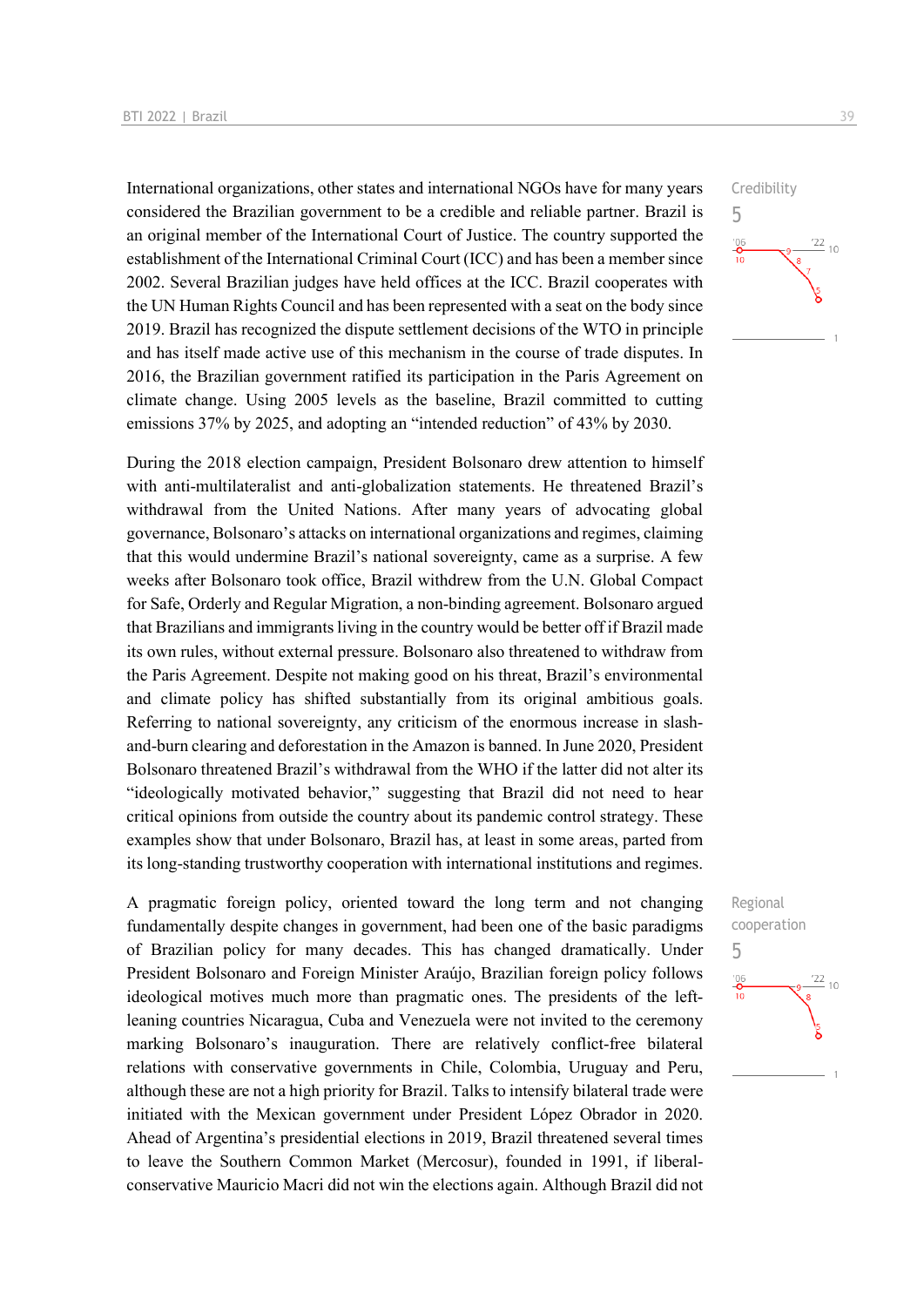carry out this threat after the electoral victory of left-wing candidate Alberto Fernández, bilateral relations between South America's two largest countries were subsequently more tense than at any time in recent memory. It was not until November 2020 that Bolsonaro and Fernández held their first face-to-face meeting, having previously spoken about each other in unflattering terms. Brazil's tangible withdrawal from regional and subregional cooperation, and integration processes in Latin America has not only contributed to the weakening of these processes, but it has also undermined the trust that neighboring countries have built up over many years in Brazil as their great neighbor.

Interest in political cooperation within the framework of regional and subregional organizations has all but disappeared. Brazil has turned its back on UNASUR, seeing it as the legacy of the Lula government – although this does not correspond to historical facts. Brazil has shown little serious interest even in the conservative network PROSUR, founded in March 2019. In January 2020, Brazil also suspended its activities in the Community of Latin American and Caribbean States (CELAC). In place of regional cooperation, the country wanted to focus more on strengthening ties with the so-called developed countries, according to Foreign Minister Araújo.